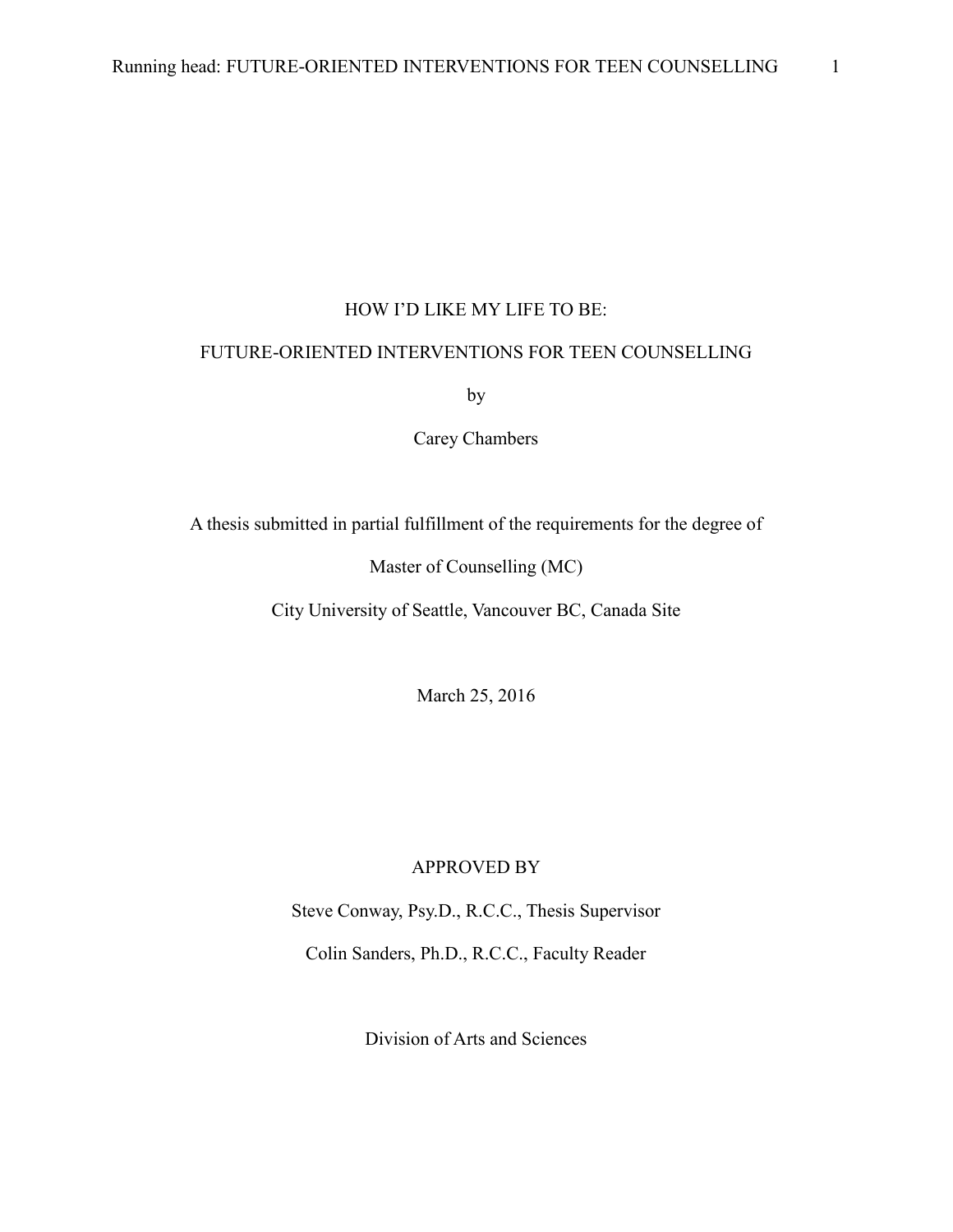#### Abstract

The purpose of this study is to assess empirical and theoretical support for the use of futureoriented interventions for teen counselling. A review of the literature found three foundational points supporting their use: teens face common developmental tasks and concerns that require future-oriented thought, yet they often lack future focus; future-oriented interventions can direct an individual's conscious attention to future matters, and; future orientation is associated with wellbeing, though the mechanism is not well understood, and the relationship depends on factors such as temporal bias and temporal attitude. The review confirmed the study's central hypothesis that single-session, future-oriented interventions might have multiple, beneficial uses in teen counselling, especially for counsellors who work from the theoretical standpoint of positive psychology, time perspective theory, or future directed therapy. The review also revealed a number of key findings that help guide the selection, development, and evaluation of futureoriented interventions for teen counselling. Based on these findings, the study identified six future-oriented interventions that may be appropriate for teen counselling, and proposed one new intervention for further study: How I'd Like My Life To Be.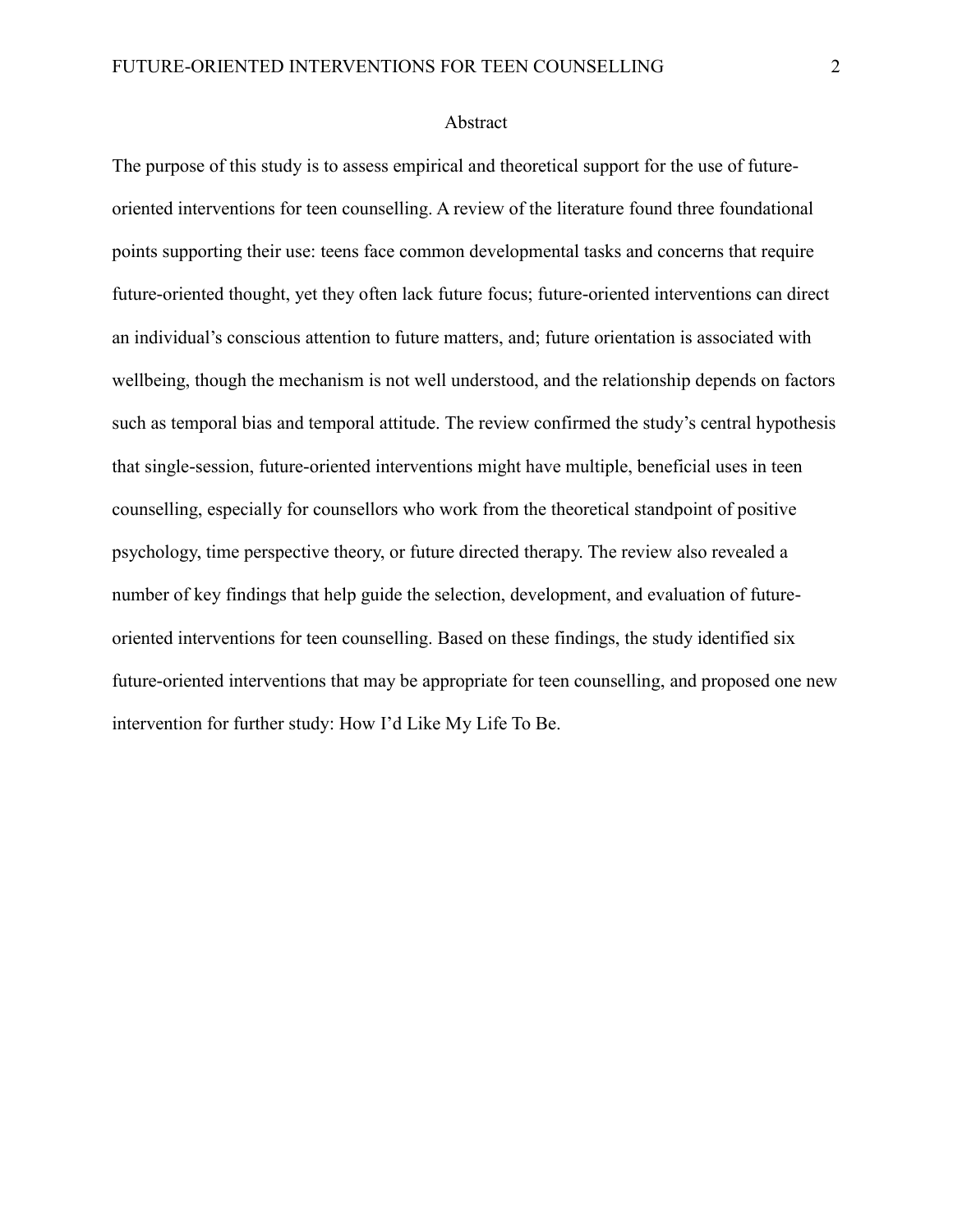# **Acknowledgements**

Special thanks to Dr. Steve Conway and Dr. Colin Sanders for their support on this thesis and throughout the program.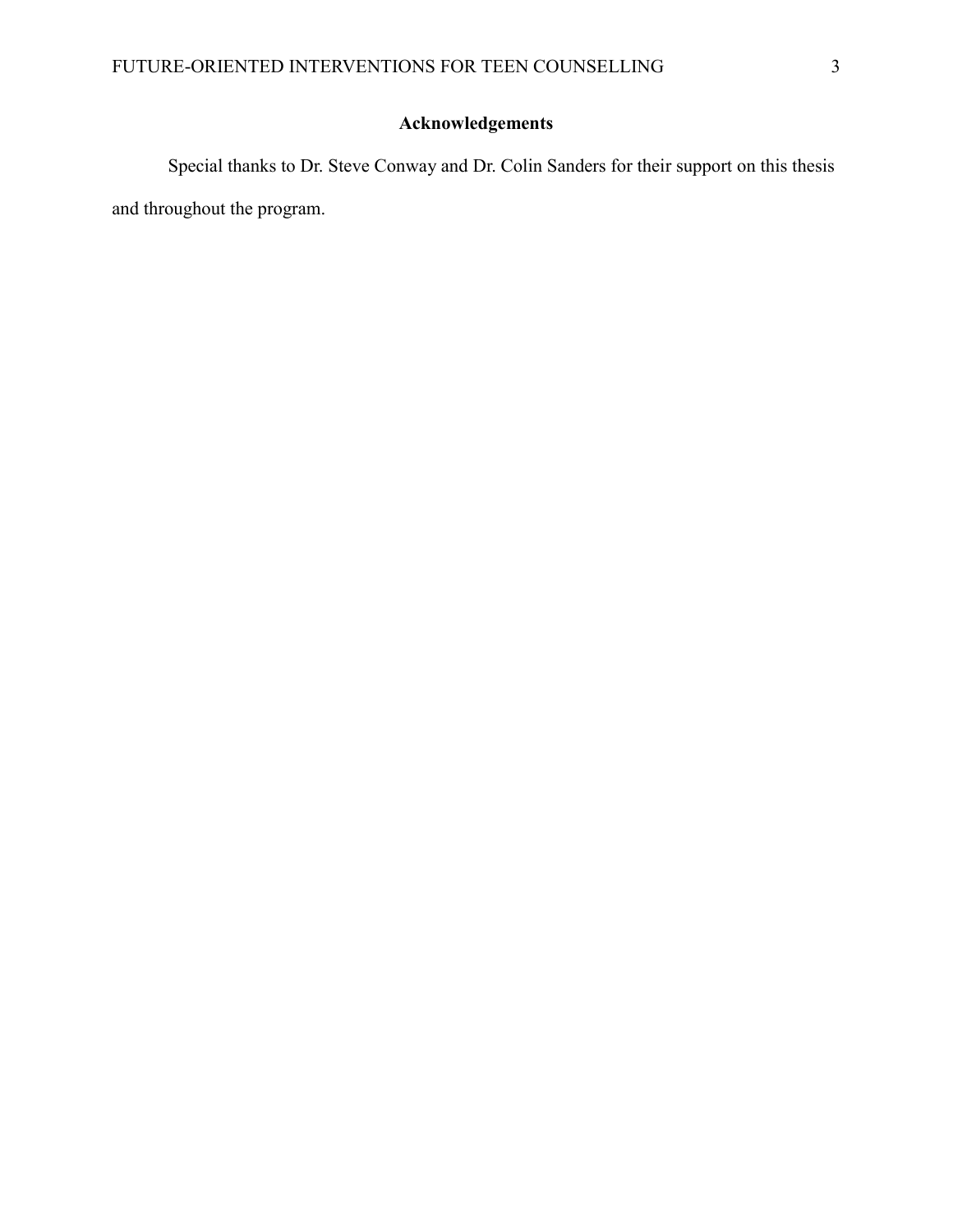# **Table of Contents**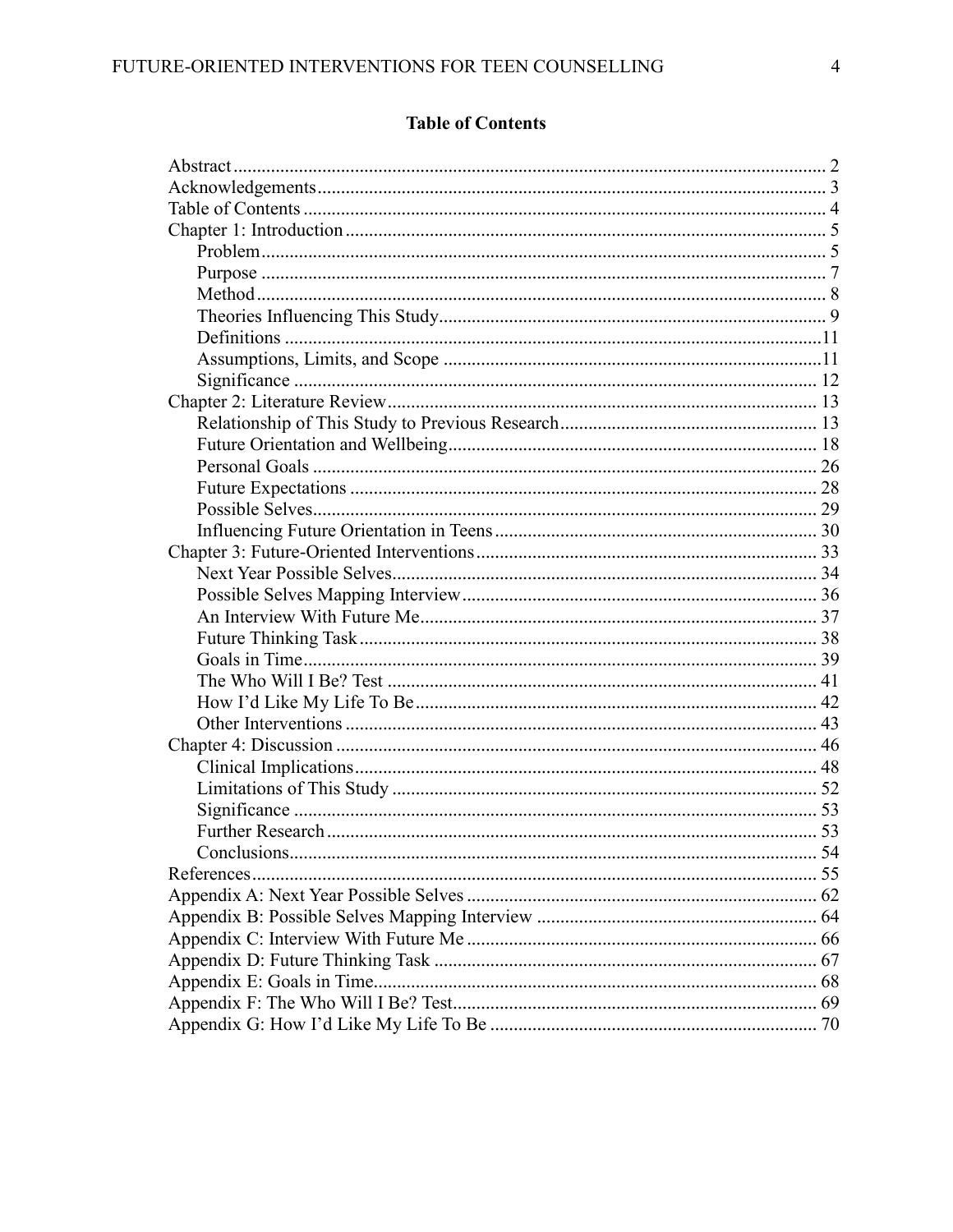# **Chapter 1: Introduction**

# **Problem**

Counselling teens presents unique challenges. First, teens are often reluctant, unmotivated participants in counselling, so counsellors need ways to engage them and make counselling productive and worthwhile for them. Second, a teen's level of developmental functioning governs their ability to participate in, and benefit from, counselling interventions, and counsellors need to match interventions to the teen's developmental level, and not beyond (Pledge, 2004).

Teens are in, or soon to be entering, a stage of life when they need to make futureoriented decisions about major developmental tasks related to career, education, family, and other aspects of later life (Nurmi, 1991). For this reason, future orientation is particularly important in adolescence, and teens are uniquely positioned to benefit from future-oriented interventions. Recent studies have suggested that future-oriented interventions might have clinical value when working with teens (Johnson, Blum, & Cheng, 2014; Eryilmaz, 2011). However, to date, few such interventions have been developed and studied.

# **Reluctant Participants**

Most teens who attend counselling come because someone else thinks they need to be there (Pledge, 2004). Typically, their parent, their school, or the court system makes the referral, and the teen is required, or strongly encouraged, to attend whether they want to or not. As a result, they often participate reluctantly and may demonstrate resistance (Gardner, 2013).

Often the counselling goals set by the adult do not match those of the teen. The reason the adult referred the teen to counselling may be for a problem the teen has little motivation to change, or may not even view as a problem. In some cases, the teen may insist the problem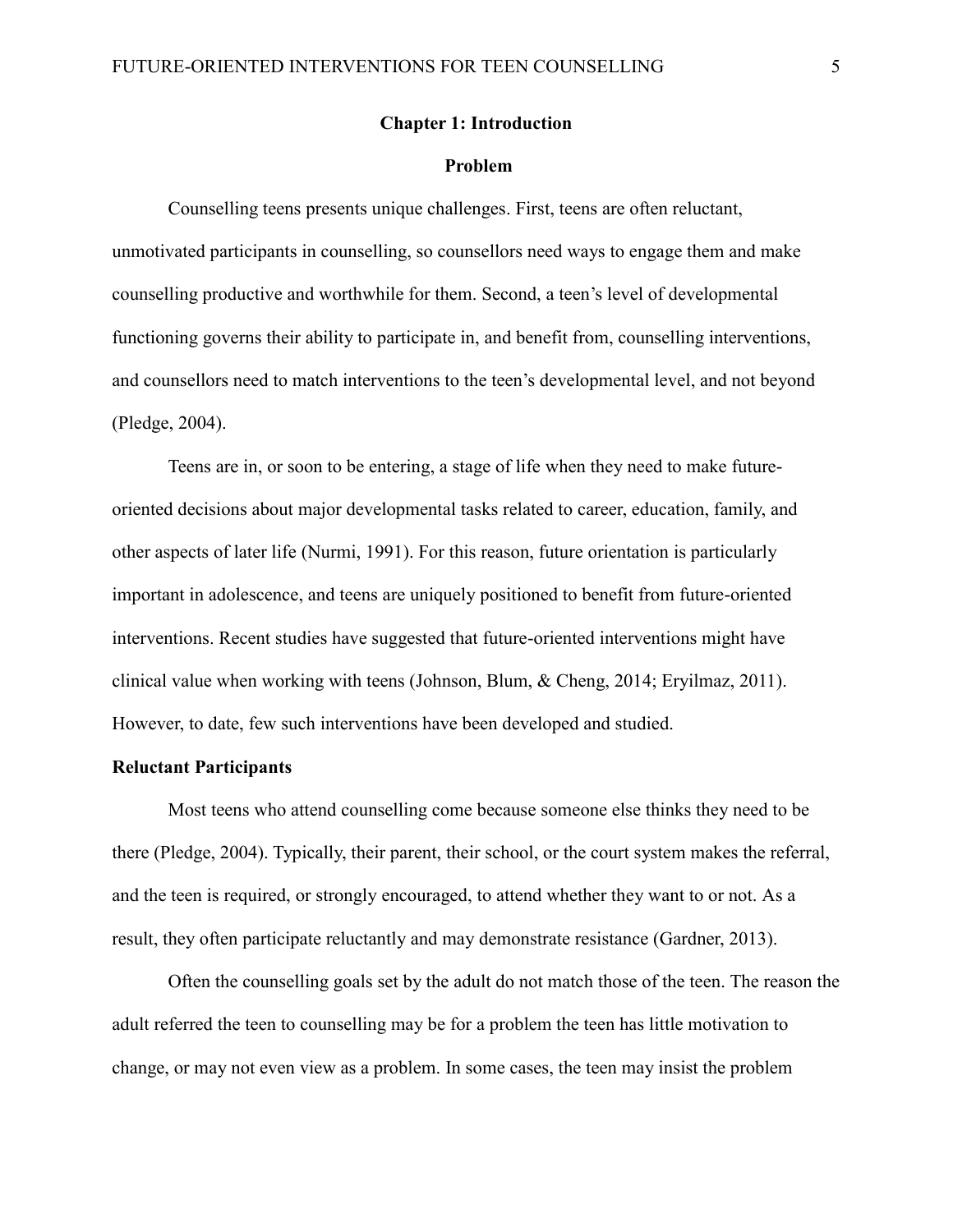belongs to someone else, such as their mother, father, teacher, or principal, or may even feel wrongfully accused (Rubenstein, 2003). Without an identifiable problem recognized by the teen to be a problem, the teen and the counsellor may struggle to set clear counselling goals or find a sense of purpose or direction in therapy. When the teen's goals do not align with those of the adult making the referral, the counsellor may need to approach treatment indirectly. In these cases, the counsellor might employ therapeutic interventions that address common adolescent concerns related to their developmental level, or generally beneficial interventions that promote wellbeing.

# **Common Problems**

Regardless of the reason for counselling, many teens, particularly those in high school or who have recently graduated, face similar concerns, challenges, and life-shaping decisions. Teens are in a stage of life characterized by growing independence, autonomy, and increasing development of individual interests, skills, and preferences (Nurmi, 1991). Those graduating from high school have reached a major life transition point. Many face uncertainty and the push and pull of internal desires and external influences, such as parents, that may contribute to anxiety or other forms of distress.

#### **Need for Adolescent-Specific Interventions**

Teens need therapeutic interventions that take into account their unique characteristics as clients. However, the field of psychotherapy has often approached teens as if they were simply younger adults, and adolescent psychotherapy has only recently come to be viewed as a distinct field (Rubenstein, 2003). Many teens exhibit a general resistance to therapy (Gardner, 2013), and are intolerant of traditional talk therapies used with adults (Rubenstein, 2003). This is not surprising, given Seligman's observation (2011) that talk therapy techniques are generally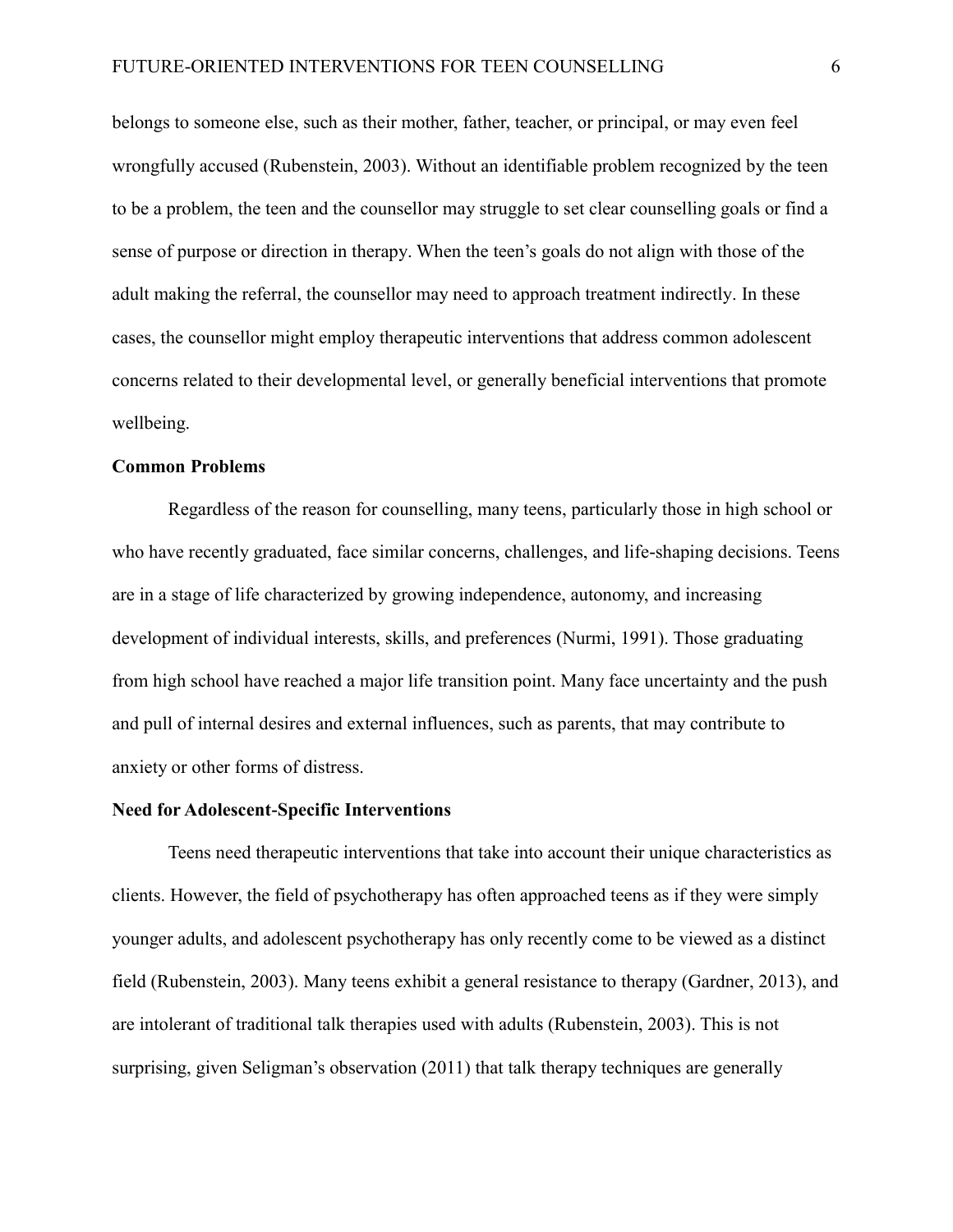difficult to do, no fun at all, and difficult to incorporate into one's life. Most teens, except perhaps those in late adolescence, are not well equipped to benefit from adult-oriented insight therapy due to an undeveloped logical system, short attention span, and tendency toward immediate gratification (Gardner, 2013). Many anxious and depressed adolescents cannot identify, name, or verbalize their feelings or needs, and do not see how talking to a total stranger could ease their pain or improve their life (Rubenstein, 2003). Furthermore, many teens resist therapeutic techniques commonly used with children, such as play therapy, because they do not want to be thought of as a child (Gardner, 2013).

### **Need for Future Orientation**

Adolescents are less oriented to the future than adults (Steinberg et al., 2009), yet many of the decisions and tasks teens face require future orientation. Future orientation has important implications for the health and wellbeing of adolescents, and adolescents with greater levels of future orientation report greater wellbeing over time (Chua, Milfont, & Jose, 2014). Also, previous studies have reported that adolescents who place higher emphasis on future orientation tend to engage in less risk-taking behavior (Apostolidis, Fieulaine, & Soule, 2006).

#### **Purpose**

The purpose of this study is twofold: First, to assess empirical and theoretical support for the use of future-oriented interventions for teen counselling. Second, to identify existing futureoriented interventions used in any field of work with teens that may be useful in counselling, and propose other future-oriented interventions based on this study's findings. These interventions may serve as the basis for future study.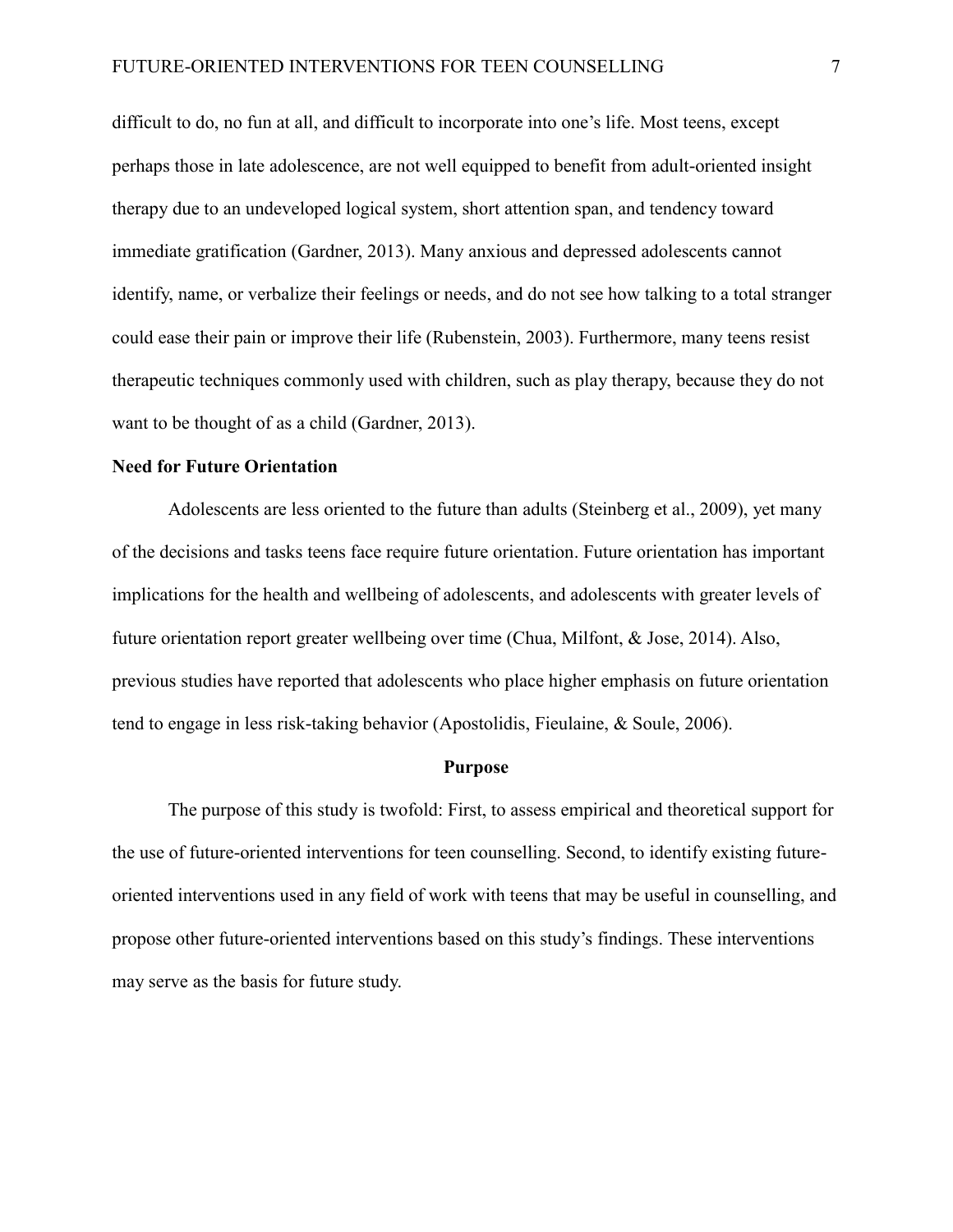#### **Method**

This study will review relevant literature and discuss empirical and theoretical support for the use of future-oriented interventions with an adolescent population. Based on these findings, the study will identify and propose specific future-oriented interventions that counsellors may find useful when working with teens. The scope of this study will be limited to interventions that can be completed in one, individual 50-minute counselling session.

# **Research Question**

This study seeks to answer the question: Does current research, psychological theory, and accepted psychotherapeutic practice support use of future-oriented interventions for teen counselling?

### **Hypotheses**

This study hypothesizes that single-session, future-oriented interventions might have multiple, beneficial uses in teen counselling. First, they might be helpful in stimulating productive dialogue in reluctant teens around common teen concerns related to specific developmental tasks. Second, they might be used to increase wellbeing in teen clients by helping the teen identify future goals and possibilities, and experience a greater sense of purpose and hopefulness about the future. Third, they might help teens uncertain about the future, or lacking focus, identify future plans and see steps they can take toward realizing those plans. Fourth, they might shift cognitive orientation from past disappointment or regret or present conflict to future opportunities helping the teen come to view specific problems as temporary and changeable elements of the broader life context.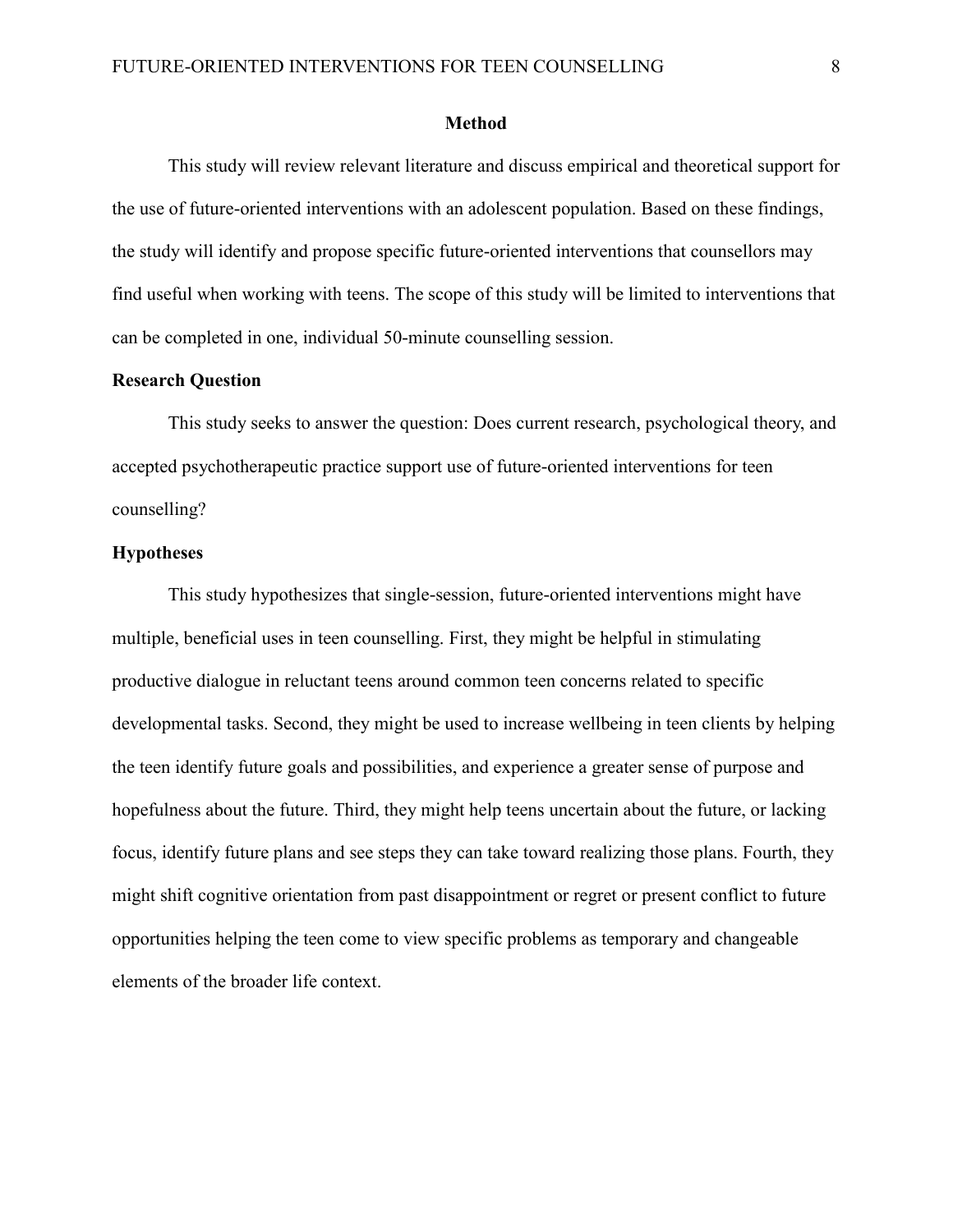# **Research Objectives**

This study seeks to 1) identify existing future-oriented interventions from fields such as psychotherapy, education, and life coaching that may be useful in teen counselling, and 2) develop and propose new interventions based on findings from the literature review.

# **Theories Influencing This Study**

Theories and concepts from positive psychology, time perspectives theory, and developmental theory influence this study.

#### **Positive Psychology and Wellbeing**

Positive psychology supports the idea that fostering wellbeing in a client is a worthwhile and beneficial therapeutic goal, perhaps just as important as seeking to eliminate the client's negative, problem symptoms (Seligman, 2011). Positive psychology asks the question, after problem symptoms are successfully eliminated in a client, what replaces them? Seligman has proposed wellbeing as an antidote to depression, and a way to increase life satisfaction. A growing body of literature supports Seligman's theories. A recent meta-analysis (Bolier et al., 2013) showed that positive psychology interventions could enhance subjective and psychological wellbeing and help reduce depressive symptoms, though the authors noted that additional studies in diverse populations were needed to strengthen the evidence base. The relationship between wellbeing and future orientation is central to this thesis, and acceptance of the clinical value of increasing wellbeing in a client places this thesis under the umbrella of positive psychology.

# **Time Perspective Theory and Future Orientation**

Zimbardo and Boyd (1999) identified five time perspectives that relate to many established psychological concepts. These are past positive, past negative, present hedonistic, present fatalistic, and future. Although this thesis focuses on the future time perspective,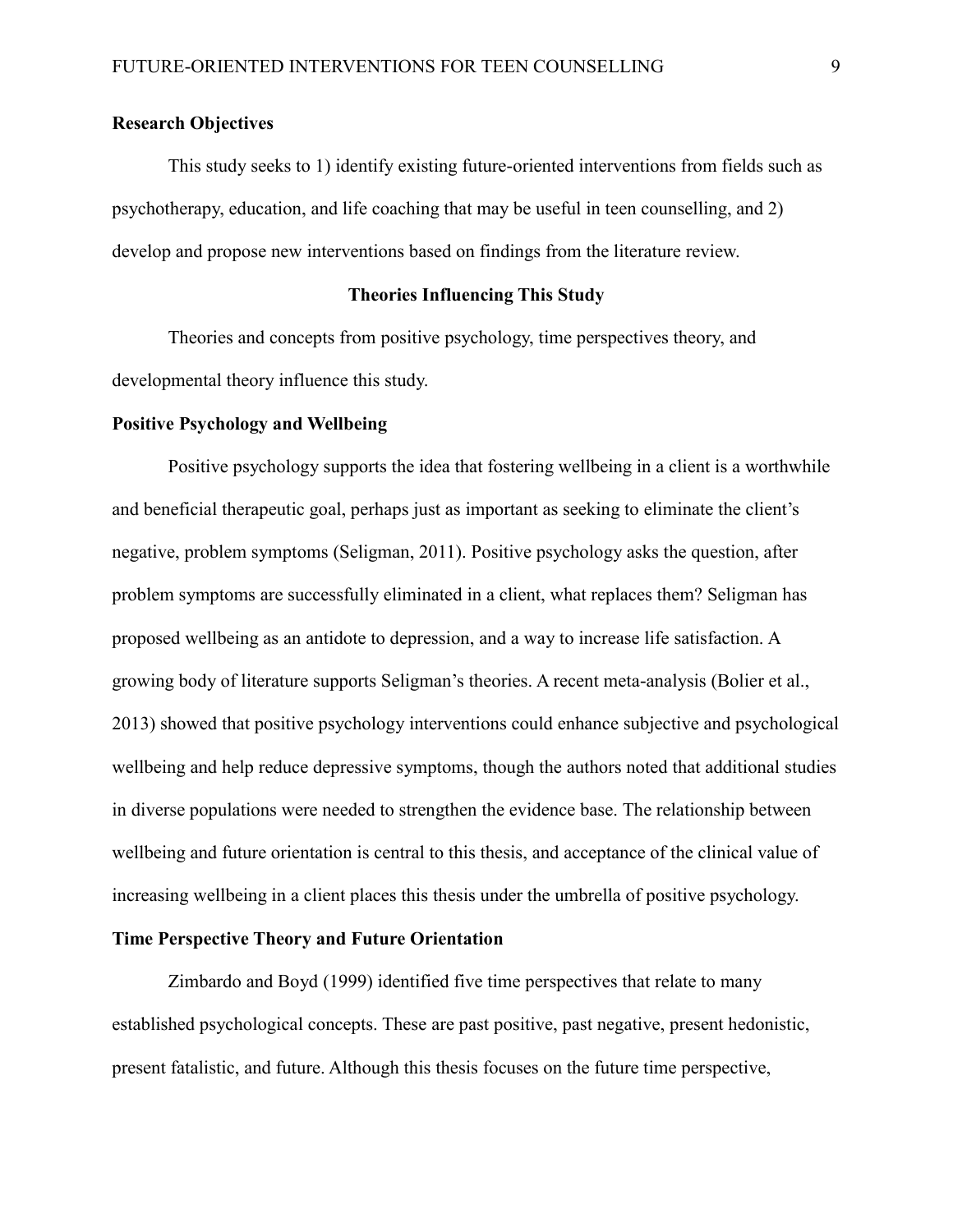Zimbardo and Boyd believed that a balanced time perspective was most psychologically and physically healthy for individuals and optimal for societal functioning. They defined balance as the mental ability to switch flexibly among time perspectives as the task or situation required rather than be biased to a particular time perspective that is not adaptive across situations. Future orientation resides within the larger concept of time perspective theory as only one component of a balanced time perspective. This macro view helps define the suitability and possible limitations of future-oriented interventions as they relate to wellbeing and counselling.

#### **Developmental Theories**

Developmental theories, and particularly those that clarify the tasks and challenges of adolescence, help inform the potential content and focus of future-oriented interventions for teen counselling, and guide this study. Erikson (1994) focused attention on tasks the teen must achieve during adolescence for successful transition from childhood to adulthood. He described it as the stage of "identity versus role confusion." During this stage the teen examines their identity and tries to find out exactly who they are. They explore possibilities and start to form their identity based on these explorations. The teen must figure out how they will fit in society, and who they will be as an adult. Erikson believed that failure to establish a sense of identity within society could lead to role confusion, leaving the individual unsure about themselves or their place in society. Nurmi (1991) observed that adolescent goals and interests focus on the major developmental tasks of late adolescence and early adulthood. These interests are future oriented, reflecting anticipated lifespan development, and typically concern matters such as future education, career, and relationships.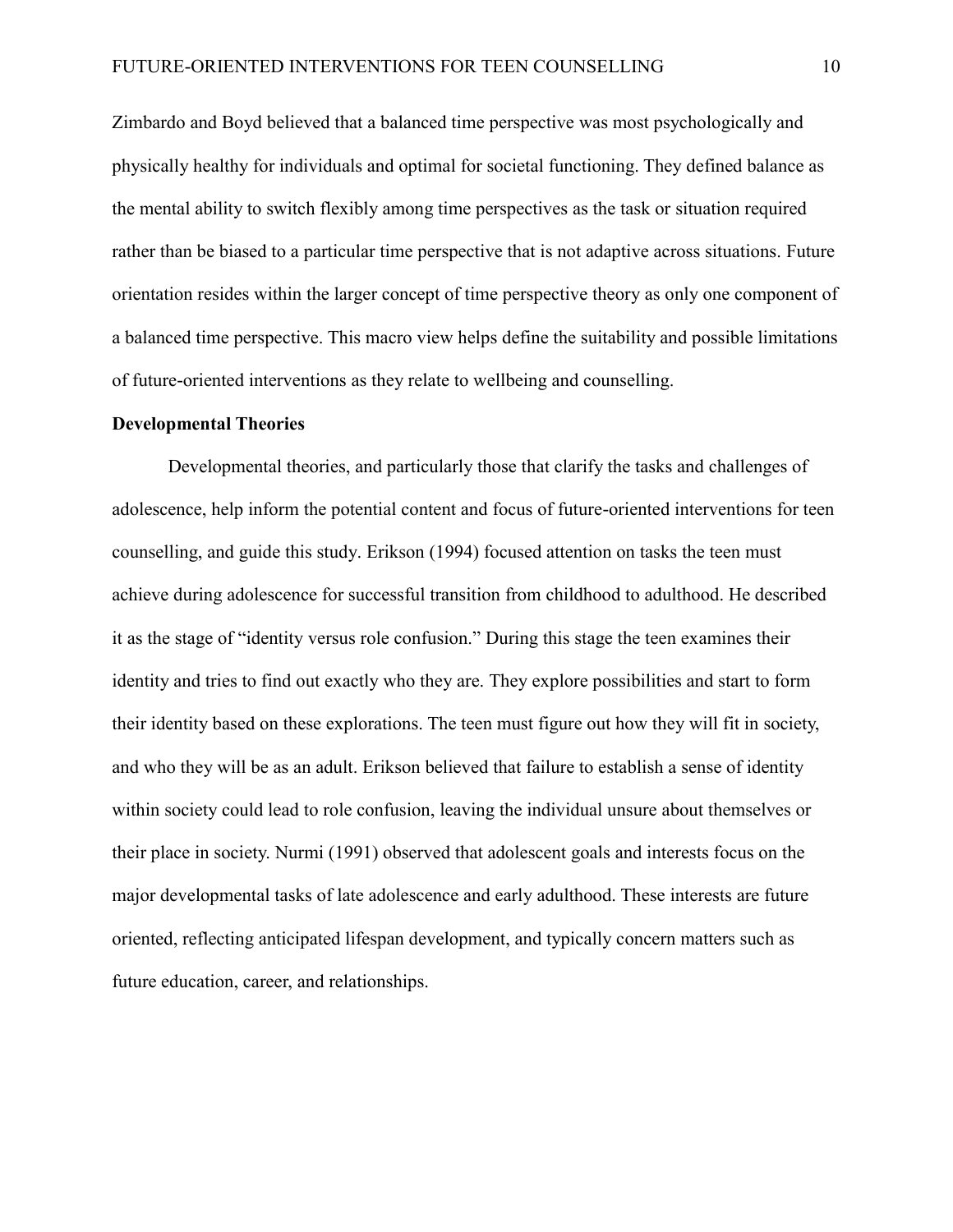#### **Definitions**

This study uses the plain-language term *teen* as a synonym for *adolescent*. Teens are those in the developmental period between childhood and adulthood. This could be loosely defined as ages 13 to 18.

*Future orientation* is the image an individual has about their future (Seginer, 2008). It includes their thoughts, plans, motivations, hopes, and feelings about their future (Nurmi, 1991). This definition includes cognitive and affective elements. Future orientation provides the basis for setting goals and making plans for the future (Stoddard, Zimmerman, & Bauermeister, 2011).

This study adopts the lay understanding of *wellbeing* as a state of being happy, healthy, satisfied, or well. This broad definition encompasses the related academic concept of *subjective wellbeing* often used in happiness studies. Subjective wellbeing, according to Diener (n.d.) who pioneered the concept, is how people evaluate their lives in terms of a global judgment (such as life satisfaction or feelings of fulfillment), evaluating the domains of their lives (such as marriage or work), or their ongoing emotional feelings about what is happening to them (feeling pleasant emotions, which arise from positive evaluations of one's experiences, and low levels of unpleasant feelings, which arise from negative evaluations of one's experiences).

*Counsellor* is used synonymously with the terms *therapist* and *psychotherapist*.

### **Assumptions, Limits, and Scope**

Though this study focuses on teens, the future-oriented concepts may apply to adults, particularly young adults still facing developmental concerns and task related to the transition to adulthood. Some teens may already participate in future-oriented activities such as life-planning or goal-setting activities offered through school or at home, or they may independently embrace a strong future time perspective. For these teens, the interventions described in this study may be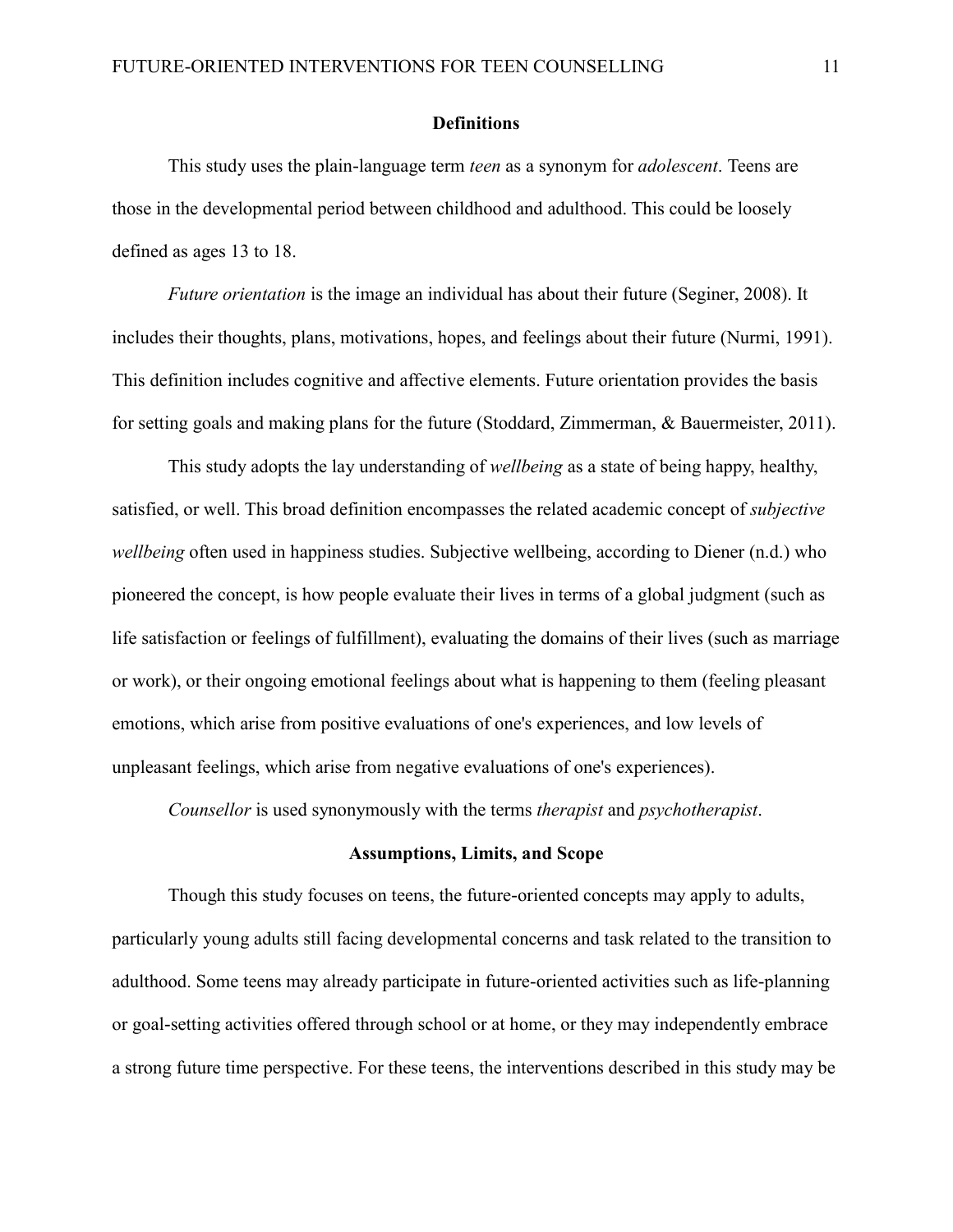redundant, unnecessary, or contraindicated. For practicality of application of the interventions being studied, the scope of this study will be limited to interventions that can be completed in one, 50-minute counselling session. The interventions adapted or developed by this study's author and described in this paper are theoretical propositions and have not been subject of experimental research.

# **Significance**

This study underscores the need for, and usefulness of, adolescent-specific therapeutic interventions that address common teen concerns related to their developmental stage. It provides specific activities or interventions that counsellors may consider using with teens, particularly those who are not engaged participants. It emphasizes the common thread underlying many of the struggles, challenges, and concerns facing adolescents, which may point to the possibility of common approaches to treatment and the widespread use of generalized adolescent interventions. It highlights the utility of time perspective theory as a means to conceptualize client problems or identify cognitive biases. It furthers the discussion of the importance or practicality of increasing wellbeing as a therapeutic goal regardless of the presenting problem. Finally, it introduces ideas, activities, and interventions from outside the traditional sphere of psychotherapy that may prove useful in counselling.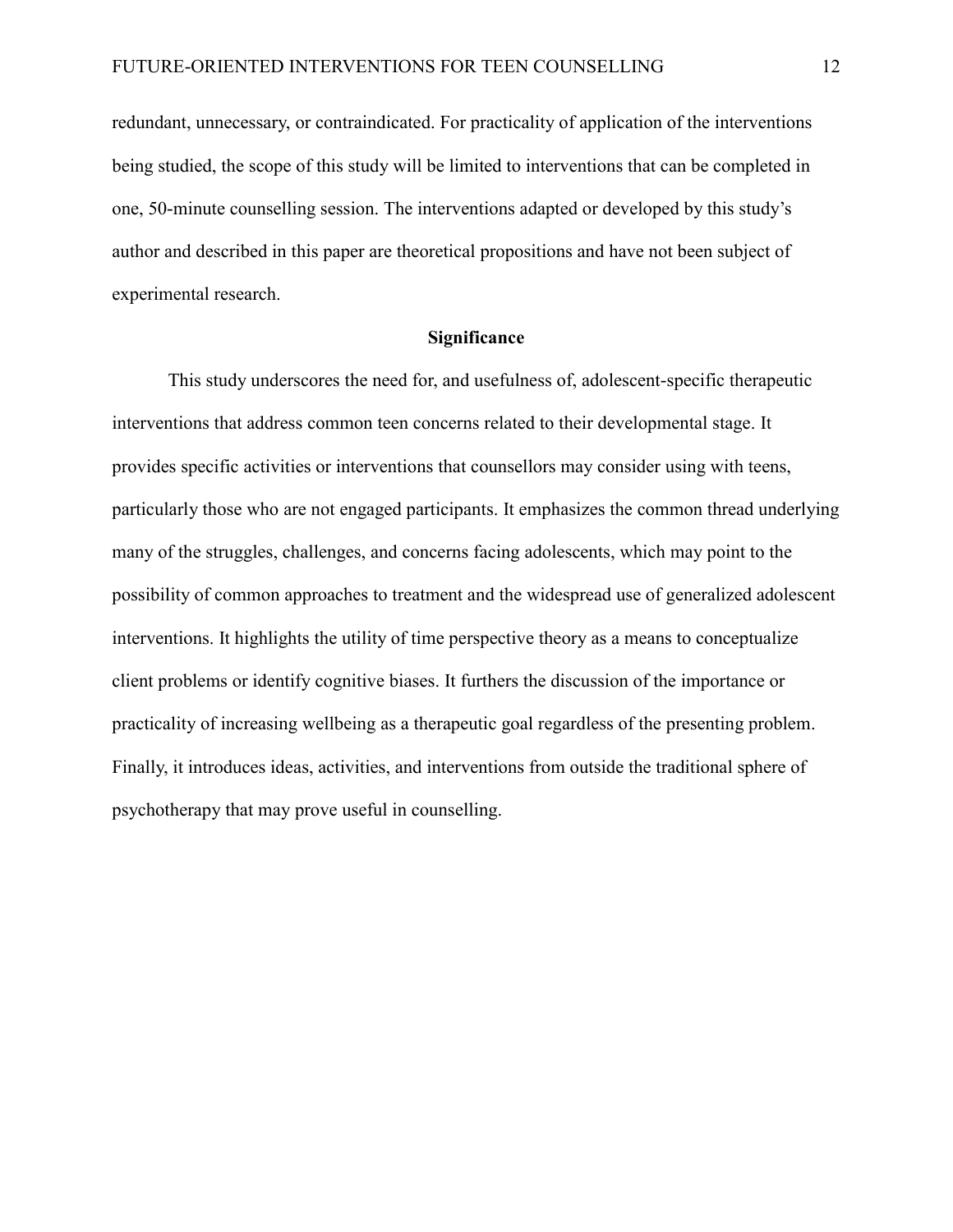### **Chapter 2: Literature Review**

This literature review synthesizes current knowledge related to future orientation in adolescents, the relationship between future orientation and wellbeing, and the application of future-oriented interventions in teen counselling. It focuses on themes and topics relevant to the evaluation, development, and application of future-oriented interventions for teen counselling. The review has six main sections: the relationship of this study to previous research, future orientation and wellbeing, personal goals, future expectations, possible selves, and influencing future orientation in teens.

# **Strategy for Searching the Literature**

Three core concepts were identified for search: future orientation in adolescents, future orientation and wellbeing, and future-oriented interventions. Related or synonymous search terms included future focus, future time perspective, future expectations, time perspective, temporal focus, adolescent goals, personal goals, life planning, and possible selves. This review searched two primary databases: Google Scholar and the City University of Seattle Library.

### **Relationship of This Study to Previous Research**

Nurmi's comprehensive review (1991), "How Adolescents See Their Future: A Review of the Development of Future Orientation and Planning," highlighted the importance of future orientation in adolescence and provided the theoretical foundation for many recent, related studies, including this one. Nurmi observed that, even though future events motivate human behaviour throughout the lifespan, future orientation is especially important to young people since they face a number of age-specific tasks that will influence their later life. In particular, young people face important decisions regarding future career, lifestyle, and family. Also, how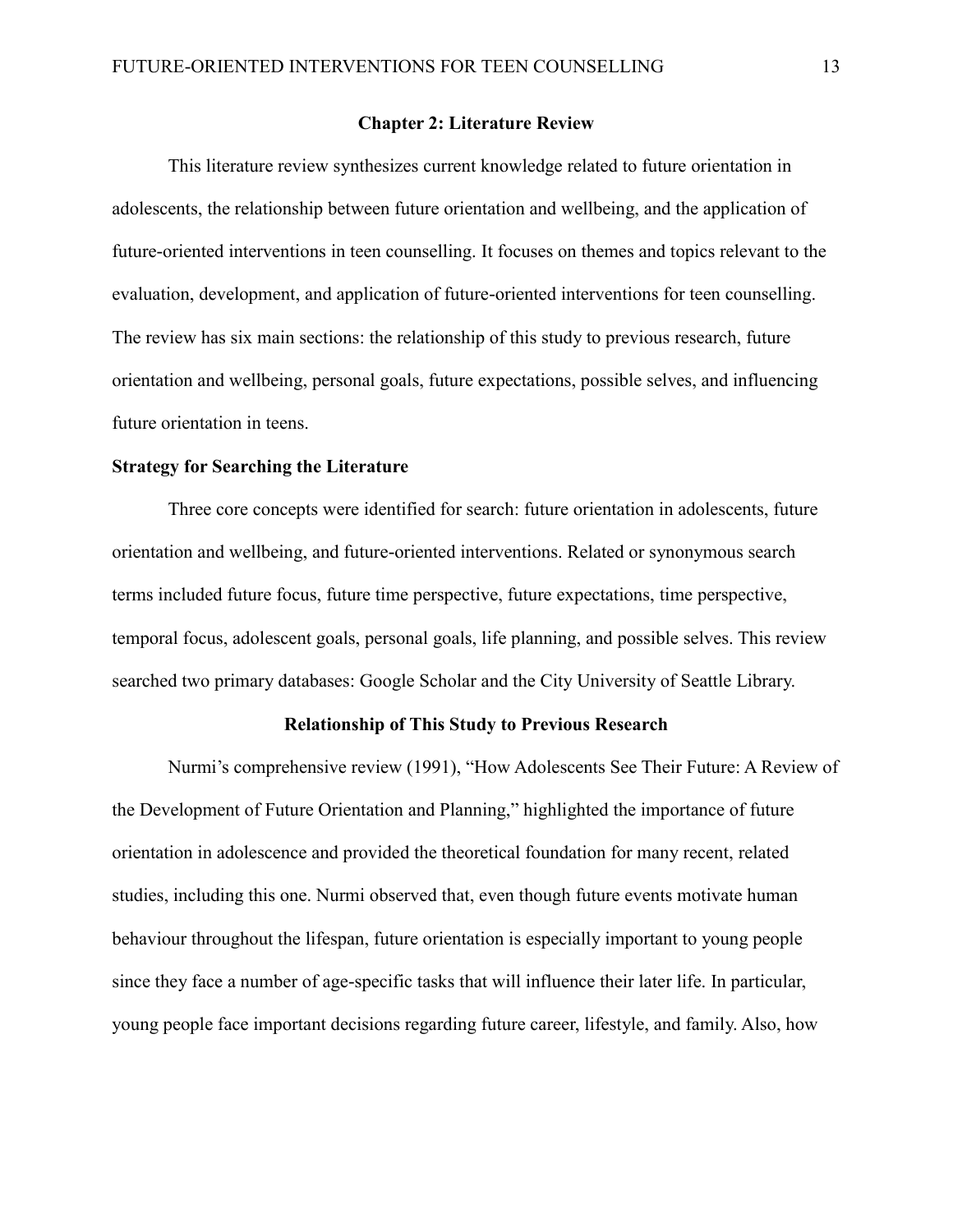they see their future plays an important part in their identity formation as they explore options and commit to future interests.

A second key study directly related to the focus of this paper is Zimbardo and Boyd's seminal work on time perspective theory (1999), "Putting Time in Perspective: A Valid, Reliable Individual-Differences Metric." Zimbardo and Boyd suggested that time perspective is a powerful influence on many aspects of behaviour, attitudes, and values, such as educational achievement, health, choice of romantic partners, sexual behaviour, and risk taking. Zimbardo and Boyd's work has led to increased interest in the direct, intentional manipulation of time perspective as a psychotherapeutic intervention. To date, however, few mental health interventions use the concept of time at their foundation (Sword, Sword, & Brunskill, 2015).

### **Previously Studied Interventions**

Few studies have tested the efficacy of interventions specifically designed to promote or increase future orientation, particularly in young people. The most relevant identified by this review is Marko and Savickas's research on a Time Perspective Modification Intervention in career counselling (1998). In the context of career counselling, Marko and Savickas observed that many individuals did not orient themselves to the future and seldom thought about how their careers might unfold. They believed that, for career interventions to be useful for individuals stuck in the present, counsellors first needed to increase awareness of the future and optimism about planning careers. To do this, they designed and studied a Time Perspective Modification Intervention that directly targeted the time perspectives of high school and college students, and aimed to increase future orientation and improve career planning. The intervention, based in part on Cottle's Circles Test (1967), required 2.5 hours to complete. From their analysis of the results, Marko and Savickas concluded that such an intervention could increase students' future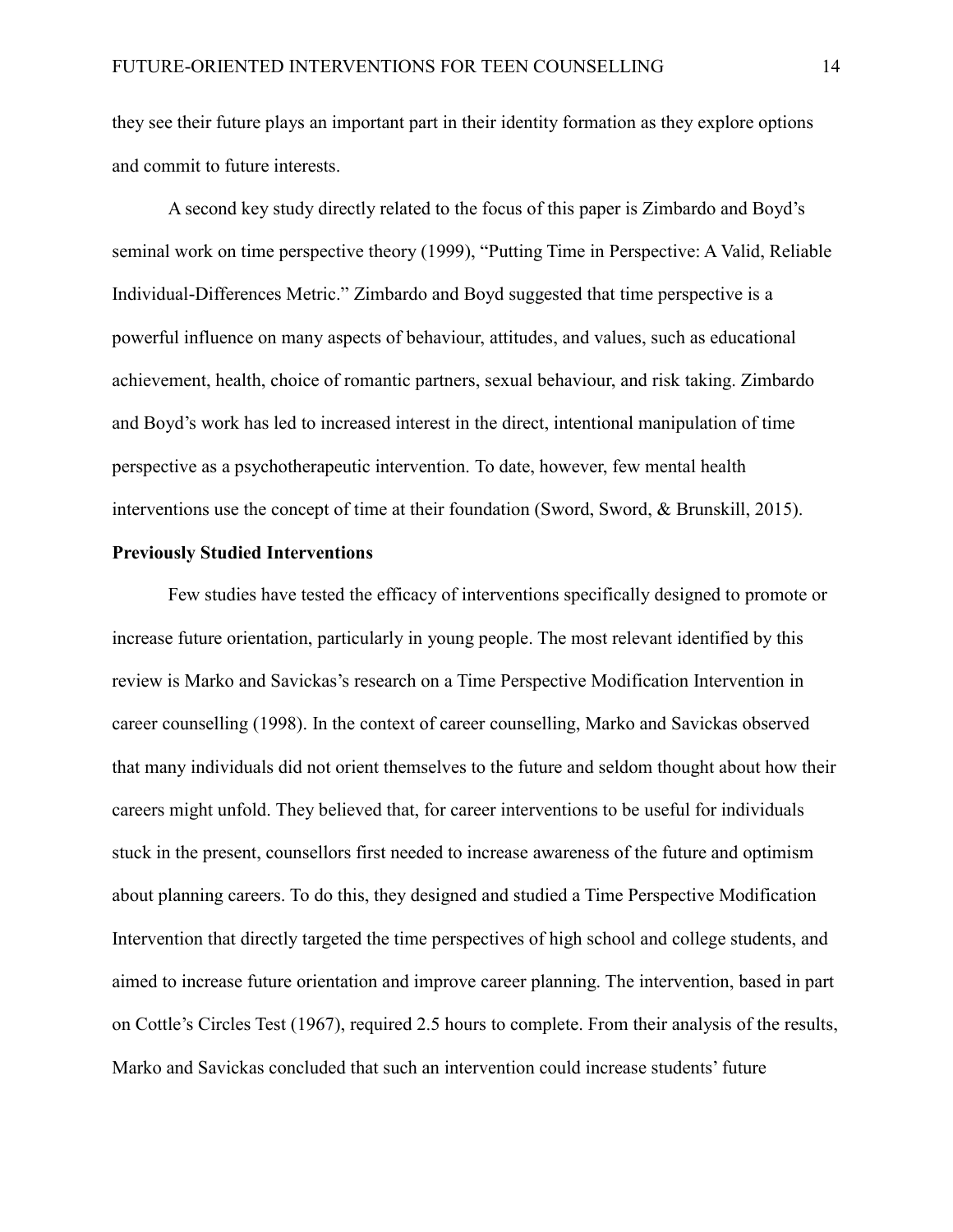orientation by developing their sense of a unified, continuous flow of past, present, and future, and that it could increase their optimism about the achievability of future goals. Although the results seemed promising, this review has not found any other studies, applications, or field tests of the Time Perspective Modification Intervention.

More recently, Van Beek, Kerkhof, and Beekman (2009) studied Future Oriented Group Training for suicidal patients based on the presumption that suicidal ideation is characterized by diminished positive future thinking. The training aimed to help make patients' lives more livable by focusing on what the future might realistically have to offer. Training consisted of ten weekly group sessions that combined cognitive therapy, problem solving therapy, and future thinking to promote goal-directed and future-oriented behavior. The sessions focused almost exclusively on things to come. Van Beek et al. found that, although most of the patients who attended more than six sessions appreciated the intervention and benefitted in terms of suicidality and depressive and other psychiatric symptoms, the effects were too small to be statistically significant. Contrary to their hypothesis, they concluded that the mechanism of change was not through improved future positive thinking. Instead, they believed that reduction in suicidality was accounted for by decrease in depression. Study participants were not exclusively adolescents, but ranged in age from 18 to 65.

### **Future Directed Therapy**

Vilhauer et al. (2012) proposed a system of psychotherapy based on the concept of future orientation, which they called Future Directed Therapy. They designed Future Directed Therapy as a clinical intervention to reduce symptoms of depression and improve wellbeing. To achieve this, the intervention aims to promote a paradigm shift that moves the client away from dwelling on the past or highlighting their present limitations to creating more positive future expectancies.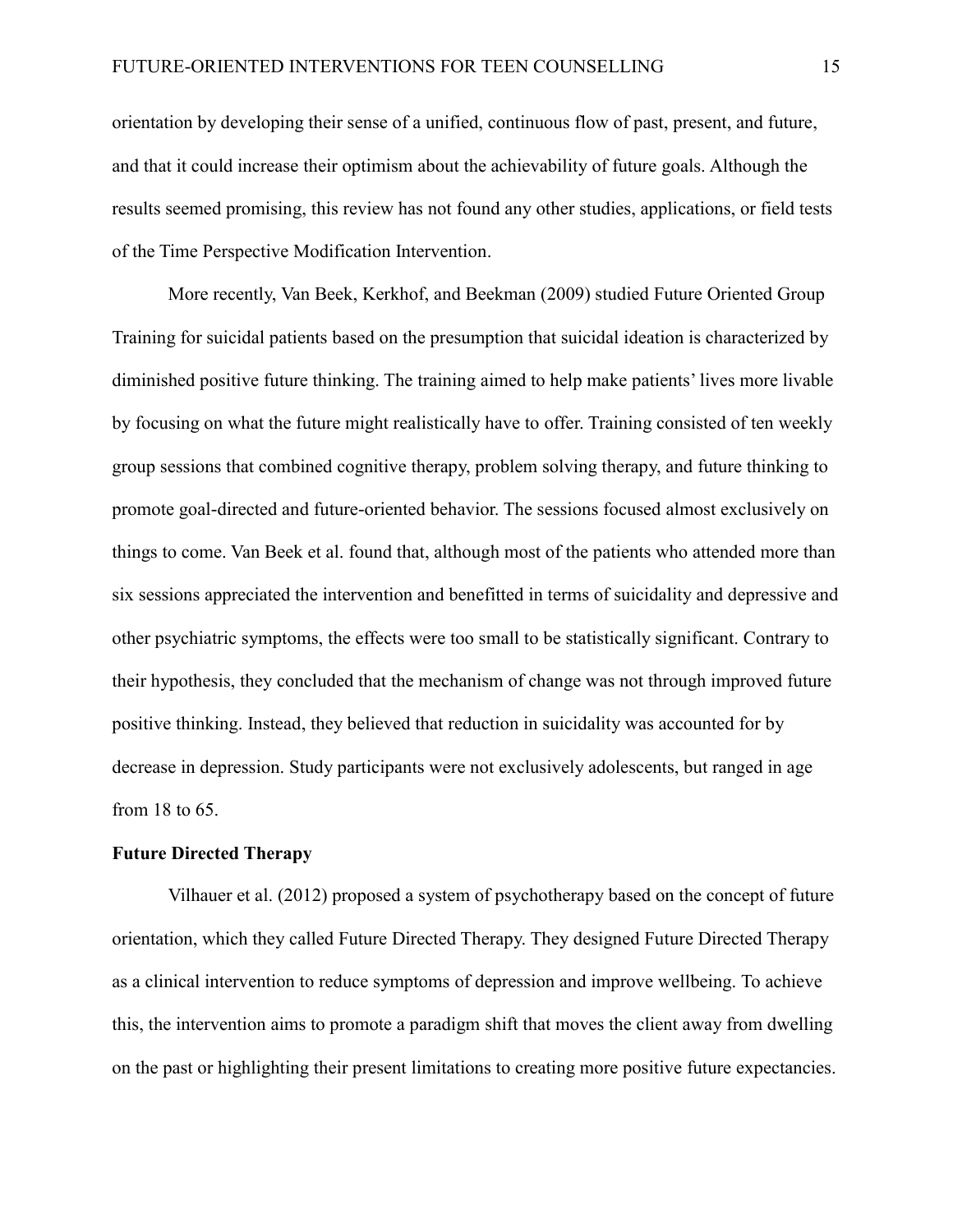Future Directed Therapy teaches people to redirect their thinking toward things that feel better and bring them closer to what they want in life. The therapy proposes that anticipating a positive future and feeling able to act on that future are keys to emotional wellbeing, and that what people want (any desired future state) is the fundamental motivating force behind their behaviour. Vilhauer et al.'s non-randomized pilot study (2012) found initial support for treatment of Major Depressive Disorder through creation of positive expectations for the future. They suggested that Future Directed Therapy could also be modified as an intervention for suicide prevention since people at risk for suicide typical have low positive future expectations. The study's lead researcher, Vilhauer, expanded the concept and discussion of Future Directed Therapy in her book, *Think Forward to Thrive: How to Use the Mind's Power of Anticipation to Transcend Your Past and Transform Your Life* (2014).

#### **Recent Study Recommendations**

Several recent studies have suggested possible applications of future-oriented interventions in teen counselling, and highlighted directions for further research. These suggestions helped guide the direction of this paper.

Salmela-Aro (2010) suggested that intervention programs focused on the development of functional personal goals might play a key role in the successful development of teens and improve their wellbeing. Similarly, Johnson et al. (2014) supported the idea that improving an adolescent's future orientation had the potential to promote a successful transition to adulthood. They believed that future-oriented interventions could especially benefit vulnerable adolescents since they are more likely to struggle with the transition. Chua et al. (2014) suggested that direct interventions to foster future orientation in young people could have a positive impact on their coping strategies. Echoing Nurmi (1991), they believed that a strong, positive future orientation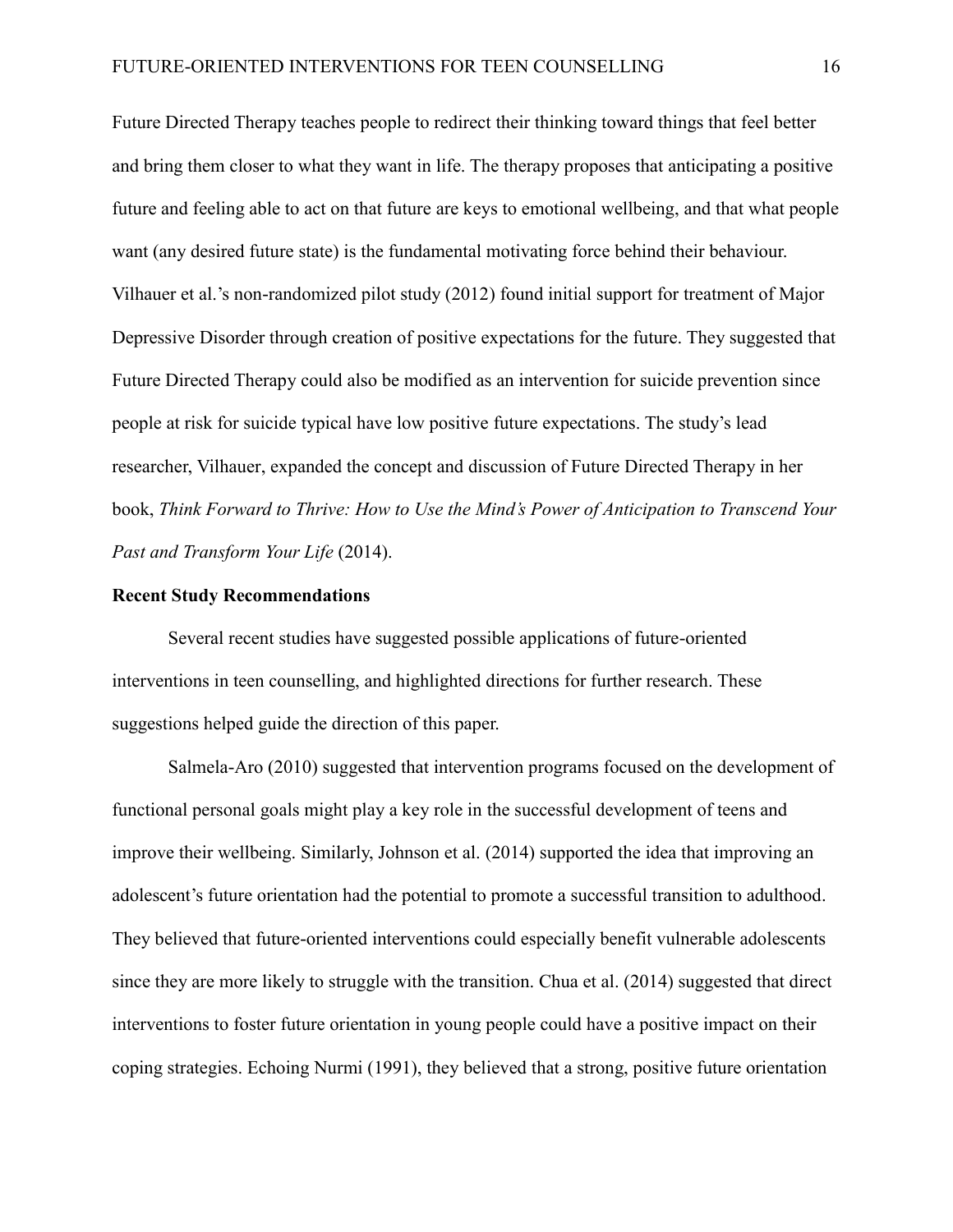would affect their present behavior, which would ultimately have a positive effect on their future. Stoddard et al. (2011) suggested that interventions that foster the development of future goals and aspirations for young people could play a vital role in violence prevention efforts. They believed these interventions could help youth develop a sense of hope by providing experiences that help them see future possibilities.

Several studies offered explicit suggestions on how future-oriented interventions might be designed. Chua et al. (2014) suggested that future-focused techniques could play a role in teaching young people to set ambitious but achievable goals, and make appropriate plans to attain them. They suggested that goal setting would be a good habit to instill in preadolescents and early adolescents who may not regularly think about these things. Stoddard et al. (2011) suggested helping youth develop personal scripts to guide their behavioural choices and motivate them to make better, healthier choices. Eryilmaz (2010) cited the potential impact of including career goals in clinical tools to increase happiness of adolescents. Chua et al. (2014) supported use of interventions similar to Marko and Savickas's Time Perspective Modification Intervention (1998).

In Chapter 1 this paper hypothesized that future-oriented interventions might have multiple beneficial uses in teen counselling for a range of presenting problems. Johnson et al.'s recommendations (2014) support and guide this notion. In particular, they noted that interventions that improve an adolescent's future orientation have the potential to be used as adjunct treatments to improve the effectiveness of risk behaviour interventions since these interventions are predicated on a young person's beliefs about the future and ability to plan.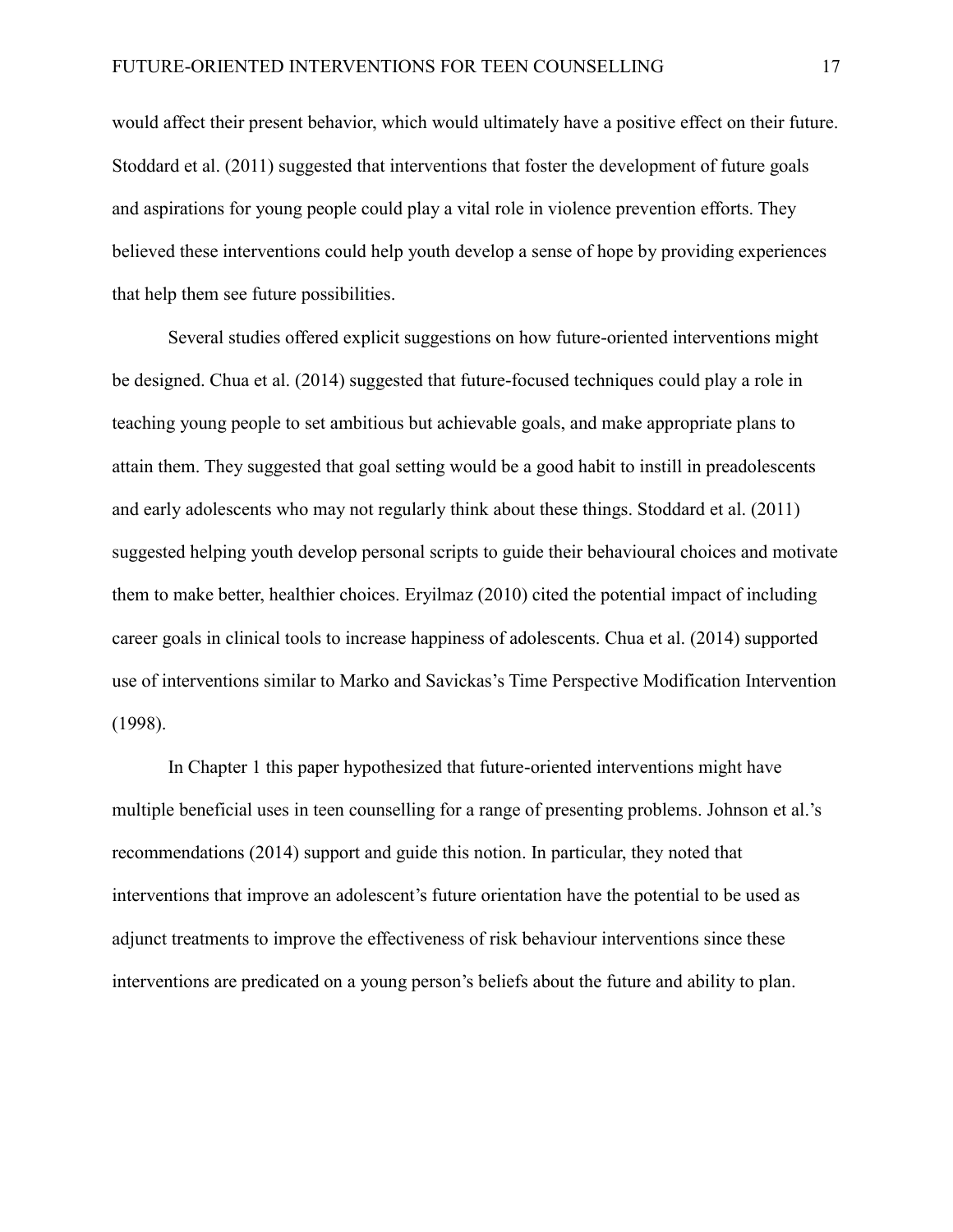### **Future Orientation and Wellbeing**

Research has demonstrated the benefits of future orientation in multiple areas including motivation, sense of responsibility, ability to organize and plan, self-efficacy, academic achievement, financial success, and health conscious behaviour (Boniwell, Osin, Linley, & Ivanchenko, 2010; Boyd & Zimbardo, 2005). Studies assessing critical components of future thinking such as planning, goal setting, and problem solving have found that individuals who are skillful in these areas demonstrate a greater sense of wellbeing (Vilhauer et al., 2012). Future orientation may be particularly important for adolescents since adolescents with greater levels of future orientation report greater wellbeing over time (Chua et al., 2014). Also, adolescents who place higher emphasis on a future orientation tend to engage in less risk-taking behaviour (Apostolidis et al., 2006).

However, despite the benefits of future orientation, general future focus has not been consistently associated with wellbeing (Rush & Grouzet, 2012). In fact, the literature suggests that overemphasis on the future may negatively impact wellbeing. Being overly focused on future goals compromises spontaneity, decreasing one's ability to enjoy the present (Boniwell & Zimbardo, 2003). Because wellbeing exists in the present, neglecting the present moment may prevent an individual from appreciating and enjoying life (Rush & Grouzet, 2012). Boniwell and Zimbardo (2004) warned of some of the drawbacks of excessive future orientation, such as workaholism, lack of social connections, and lack of a sense of community (Boniwell et al., 2010).

The literature also suggests that whether future orientation is beneficial or not depends on one's attitude toward the future, and whether it is positive or negative. When an individual focuses excessively on the distant future, their wellbeing depends on whether they see their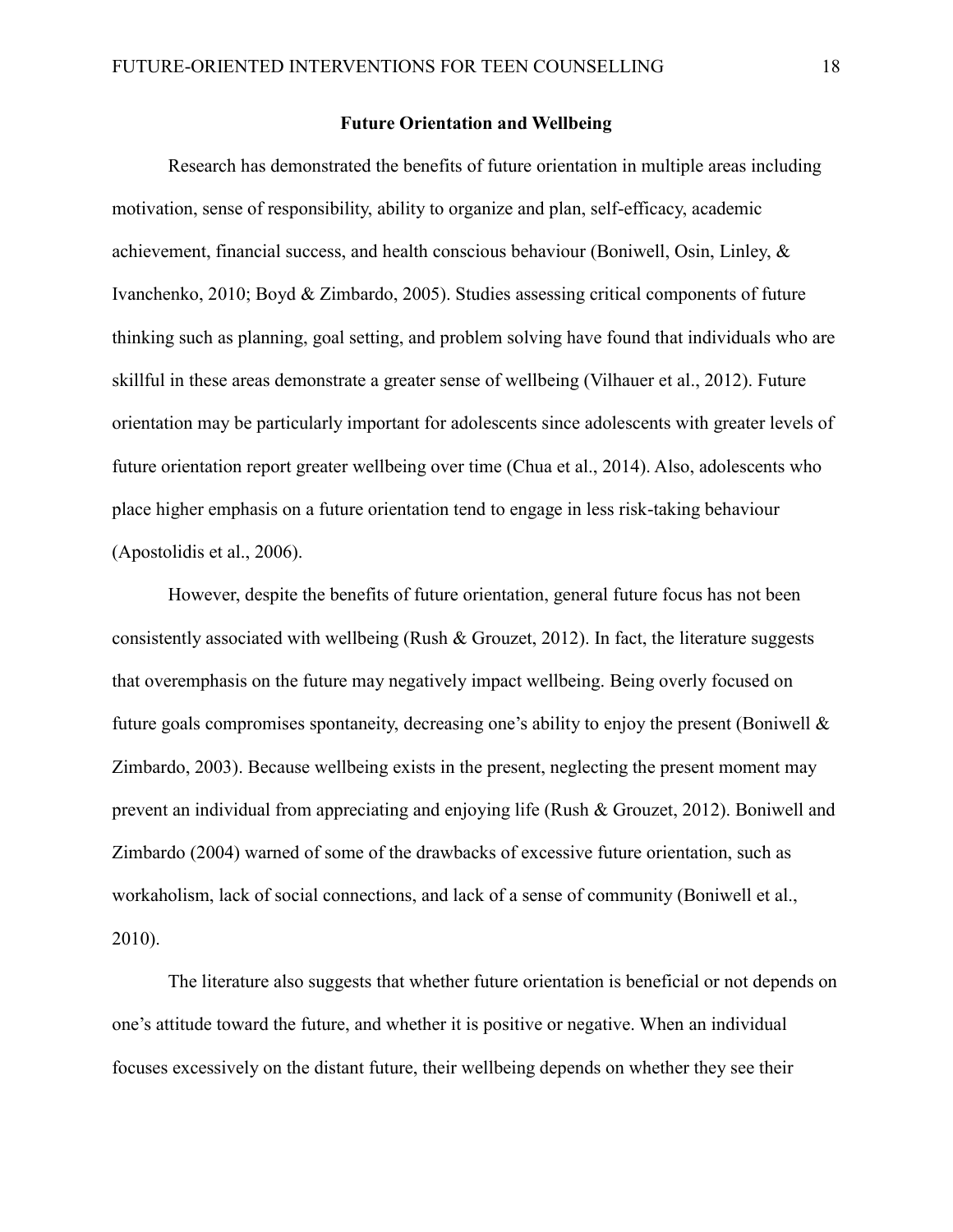future thoughts as pleasant or unpleasant. Positive thoughts about the future relate positively to wellbeing (Rush & Grouzet, 2012). However, research on future anxiety has shown that negative thoughts about the future can be detrimental (Zaleski, 1996).

# **Future Orientation in Adolescence**

Future orientation is especially relevant for individuals in times of developmental, personal, and cultural transitions that require preparation for what lies ahead (Seginer, 2008), such as one encounters during adolescence. Nurmi (1991) commented that adolescents face a number of age-specific tasks related to their development that require them to think about the future, and that their future-oriented decisions such as those related to career, lifestyle, and future family heavily influence their later adult life. Also, adolescent problem behaviours such as delinquency and substance abuse can be related to how young people see their future.

Despite the importance of future orientation during adolescence, teens are generally less oriented to the future than adults (Steinberg et al., 2009). Future orientation varies across age groups (Chua et al., 2014) and the level of planning for the future increases with age (Nurmi, 1991). For example, young adolescents are generally less future oriented than older adolescents. Future orientation also varies within age groups, and some adolescents have better planning abilities and clearer goals than others (Chua et al., 2014).

#### **How Future-Orientation Affects Wellbeing**

Although research has clearly demonstrated a relationship between future orientation and wellbeing, the mechanism by which future orientation affects wellbeing is not well understood. Researchers have offered different theories. Chua et al. (2014) suggested that future orientation likely leads to greater wellbeing through multiple pathways. They suggested that one such pathway is increased use of adaptive coping, decreased use of maladaptive coping, or both. For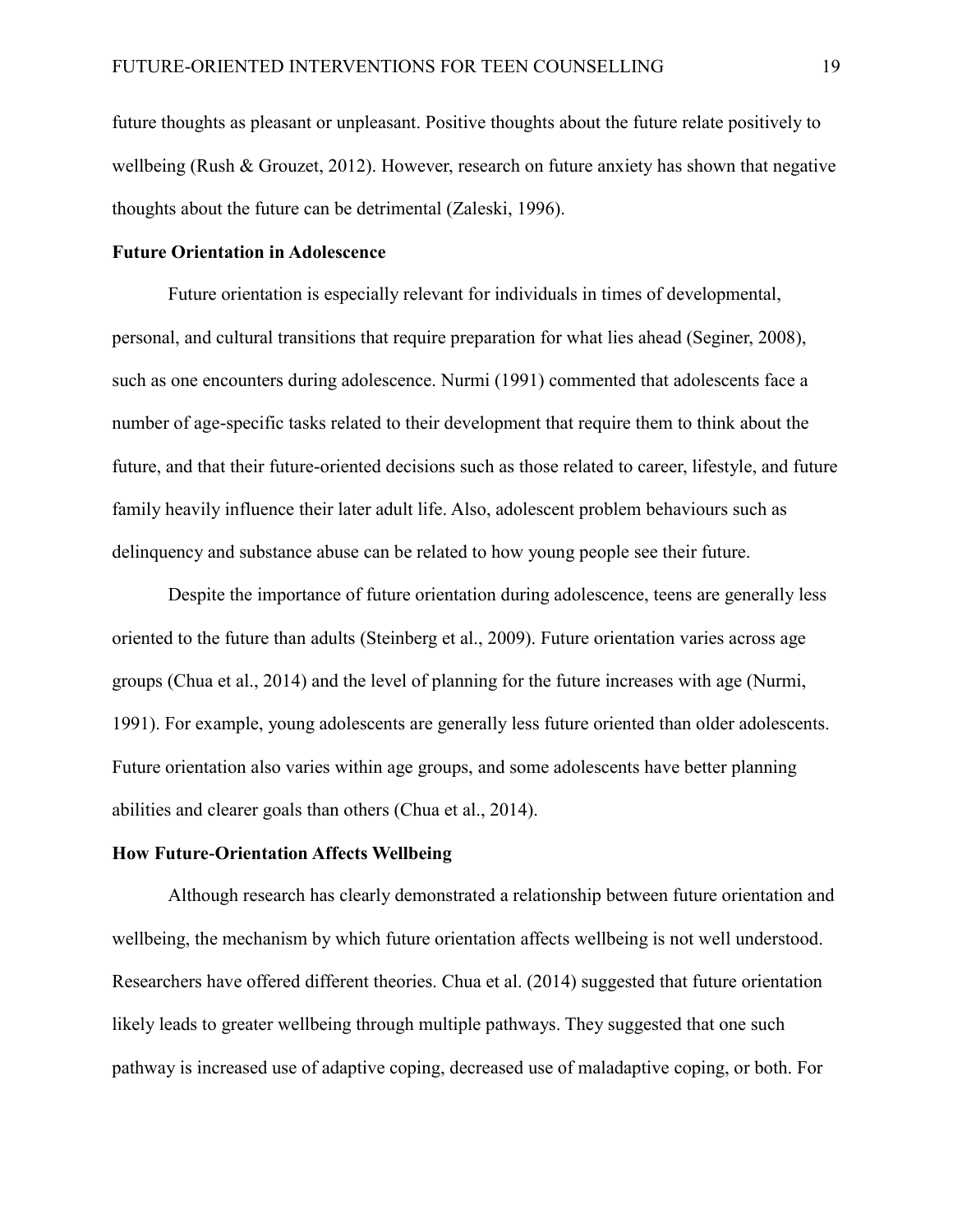example, their study of 1,774 preadolescents and early adolescents showed that future orientation predicted lower maladaptive coping, which in turn predicted lower substance use and less selfharming behaviour. Johnson et al. (2014) proposed that expectancy value theory offers another possible mechanism. According to expectancy value theory, individuals modify their current behaviour based on their judgment of future outcomes. Coping changes, such as those observed by Chua et al., may be just one of many possible behavioural changes that an individual may make based on their future view.

#### **Balanced Time Perspective**

If future orientation is indeed beneficial, to what degree should an individual be oriented to the future at the expense of other time perspectives? We have the capacity to consciously direct our attention to any of the three primary temporal dimensions -- past, present, or future (Rush & Grouzet, 2012). For example, an individual may choose to revisit the past through memories, experience the present as it is occurring, or anticipate the future through expectations (Boniwell et al., 2010). Rush & Grouzet (2012) observed that each of the temporal perspective dimensions has the potential to influence our daily wellbeing. However, the literature is divided on which temporal dimension is most conducive to wellbeing (Boniwell et al., 2010). How the temporal perspective dimensions interact with each other to predict wellbeing has yet to be examined. However, it is not likely that these dimensions act independently (Rush & Grouzet, 2012). A prevailing view in the literature is that future orientation is best considered within the context of balanced time perspective.

Boniwell and Zimbardo (2004) suggested that reliance on a single time perspective limits one's ability to meet the situational demands of life and may bias how we think, see, and behave. They believed that, to facilitate wellbeing, one should strive for a balanced time perspective, and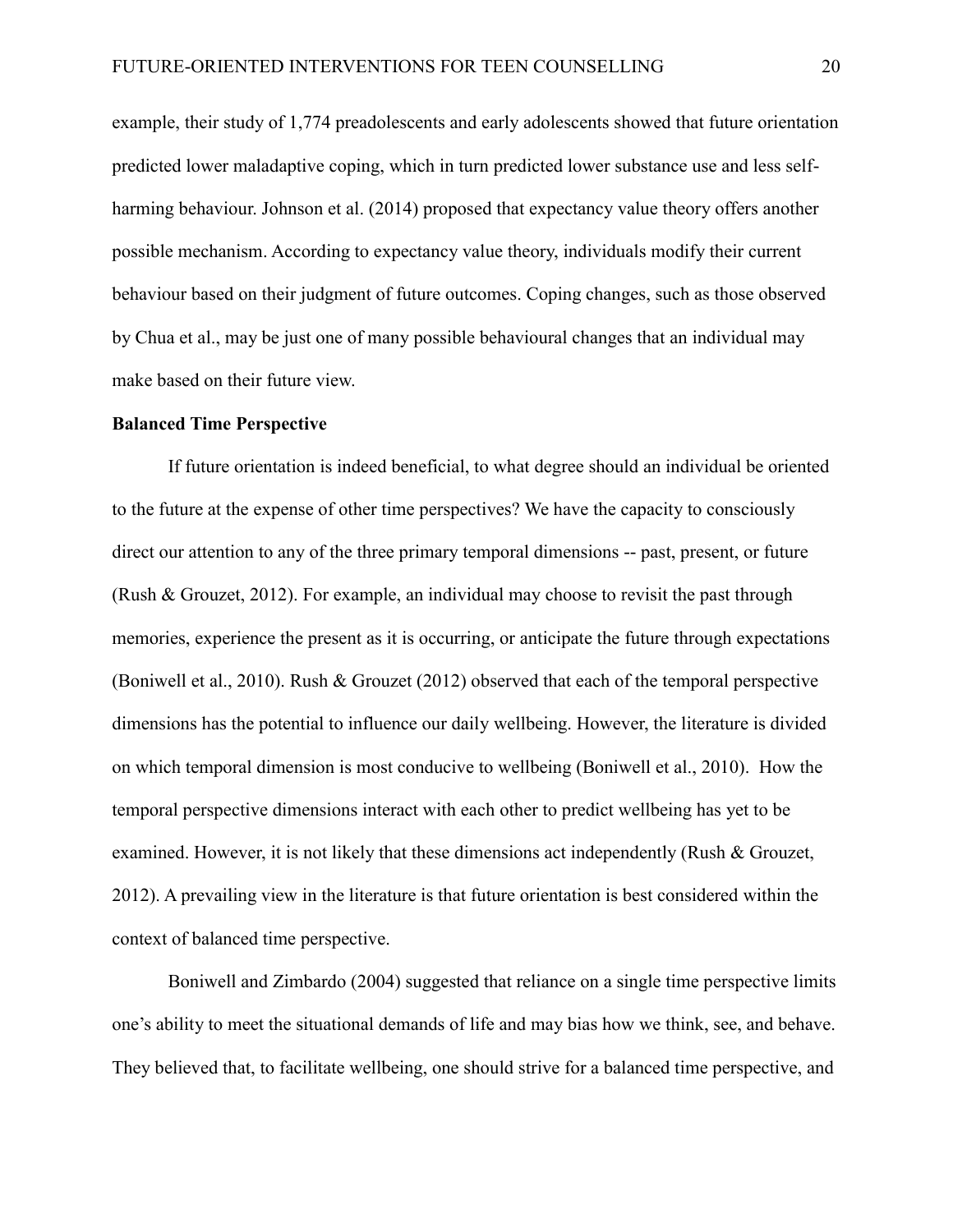that a balanced time perspective was most psychologically and physically healthy for individuals, and optimal for societal functioning (Zimbardo & Boyd, 1999). A balanced time perspective has been defined as the mental ability to switch among time perspectives as the task or situation requires rather than be biased to a particular time perspective that is not adaptive across situations (Boniwell & Zimbardo, 2004). An individual with a balanced time perspective is able to move flexibly between each time perspective and use the most appropriate one in a given situation (Drake, Duncan, Sutherland, Abernethy, & Henry, 2008). Their actions are shaped by a consideration of all three temporal zones (Zimbardo & Boyd, 1999). Three recent studies demonstrated a strong positive relation between balanced time perspective and wellbeing (Zhang, Howell, & Stolarski, 2013; Boniwell et al., 2010; Drake et al., 2008). Furthermore, having a balanced time perspective is related to increased life satisfaction, happiness, positive affect, psychological need satisfaction, self-determination, vitality, and gratitude, and decreased negative affect (Zhang et al., 2013). Unfortunately, there is no consensus on what constitutes an ideal balanced time perspective since what is ideal for one individual isn't for the next.

#### **Temporal Focus, Attitude, and Distance**

The literature reveals three important factors that influence the effect of temporal perspective. They are temporal focus, temporal attitude, and temporal distance.

Temporal focus is the attention an individual devotes to thinking about the past, present, and future (Shipp et al., 2009). Although individuals have the ability to direct their focus to any temporal dimension, it is not always consciously decided (Boyd & Zimbardo, 2005). An individual's temporal focus typically changes throughout the day, shifting among past memories, present experiences, and future expectations. Nevertheless, an individual may have a preference or predisposition for a particular temporal dimension or general time orientation (Zimbardo &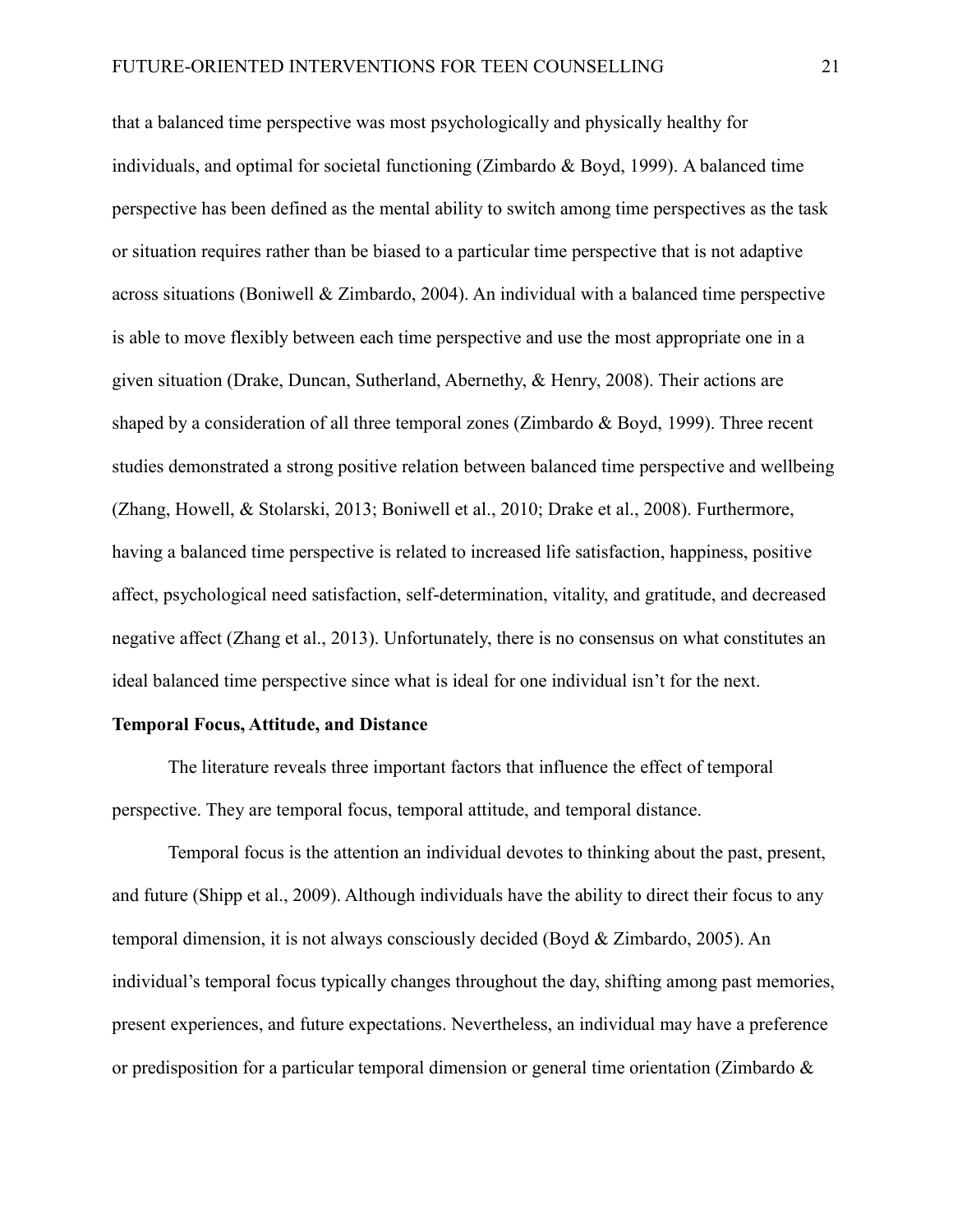Boyd, 1999). When a particular temporal perspective becomes habitual, it represents a dispositional style and predicts life choices (Zhang et al., 2013).

Temporal attitude is the affective component of temporal perspective and refers to one's attitude toward the content within the past, present, and future temporal regions (Nuttin, 1985). In short, our thoughts toward any temporal dimension can be positive or negative. Research has consistently found that a general tendency to have a positive temporal attitude toward the past, present, and future relates to wellbeing (Rush & Grouzet, 2012; Boniwell et al., 2010; Drake et al., 2008).

Temporal distance is how near to or far from the present moment an individual's thoughts span (Rush & Grouzet, 2012). When thinking about the future we can consider the near future or the distant future. For example, we can think about tomorrow, next week, next year, or twenty years from now. When temporal distance is increased, the level of abstraction also increases making thoughts more vague and less concrete (Dhar & Kim, 2007). To explain this further, construal level theory (Trope & Liberman, 2003) proposes that temporal distance changes an individual's responses to future events by changing how they mentally represent those events. The greater the temporal distance, the more likely events will be represented by abstract features that convey the perceived essence of the events (high-level construals) rather than by more concrete details (low-level construals).

The distant future is more uncertain than the present or near future. Many possibilities, events, and outcomes could change the distant future, so individuals have less control over it (Rush & Grouzet, 2012). Furthermore, a constant focus on the distant future may prevent one from making their life optimal in the present. Rush and Grouzet observed that when individuals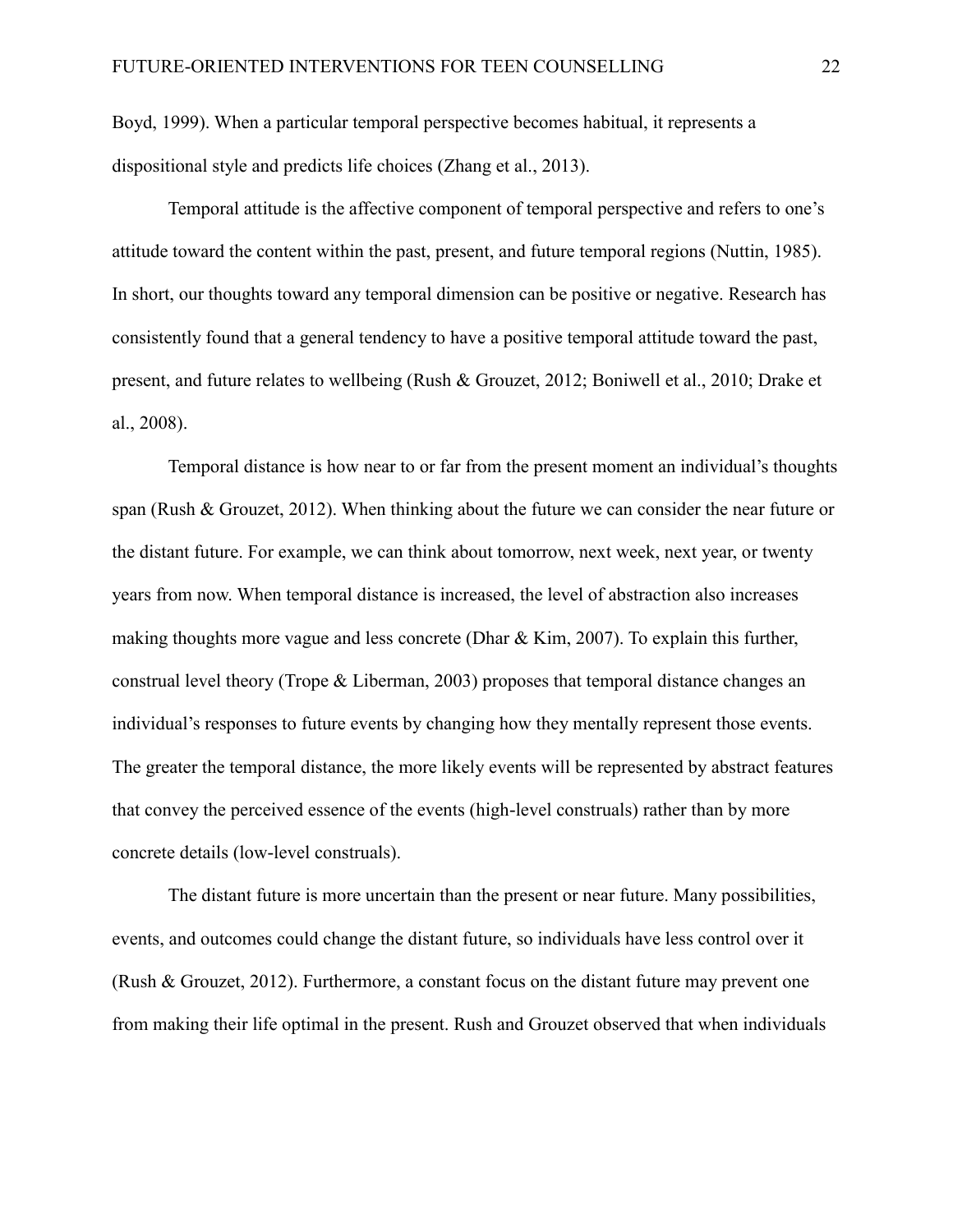focused on the distant future more than usual their wellbeing depended on whether they considered their distant future thoughts to be pleasant or unpleasant.

# **Time Perspective Therapy**

Time Perspective Therapy is a relatively new talk therapy developed by Zimbardo, Sword, and Sword (2008) based on Zimbardo's earlier work. Time Perspective Therapy embraces the idea that individuals have a unique time perspective that can shift or alter depending on one's experiences (Sword et al., 2015). For example, in times of distress, one's time perspective might shift toward a past negative experience and rumination.

Time Perspective Therapy follows three steps. First, the therapist administers the Zimbardo Time Perspective Inventory to determine the client's time perspective and any time bias that may be associated with the reported problems. Second, the therapist teaches the client about the importance of a balanced time perspective and helps them balance their time bias to more closely match a proposed theoretically ideal time perspective. Third, the therapist teaches the client self-soothing activities such as meditation and physical exercise. Additionally, the therapist encourages the client to engage in more pro-social and present-hedonistic activities to offset the avoidance and isolation typically experienced when one is depressed.

Zimbardo, Sword, and Sword described how Time Perspective Therapy might be used for treatment of post-traumatic stress disorder in their book, *The Time Cure: Overcoming PTSD With the New Psychology of Time Perspective Therapy* (2012). A study into the treatment's efficacy was scheduled to begin at Tripler Army Medical Center, the largest military medical facility in the Pacific, in 2014 (Sword et al., 2015).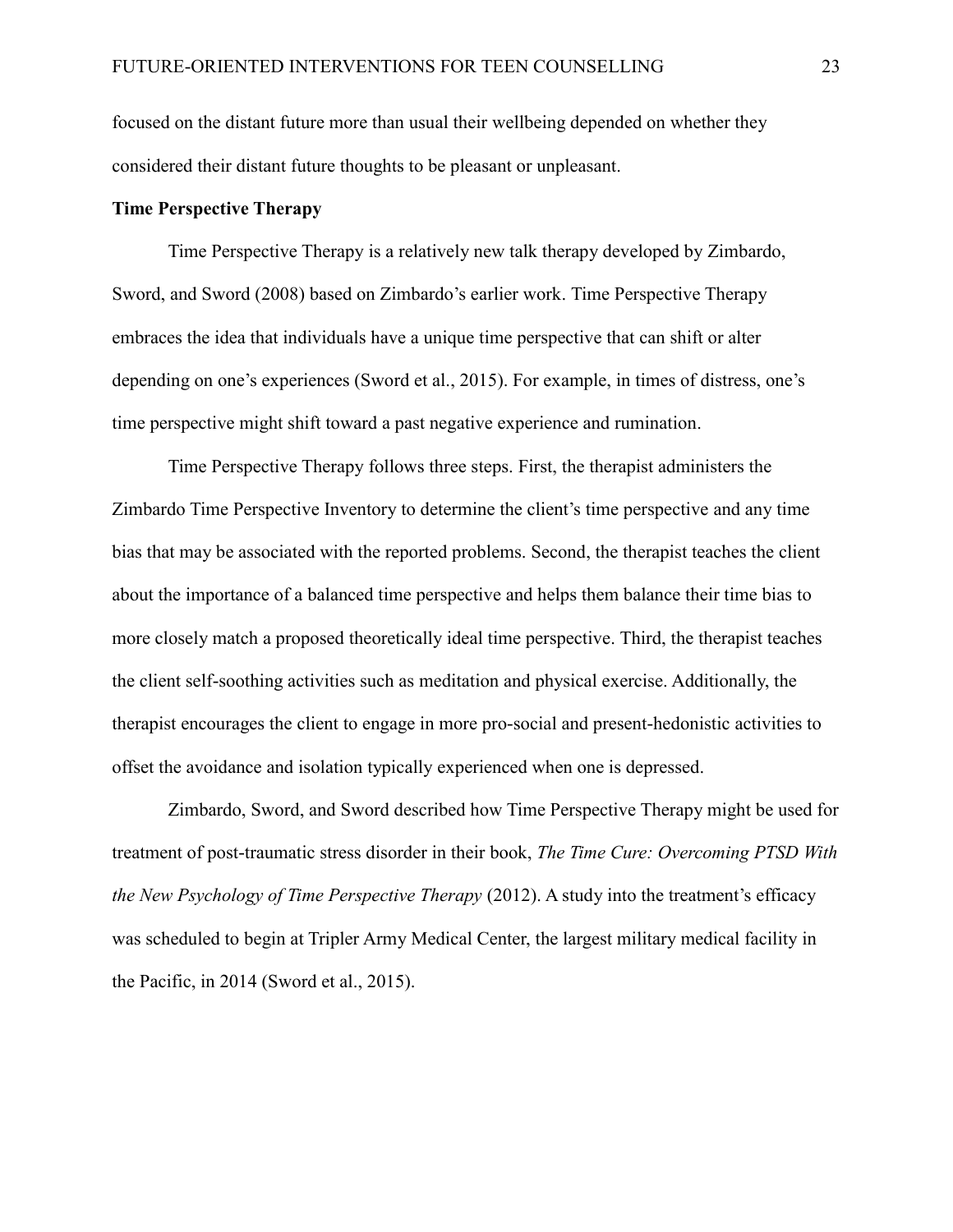# **Transcendental Future**

Many people believe in some form of life after death. Zimbardo and Boyd (1999) described the time period from the point of imagined death to infinity as the transcendental future. An individual's expectations of life after death are often linked to their religious or philosophical beliefs. However, holding beliefs about life after death does not necessarily equate to being future oriented. In terms of time perspective theory, what might be more relevant is how often an individual thinks about or imagines themselves in a transcendental future context and if these thoughts are positive or negative (Seema, Sircova, & Baltin, 2014) rather than the specific beliefs or content. Though intriguing, a full and meaningful discussion of the complex and interrelated topics of spirituality, religion, future orientation, and the transcendental future as they relate to adolescence is beyond the scope of this paper.

### **Measuring Future Orientation**

Although several scales have been proposed to measure future orientation, recent studies have tended to endorse those that measure multiple aspects of temporal focus. Three of the most commonly referenced are the Zimbardo Time Perspective Inventory, the Temporal Orientation Scale, and the Temporal Focus Scale. One measure, the Adolescent Time Inventory, has been developed specifically for use with youth.

Since it was first proposed in 1999, the Zimbardo Time Perspective Inventory (Zimbardo & Boyd, 1999) has become the leading measure of time perspective (Boniwell et al., 2010). The 56-item inventory consists of five factors: past-negative, past-positive, present-hedonistic, present-fatalistic, and future. These factors take into account both the different temporal zones and also the dimension of emotional valence. One theoretical objection to the inventory is lack of emotional valence in the future factor (Boniwell et al., 2010). The inventory is used in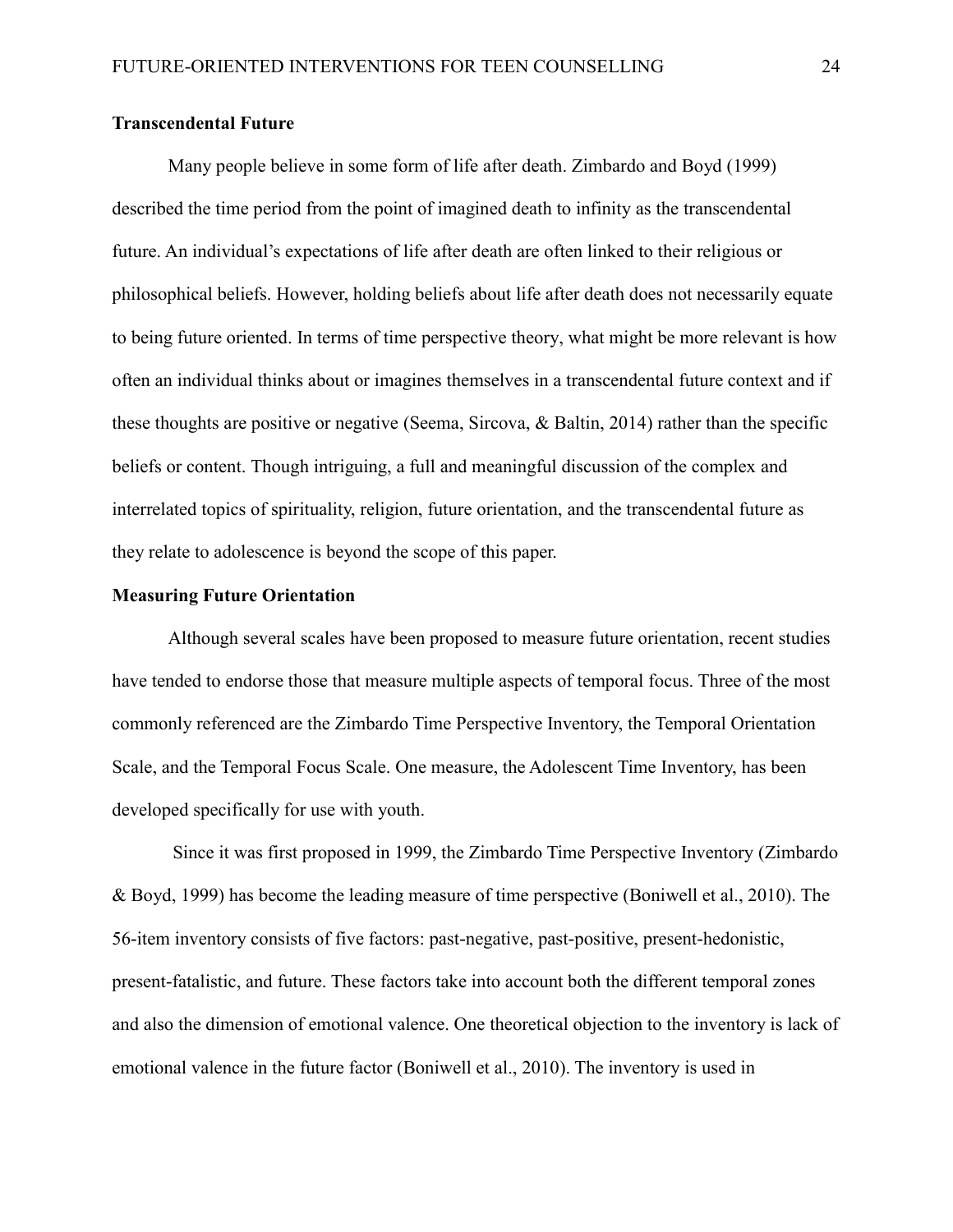therapeutic application as the first step of Time Perspective Therapy (Sword et al., 2015). Example items are, "It gives me pleasure to think about my past" and "Since whatever will be will be, it doesn't really matter what I do."

Often used in conjunction with the Zimbardo Time Perspective Inventory is the Transcendental Future Time Perspective Inventory. This 10-item inventory rates an individual's orientation to the future after death. Example items are, "Humans have a soul" and "I believe in miracles."

The Temporal Orientation Scale is a 28-item questionnaire that includes three subscales representing past, present, and future temporal orientation (Holman & Silver, 1998). Example items are, "Planning activities takes the fun out of them" and "I believe it is important to save for a rainy day."

Shipp, Edwards, and Lambert (2009) proposed the Temporal Focus Scale as a briefer alternative to the Zimbardo Time Perspective Inventory and the Temporal Orientation Scale. The Temporal Focus Scale is a 12-item self-report measure of cognitive engagement with the temporal domains of past, present and future. Example items are, "I replay memories of the past in my mind," and "I focus on my future." Because the Temporal Focus Scale is less than a quarter of the length of the Zimbardo Time Perspective Inventory and less than half the length of the Temporal Orientation Scale, Shipp et al. believed it would be more practical to use than the other two measures.

Based on the Circles Test (Cottle, 1967), the Adolescent Time Inventory (Mello, Finan, & Worrell, 2013) takes a graphical approach to measuring an individual's time orientation. First, the adolescent chooses the image from a set of drawings that best illustrates the level of importance they give to the past, present, and future. Then they choose another image from a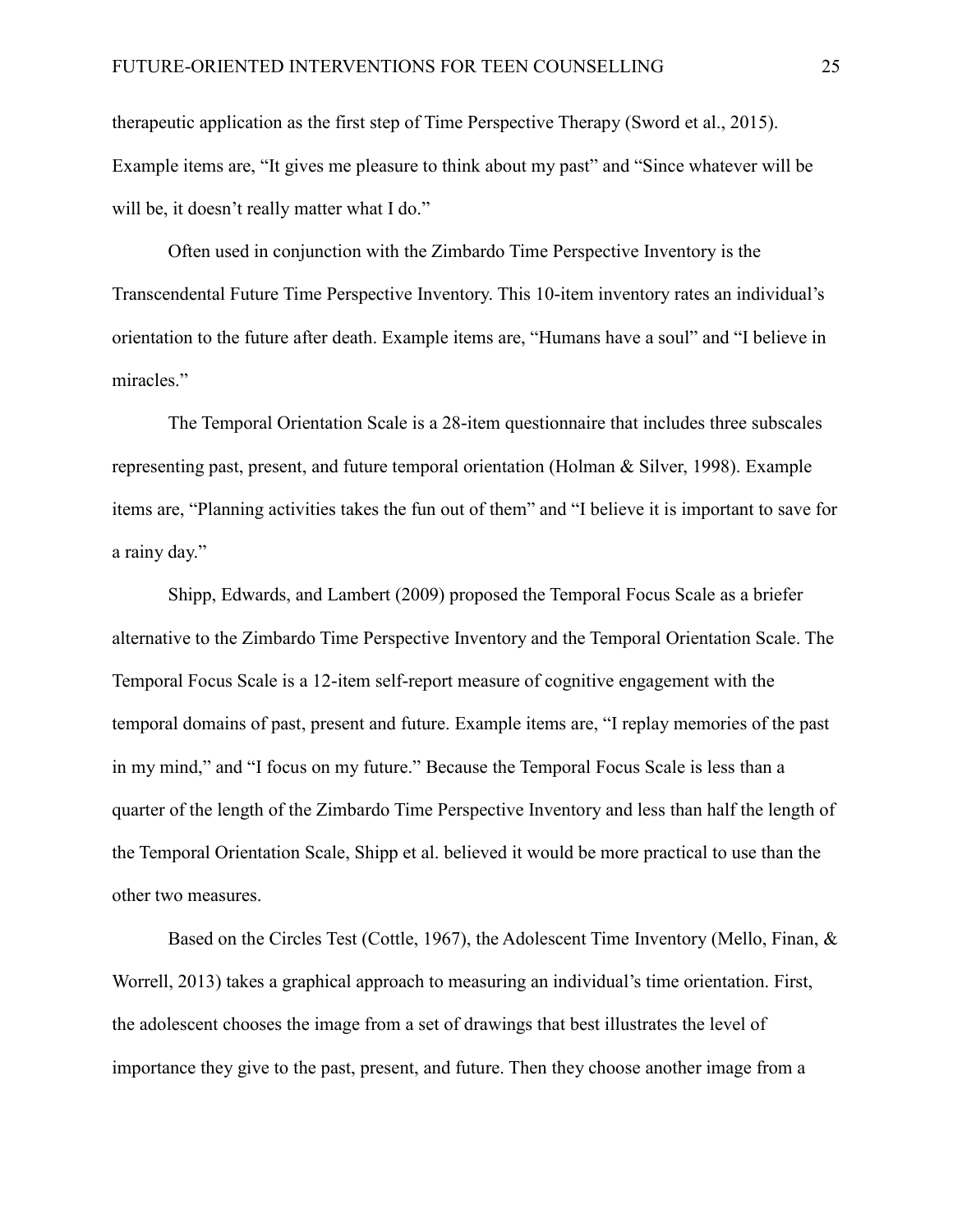different set of drawings that illustrates how they perceive the relationship between the past, present, and future. This inventory offers the advantage of being simple to administer for research studies.

### **Personal Goals**

Salmela-Aro (2009) defined personal goals as future-oriented representations of what individuals strive for in various life domains. They are states of the future that people seek to attain, maintain, or avoid (Nair, 2003). To envision future goals, a person must adopt a future orientation. Studies have shown that the pursuit of one's conscious goals is associated with emotional wellbeing (Marttinen & Salmela-Aro, 2012). However, whether goals are beneficial to wellbeing or not depends on several factors including goal content, attainability, and the individual's ability to revise goals.

#### **Personal Goals in Adolescence**

During adolescence, teens make choices and decisions about their future life paths (Nurmi, 1991). Setting personal goals helps direct their exploration, planning, decision-making, and commitments to promote successful transition to adulthood (Nurmi, 1991; Salmela-Aro, 2010). Adolescent goals are not always purely personal and individual. Adolescents co-regulate their goals with peers, parents, and teachers (Salmela-Aro, 2009). For example, educational goals are often shared with peers. Adolescent goals have been widely studied over the past two decades with the results summarized in Massey, Gebhardt, and Garnefski's comprehensive review (2008).

# **Goal Content**

Nurmi (1991) found that adolescents' goals and interests concern the major developmental tasks of late adolescence and early adulthood, and reflect anticipated future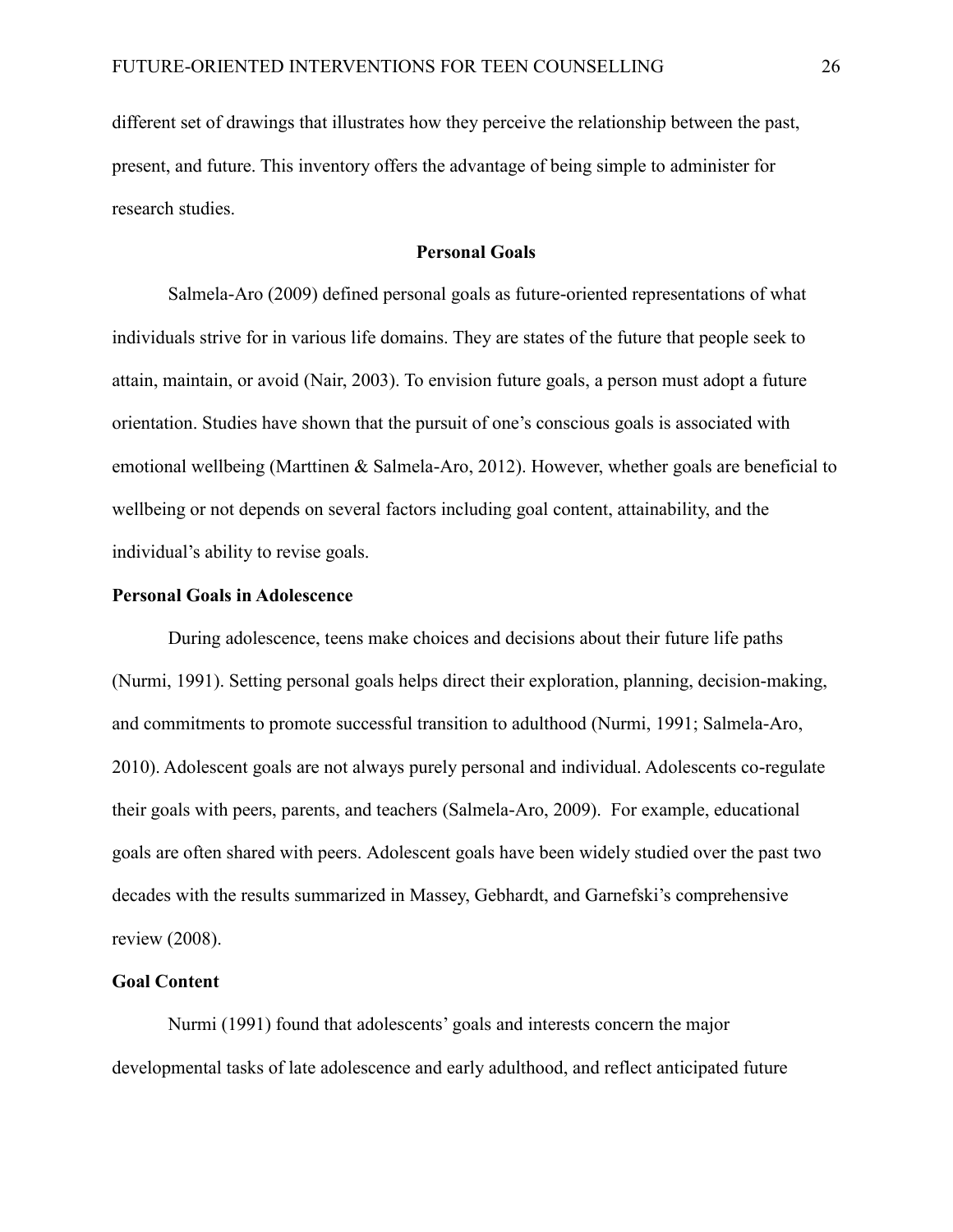development. When asked about their future wishes and interests, teens typically talk about matters connected to their personal lives, such as education, work, future family, leisure activities, travel, and self-development (Marttinen & Salmela-Aro, 2012). The most common adolescent goals relate to education, occupation, and social relationships (Massey et al., 2008).

In general, adolescent goals follow a cultural prototype that leads teens to achieve their educational goals first, followed by occupational and family goals, and then finally securing material assets (Massey et al., 2008). Many, but not all, studies have found gender differences in adolescent goal content, and goal content appears to reflect gendered norms, particularly with regard to family, educational, and occupational goals (Massey et al., 2008). Despite these general patterns, the type of goals that adolescents strive for can vary greatly between individuals.

Cross-sectional and longitudinal studies have shown that young adults who have goals related to personal relationships, family, and education have better subjective wellbeing and fewer symptoms of depression than other young adults (Salmela-Aro, 2010). However, not all personal goals promote wellbeing. Pursuit of intrinsic life goals such as self-acceptance and community involvement are related to greater wellbeing, but extrinsic life goals such as financial success and recognition are negatively or neutrally related to wellbeing (Kasser & Ryan, 2001). Intrinsic goals refer to goals that people set for themselves out of their own interests, while extrinsic goals are goals induced or imposed by others or an external source (Simons, Vansteenkiste, Lens, & Lacante, 2004). Additionally, studies suggest that self-related goals concerning the development of personality and identity are related to distress, low self-esteem, problems with mental health, and exhaustion (Marttinen & Salmela-Aro, 2012).

Certain types of goals may be more beneficial or effective than others. People typically put more effort into achieving, and have a greater chance of success with, goals they set for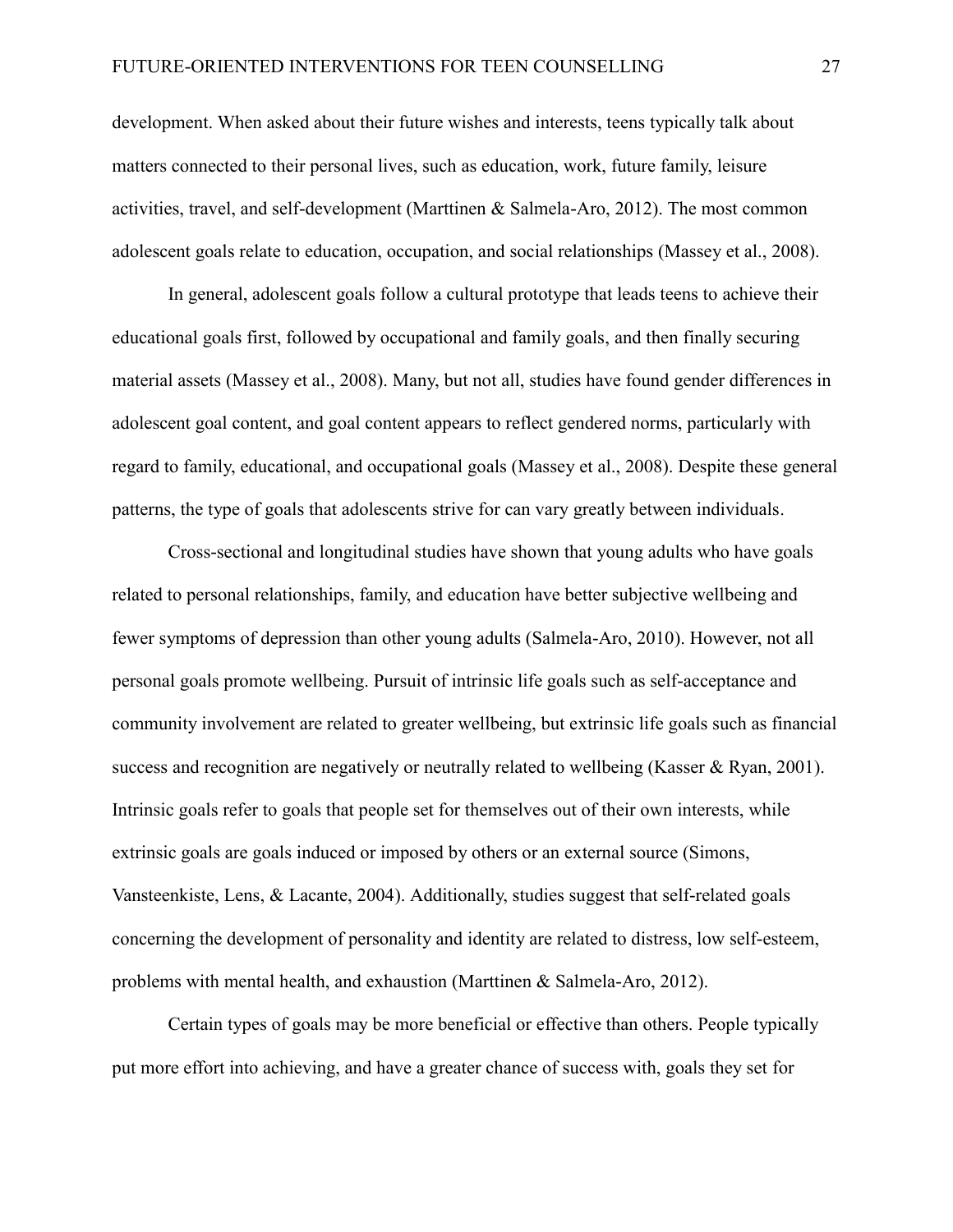themselves out of their own interests, rather than those induced or imposed by others or an external source (Simons et al., 2004). Additionally, Brunstein, Schultheiss, and Grassman (1998) found that only the achievement of goals that are congruent with motivational dispositions contributed to enhanced wellbeing. In their study of student participants, they found that the combination of high commitment to, and high attainability of, motive-congruent goals predicted an increase in students' emotional wellbeing over one semester. In contrast, high commitment to motive-incongruent goals predicted a decline in emotional wellbeing.

Whatever the goals, the literature suggests that goals need to be periodically revised and adjusted (Salmela-Aro, 2010). Salmela-Aro observed that people compensated for failure experiences by adjusting their personal goals on the basis of previous role transitions, and speculated that the inability to adjust previous goals is likely to lead to depressive symptoms. This suggests that goal-oriented interventions should promote periodic review and revision of goals.

#### **Future Expectations**

Future expectations have been defined as beliefs about the likelihood of a specific event occurring in the future (Sipsma, Ickovics, Lin, & Kershaw, 2012). These expectations influence goal setting and planning, and guide behaviour and development (Nurmi 1991; Seginer 2008).

Research has consistently found that positive, optimistic thinking about the future fosters motivation and leads to successful performance, while negative, pessimistic thinking has the opposite effect (Oettingen & Mayer, 2002). Studies have found positive future expectations linked to improved social and emotional development, particularly among minority and lowincome youth (Sipsma et al., 2012). Research has also shown links between negative future expectations and delinquency (Nurmi 1991).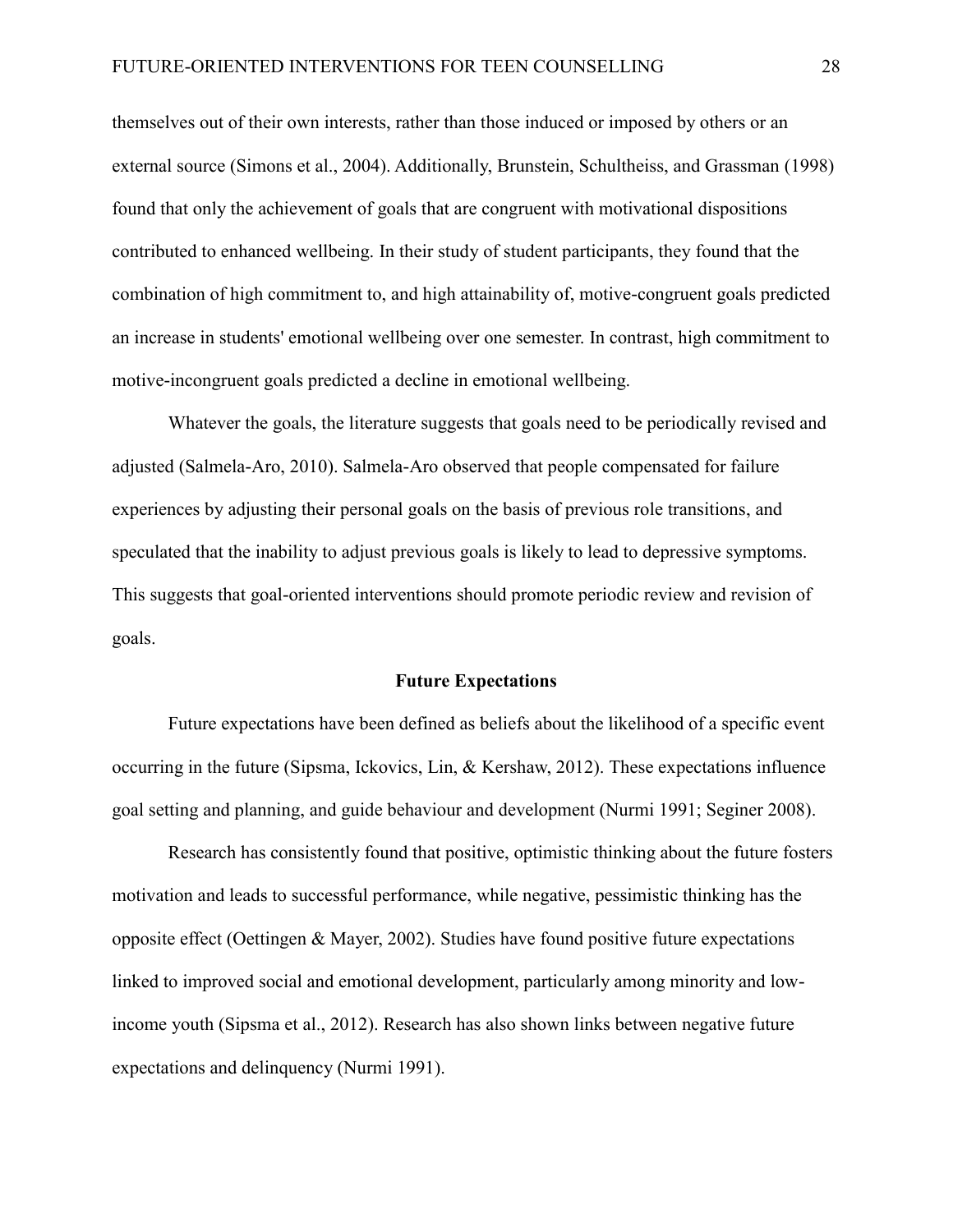For expectations to be beneficial, research suggests they should be positive and realistically attainable – not wishful thinking or fantasies. Oettingen and Mayer (2002) observed that, because positive expectations reflect past successes, they provide a valid basis for strong behavioural investment. Positive fantasies, on the other hand, are not based on past successes and conceal the need to plan and act to attain them.

Sipsma et al. (2012) suggested that future-oriented interventions that help adolescents make positive and realistic future expectations would influence their behaviours. They added that interventions should be tailored to distinct subpopulations and for disparate future expectations.

### **Possible Selves**

Markus and Nurius's idea of possible selves (1986) is another future-oriented concept that has been considered for application in teen counselling. Oyserman and Fryberg (2006) described possible selves as the selves we imagine ourselves becoming in the future, we hope to become, we are afraid we may become, and we fully expect we will become. Markus and Nurius believed possible selves are important because they function as incentives for future behaviour and provide an evaluative and interpretive context for the current view of self. Possible selves are particularly relevant during adolescence, a time when youth are free to try on different possible selves without commitment (Oyserman & Fryberg, 2006).

Shepard and Marshall (1999) proposed that possible selves could be used in life-career counselling to help clients explore and generate options, increase self-awareness, and formulate plans to achieve goals. They developed an interview-style intervention to encourage adolescents to consider their futures in terms of their hopes, fears, capabilities, expectations, priorities, and action-plans, and suggested that counsellors could include the procedure as part of their counselling interviews. In this way, adolescents could explore their possible selves and elaborate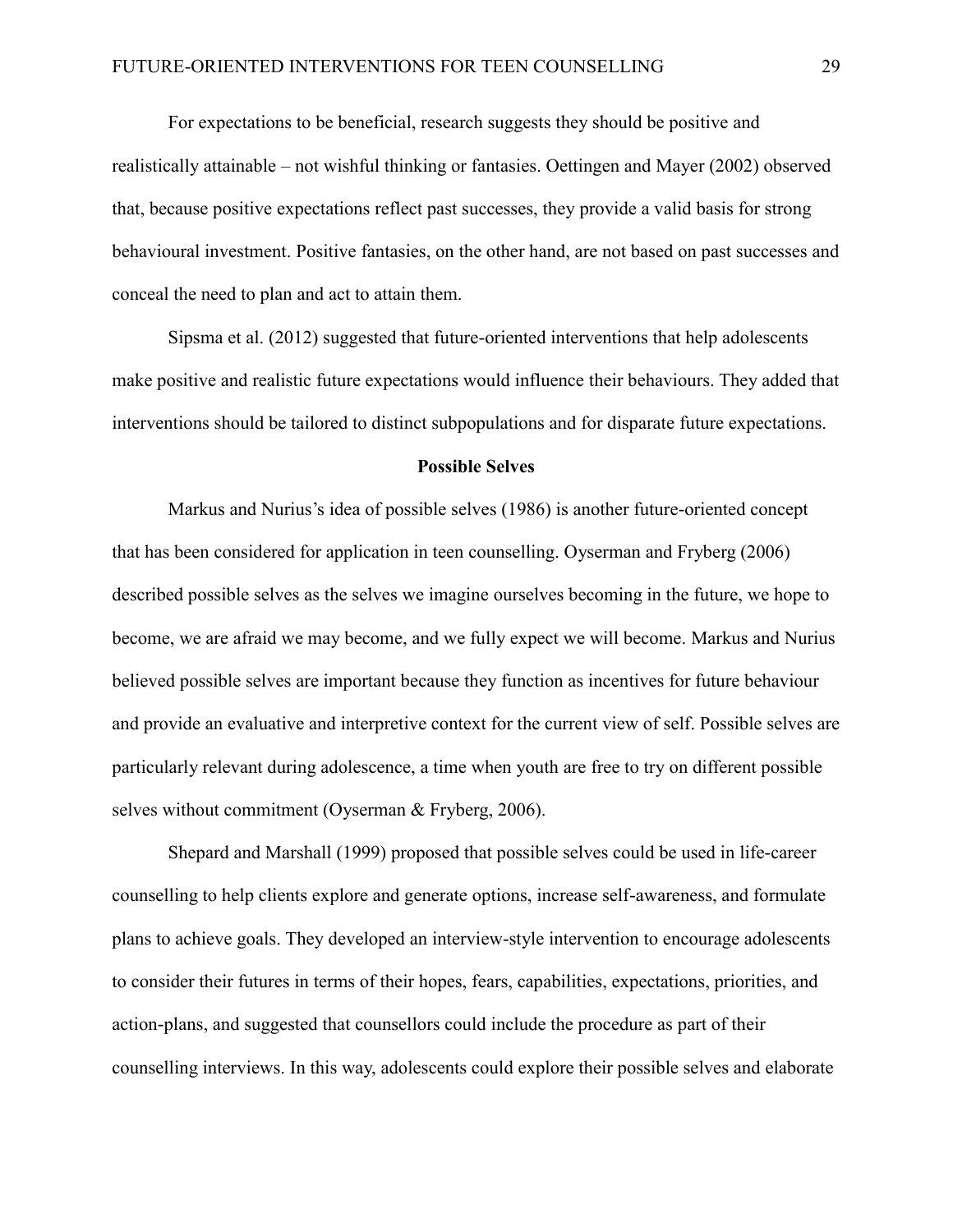on the cognitive and affective components of those selves. Counsellors could then help them consider hoped-for careers and lifestyles, self-efficacy and competency, and family life relationships, and address fears such as unemployment, sexual abuse, drug and alcohol misuse, and injuries.

Oyserman, Bybee, Terry, and Hart-Johnson (2004) noted how possible selves, expectations, and concerns about the coming year could promote feeling good or self-regulation. Their results suggested that having an achievement-related focus in self-concept provides some impetus to behaviour and outcome change. They also found that youth who have a selfregulatory focus are better able to make change.

Exploration of possible selves may be particularly beneficial for minority youth. Such an exploration might lead to an understanding of how social expectations or stereotypes influence or restrict the individual's self-identified possible selves. Ultimately this could help reduce achievement gap and decrease risk of other negative outcomes contained in stereotypes (Oyserman & Fryberg, 2006).

The possible selves interventions studied by Shepard and Marshall and by Oyserman et al. are discussed in greater detail in Chapter 3.

#### **Influencing Future Orientation in Teens**

Although numerous studies have been conducted on the relationship between future orientation and wellbeing, and between future orientation and behaviours, these studies have provided little guidance on how future orientation might be influenced or fostered in adolescents, particularly in counselling. Furthermore, research has not yet fully explained the various mechanisms through which future orientation impacts health and wellbeing, and what individual and environmental factors influence future orientation (Johnson et al., 2014). This information is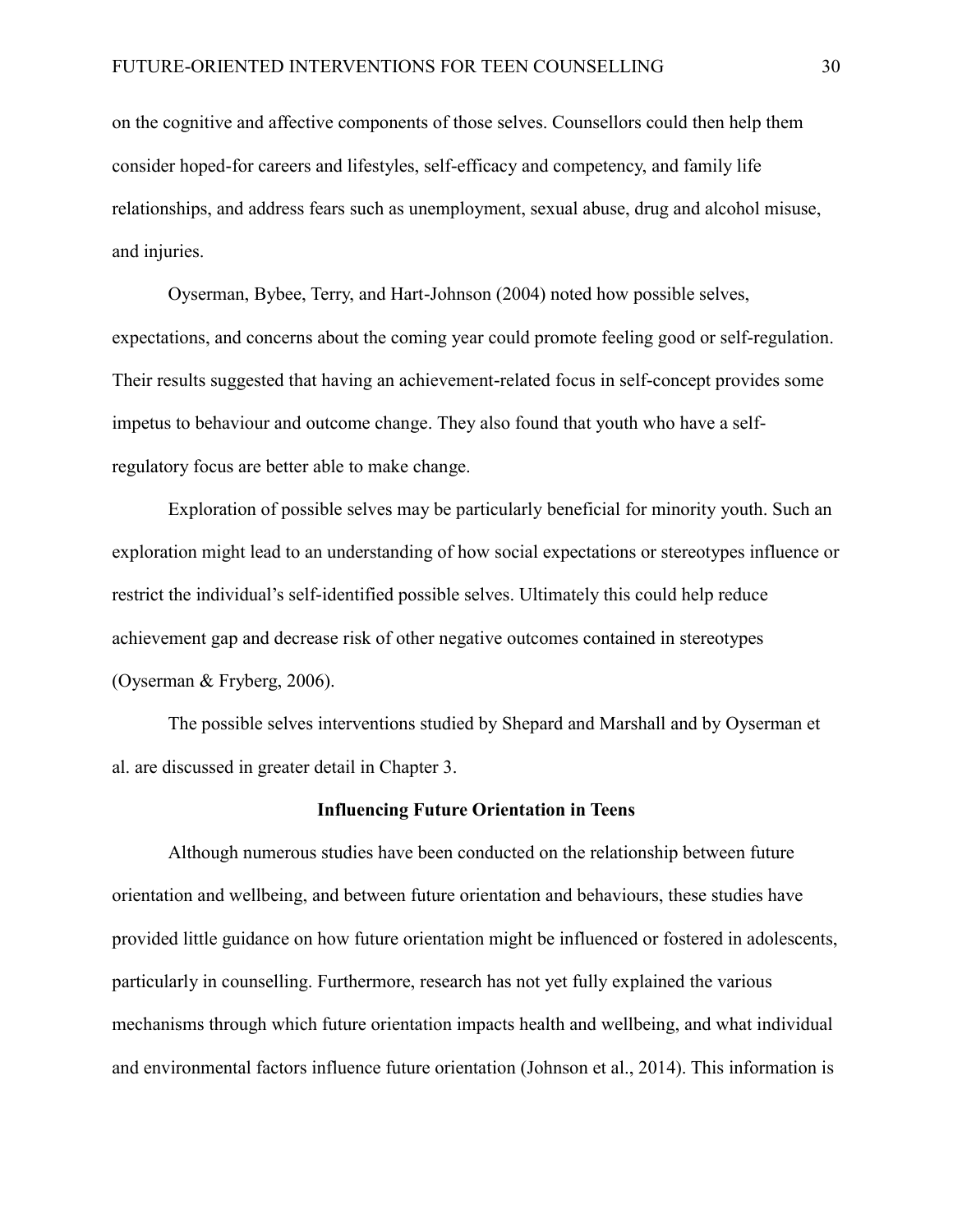needed to inform the design of interventions to help adolescents improve their future orientation (Johnson et al., 2014). However, despite gaps in the knowledge, the literature has consistently revealed a number of concepts and processes that are characteristic of, or associated with, future orientation, many of which have been discussed in this literature review. Those commonly cited include motivations, expectations, planning, hopes and fears, dreams and fantasies, desires and aspirations, destiny, personal goals, and possible selves. All of these provide potential avenues for promoting or influencing future orientation in an individual.

Other factors that influence future orientation include developmental age, external environments, social interactions, and family context. Developmentally, early adolescents tend to be less future oriented than older adolescents (Nurmi, 1991). Early adolescents may rarely consider future educational, family, or career plans, though these matters become more important as transition to adulthood nears. Future orientation can be modified by change in the external environments, such as entry into an occupation (Trommsdorff, Lamm, & Schmidt, 1979). School is the primary external environment for most teens. Social interactions, particularly with peers, help shape a teen's beliefs about the future and offer ideas and possibilities for exploration. Family context was also found to influence adolescents' future orientation, in particular their future interests, plans, causal attributions, and affects (Nurmi, 1991). For many adolescents, parental influence may be significant.

Johnson et al.'s (2014) recent, thorough literature review indicated that gender, parenting, socioeconomic status, and race might also influence future orientation. For example, they cited evidence suggesting that girls have a stronger future orientation towards family whereas boys have a stronger future orientation towards career. However, the results are not conclusive and often mixed. Furthermore, Nurmi (1991) believed that anticipated lifespan development accounts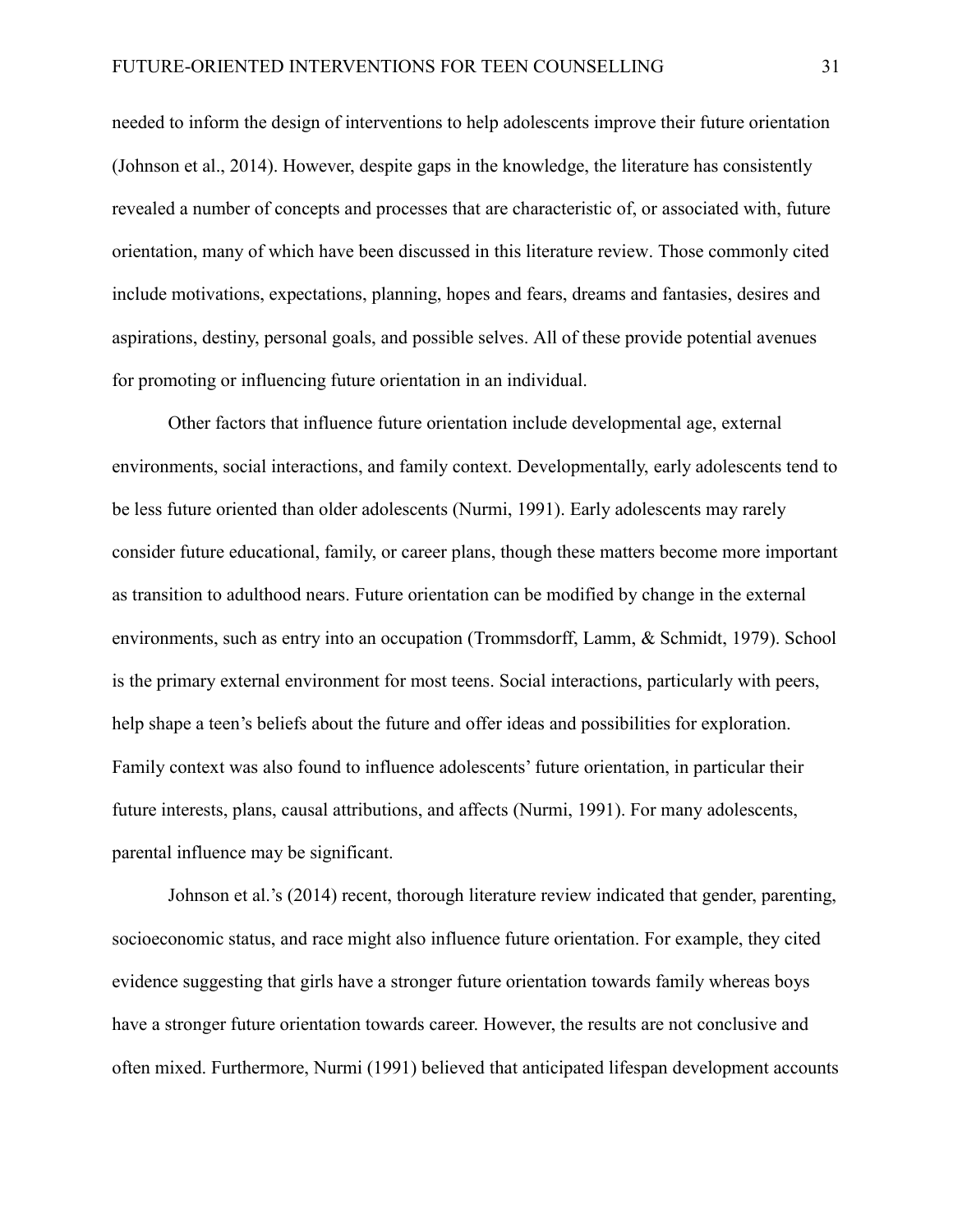for a sizeable number of the age, sex, socioeconomic status, and cultural differences in the content and temporal extension of future orientation.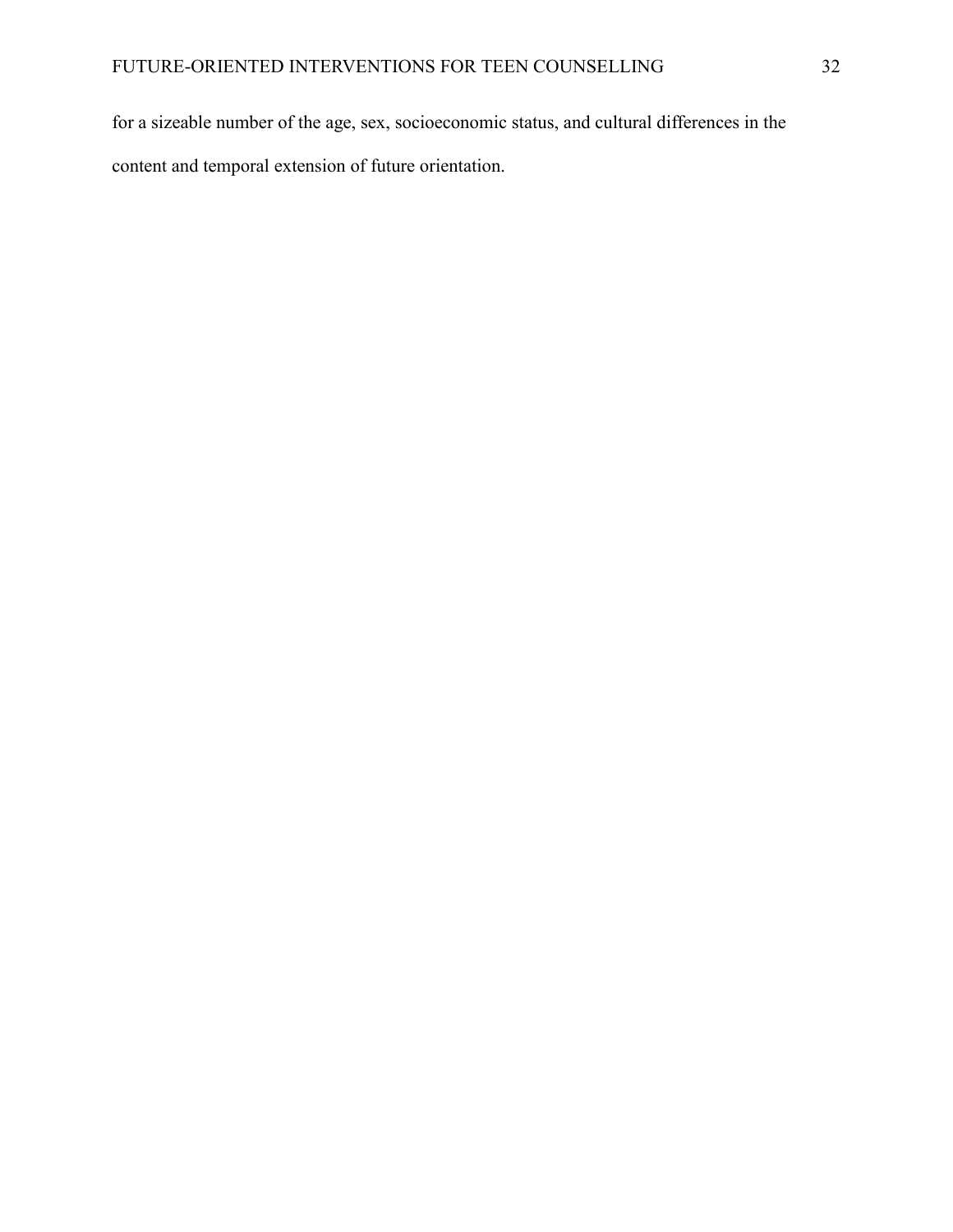### **Chapter 3: Future-Oriented Interventions**

This chapter describes specific future-oriented interventions that may be appropriate for teen counselling. This is not an exhaustive list of all potentially useful interventions but a sampling of interventions that have been used in related research or are consistent with findings of the literature review in Chapter 2. The interventions described in this chapter are Next Year Possible Selves, Possible Selves Mapping Interview, An Interview With Future Me, Future Thinking Task, Goals in Time, The Who Will I Be? Test, and How I'd Like My Life To Be. This chapter also discusses related activities from the fields of psychotherapy and education.

### **Criteria**

The interventions described in this chapter meet the following criteria, consistent with the research questions posed in this study:

- 1. promote or require a shift in the time perspective of the client's conscious thought from past or present to future,
- 2. have content relevant to the common concerns or developmental needs of teens,
- 3. are appropriate for use in one-to-one counselling, and
- 4. can be completed in a single counselling session of one hour or less.

### **Key Findings from Literature Review**

The literature review in Chapter 2 revealed a number of key findings that help guide the selection, development, and evaluation of future-oriented interventions for teen counselling. These findings suggest that future-oriented interventions for teens should:

- relate to common teen concerns regarding future education, career, family, social relationships, lifestyle, leisure activities, travel, and self-development;
- promote positive, optimistic thinking about the future;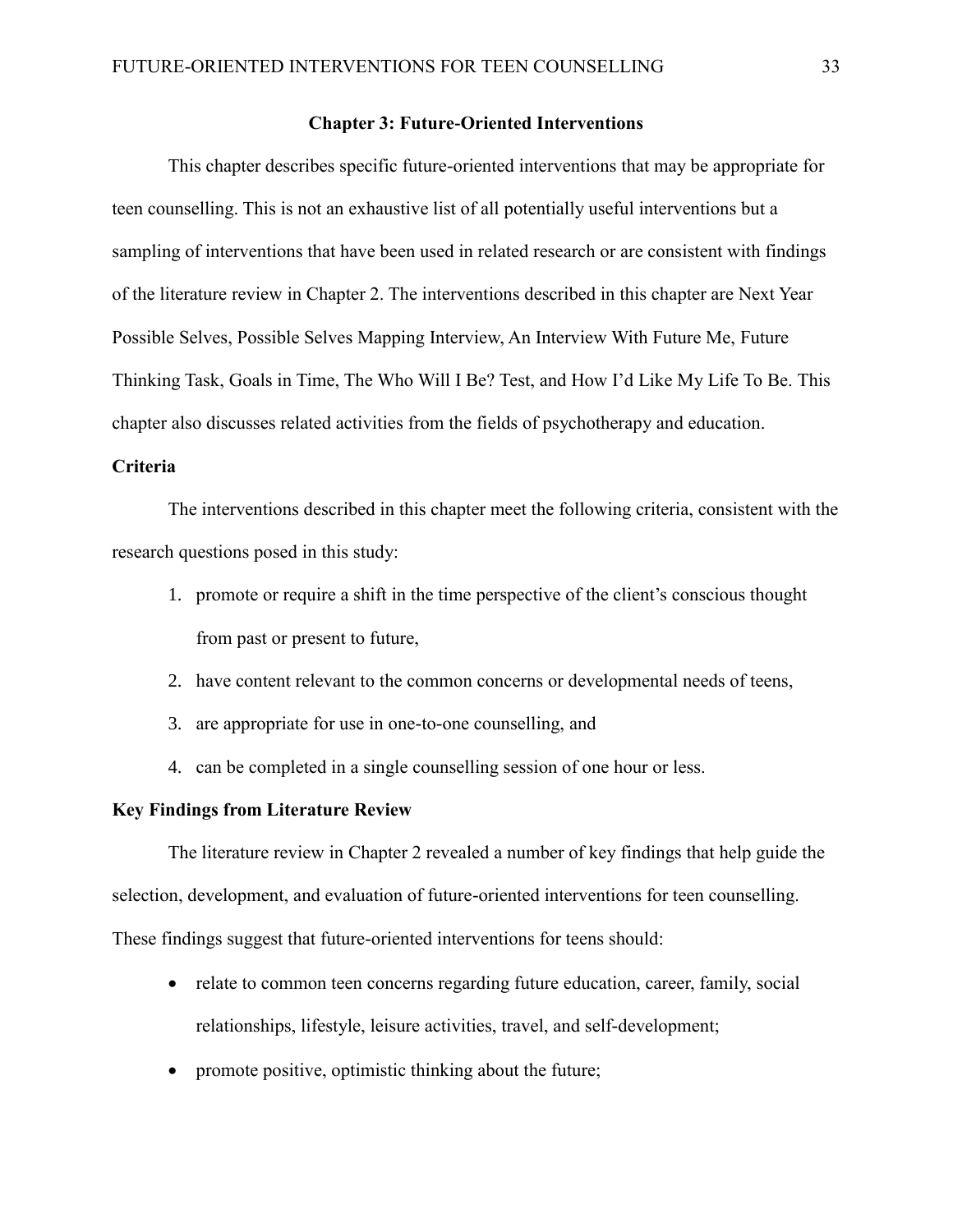- encourage realistically attainable hopes and goals, not wishful thinking or fantasies;
- emphasize intrinsic hopes and goals set by the teen out of their own interests, not extrinsic goals induced or imposed by an external source;
- encourage motive-congruent hopes and goals;
- avoid self-related goals concerning the development of personality and identity;
- be flexible to allow for differences in age, gender, culture, socioeconomic status, and individual factors, or be tailored for distinct subpopulations;
- promote the idea that goals need to be revisited periodically and adjusted for change or failure.

### **Search Strategy**

An online search helped identify potentially useful interventions. The search included two scholarly databases, Google Scholar and the City University of Seattle Library, and a general Google search. Primary search terms included future-oriented interventions, future-focused activities, and synonymous phrases. The search considered results from non-traditional counselling and psychological resources such as educational, self-help, and life coaching resources.

### **Next Year Possible Selves**

Oyserman et al.'s Next Year Possible Selves intervention (2004) is a two-page, two-part written activity (see Appendix A for intervention). Part one asks the client to imagine what they will be like or what they will be doing next year, and describe steps they may already be taking to realize that vision. Part two focuses on current ongoing problems and near-term anticipated problems, specifically, what the client wants to avoid being like or doing next year. The counsellor can lead the activity in session or assign it to the client as homework. However, a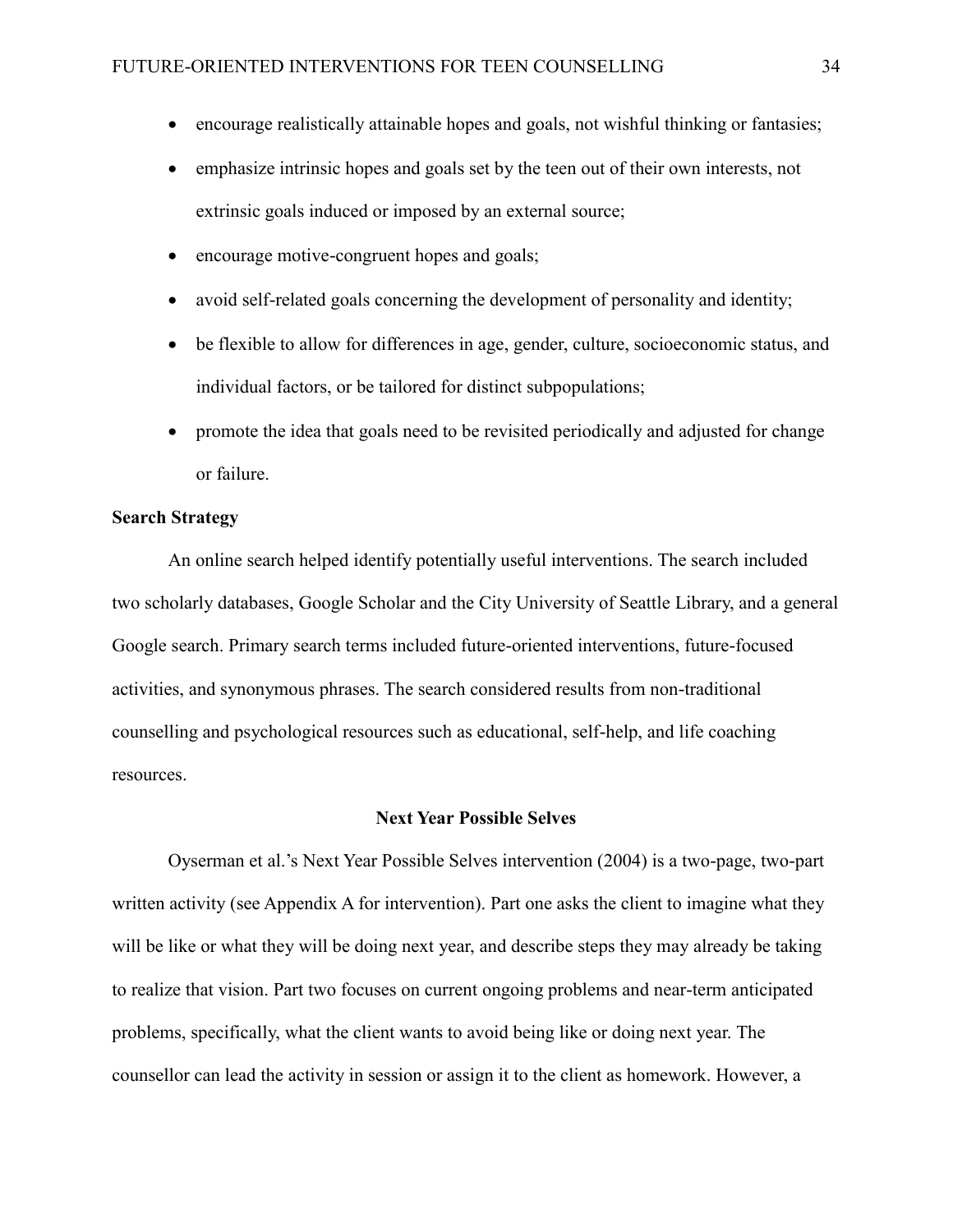counsellor-led interview may better engage teens (Shepard  $\&$  Marshall, 1999), since many already feel the burden of school-related homework or simply dislike homework assignments. **Discussion**

Oyserman et al. selected a one-year time frame partly because their study focused on selfregulation and they believed that possible selves further in the future would be less likely to serve a self-regulatory function for youth. They also believed that youth would get clearer feedback about their success when working toward shorter-term expected selves. Feedback can reinforce a youth's perception of their likely success in achieving goals. A one-year cycle seems particularly relevant to teens since their educational progress and advancement takes place in one-year increments, both in high school and in post-secondary education. However, in counselling, a one-year time frame could have different implications for different teens. For example, a teen progressing from grade 11 to 12 may expect or experience relatively minor changes compared to a teen in the final year of high school who will be transitioning to life after school, which is a major step toward adulthood.

The intervention calls for the client to imagine both hoped-for and feared possible selves. Research generally discourages a negative, pessimistic view of the future. However, Shepard and Marshall (1999) hypothesized that the feared self plays an important role in self-concept, motivating the teen to take concrete action to avoid the feared outcome. Before administering the second half of this intervention and exploring feared possible selves, the counsellor may wish to evaluate the intervention's motivational potential for that particular client. An exploration of feared possible selves (and hoped-for possible selves) might be appropriate for a client who is heavily focused on future fears or anticipates a negative future life outcome such as living in the street, experiencing a mental health decline, or reconnecting with a negative peer group.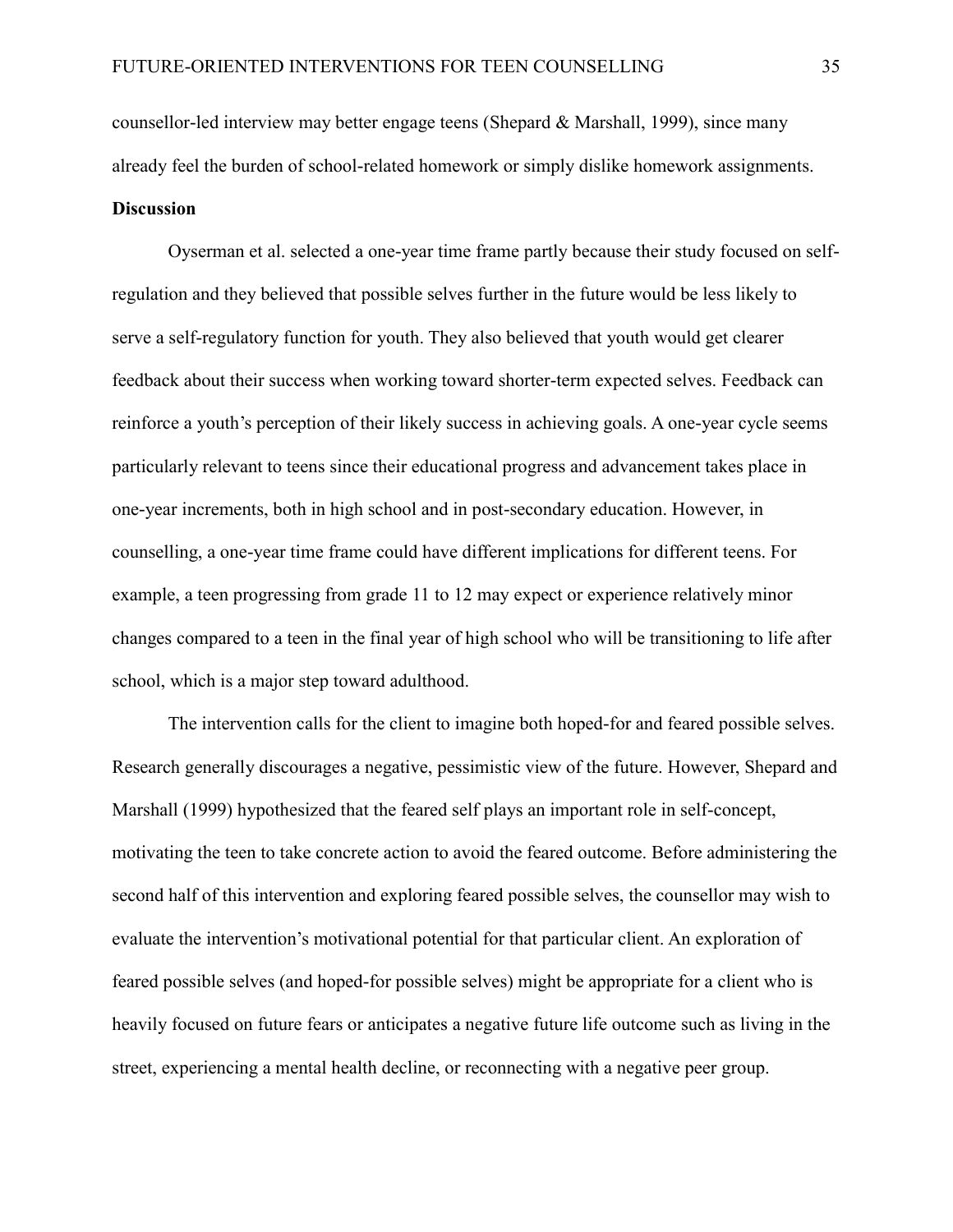This intervention helps the teen envision and reframe their near-term possible selves as goals to be pursued and achieved. It helps the teen identify behaviours or internal resources that may already be moving them toward those goals, increasing their expectations that these possible selves can be achieved. The intervention, together with the counselling dialogue, encourages the teen to put steps in place and take action to achieve their preferred next year possible self. Additionally, the dialogue could help the client challenge unhelpful future thinking such as expecting a highly unlikely outcome.

#### **Possible Selves Mapping Interview**

Shepard and Marshall's Possible Selves Mapping Interview (1999) is divided into three sections: introduction, exercise, and debriefing (see Appendix B for a detailed description). In the introduction, the interviewer explains the concept of possible selves and encourages the client to relax and let their thoughts flow into the future. Next, in the exercise section, the interviewer asks the client to "think about what you hope to become" and "think about what you fear, dread, or don't want for yourself." No specific time frame is provided and the client is free to imagine their possible selves at any future time. The interviewer writes hoped-for selves on green cards and feared selves on yellow cards, which are then used in various activities. The activities help the client understand the relative importance of hoped-for and feared selves and their meaning, assess the capability and likelihood of achieving each possible self, and reflect on steps they have already taken to bring about or prevent these possible selves. Following each activity, the information is recorded on a Possible Selves Map. Finally, in the debriefing section, the interviewer asks the client to summarize their Possible Selves Map "as if they were talking to someone who knew nothing about them." The interview takes between 20 and 30 minutes to complete.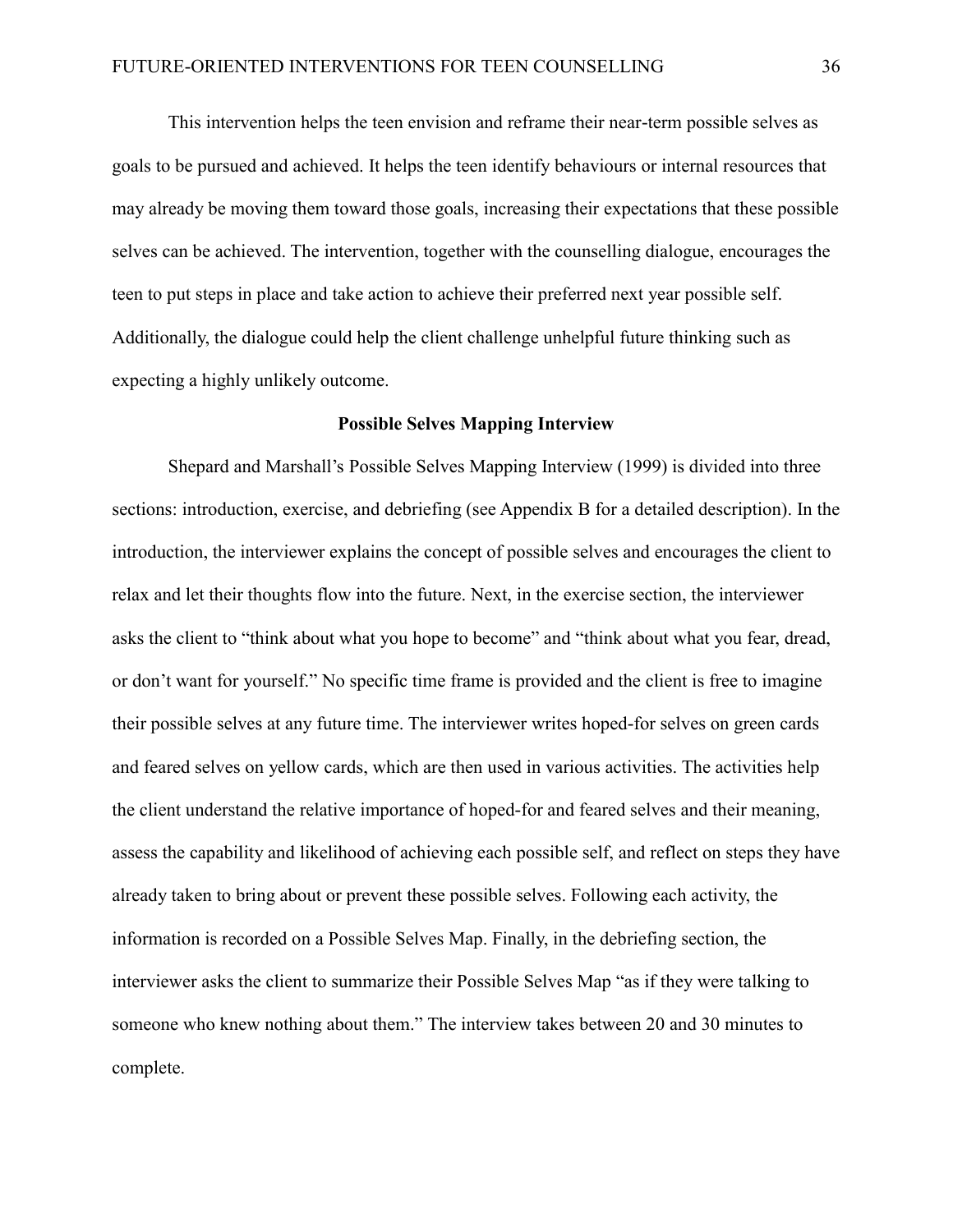# **Discussion**

Shepard and Marshall described the interview as an opportunity for the client to construct and reconstruct the self in multiple contexts or domains. The interview helps the client explore and generate options, appraise levels of competency, and formulate plans to achieve goals. In administering the interview, the counsellor helps the client discern between possible selves that are realistically achievable and those that are not. When a hoped-for self is seen as unachievable, the plans and motivational controls needed to attain it do not develop. Although Shepard and Marshall administered the intervention in a group setting, it could be administered individually.

Though similar to Next Year Possible Selves, this intervention places a heavier emphasis on evaluating the likelihood of possible future outcomes, which counsellors may find beneficial for helping a client challenge unhelpful or inaccurate future thinking. Also, some clients may appreciate the imaginative freedom of this intervention and find it easier to identify and explore possible selves when not restricted to imagining life at a particular future moment, such as next year.

#### **An Interview With Future Me**

This simple intervention (see Appendix C), adapted by the author of this thesis, is based on Vilhauer's Conversation With Your Future Self (2014) and the Letter to Future Me exercise used in educational and life coaching applications. The counsellor asks the client to imagine themselves at some specific moment in the future. For example, the counsellor might ask a soonto-graduate high school student to imagine herself one year from now, five years from now, or on her 20<sup>th</sup> or 30<sup>th</sup> birthday. The counsellor then holds a conversation with the client's future self guided by a series of questions such as "What are you doing now? Who are the most important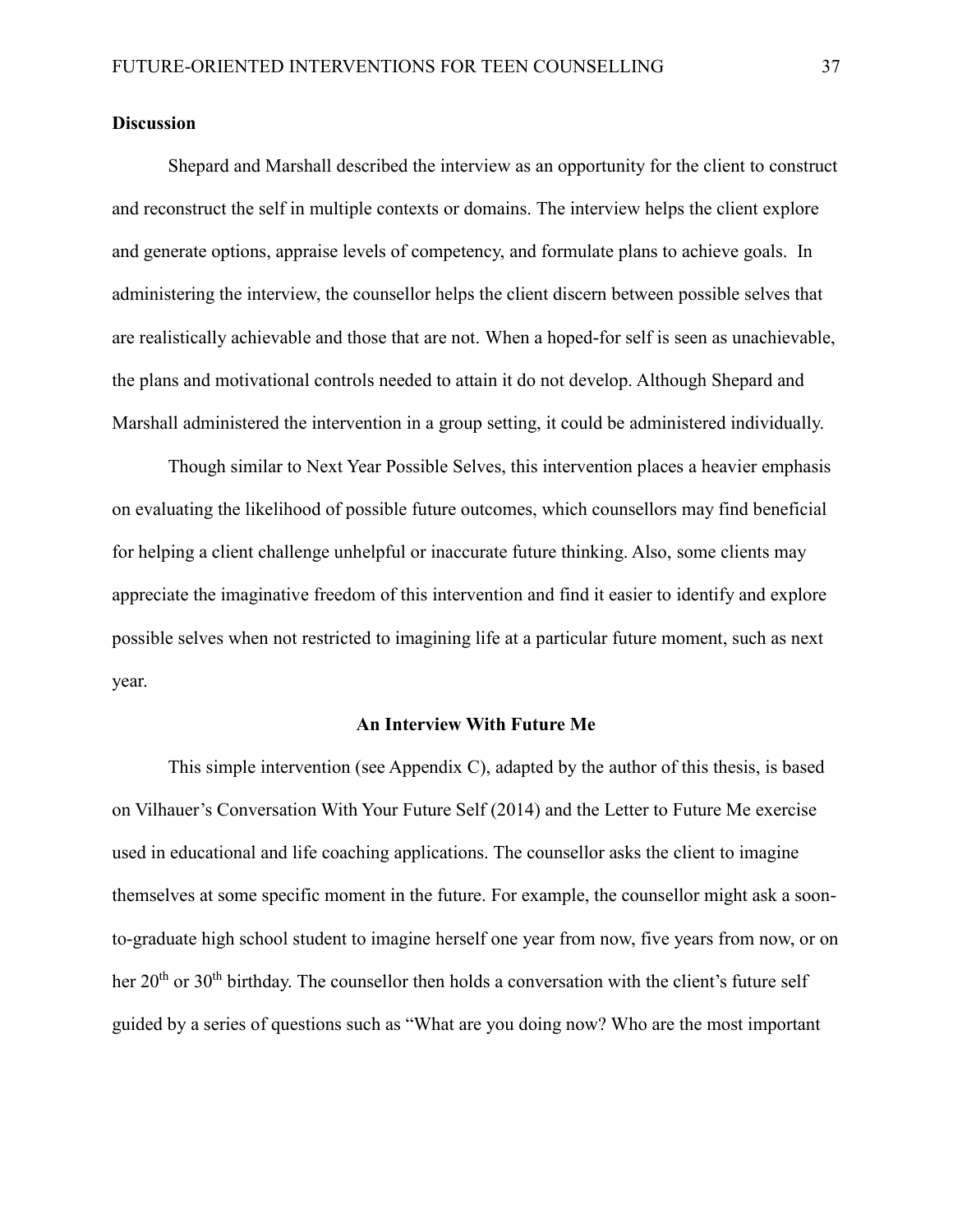people in your life?" and "How did you get here?" In short, the intervention is a role play with the client taking on the role of their future self.

# **Discussion**

The loose, flexible framework of the exercise requires the counsellor to prepare the client to take on the role and "get into character," and then to direct the interview in a productive and helpful way. For clients who find it is easy to imagine possible future selves and are comfortable with role play, the experiential process could offer a fun, energetic, creatively-inspiring way to envision future possibilities. Additionally, the emotional experiencing of imagined achievements could make the possibilities seem more real or achievable, bolstering motivation. However, this form of role play might not be appropriate for all clients. For example, shy or introverted clients might resist the outgoing nature of the exercise, or clients with attention deficit might not be able to maintain the future character sufficiently to make the exercise productive.

#### **Future Thinking Task**

Several research studies have used the Future Thinking Task (MacLeod et al., 1997) to measure future-directed thinking by recording the things people predict or expect to experience. The interview portion of the activity resembles a brainstorming session (see Appendix D for the script). The interviewer asks the participant to say aloud what things might happen to them in the future at three different moments in time. These should be things that they think will definitely happen or are at least quite likely to happen. For each future moment the participant has one minute to come up with as many things as they can. The interviewer encourages them to say whatever comes to mind, trivial or not. The second part of the Future Thinking Task is a coding process not relevant to the proposed use of this activity as a counselling intervention.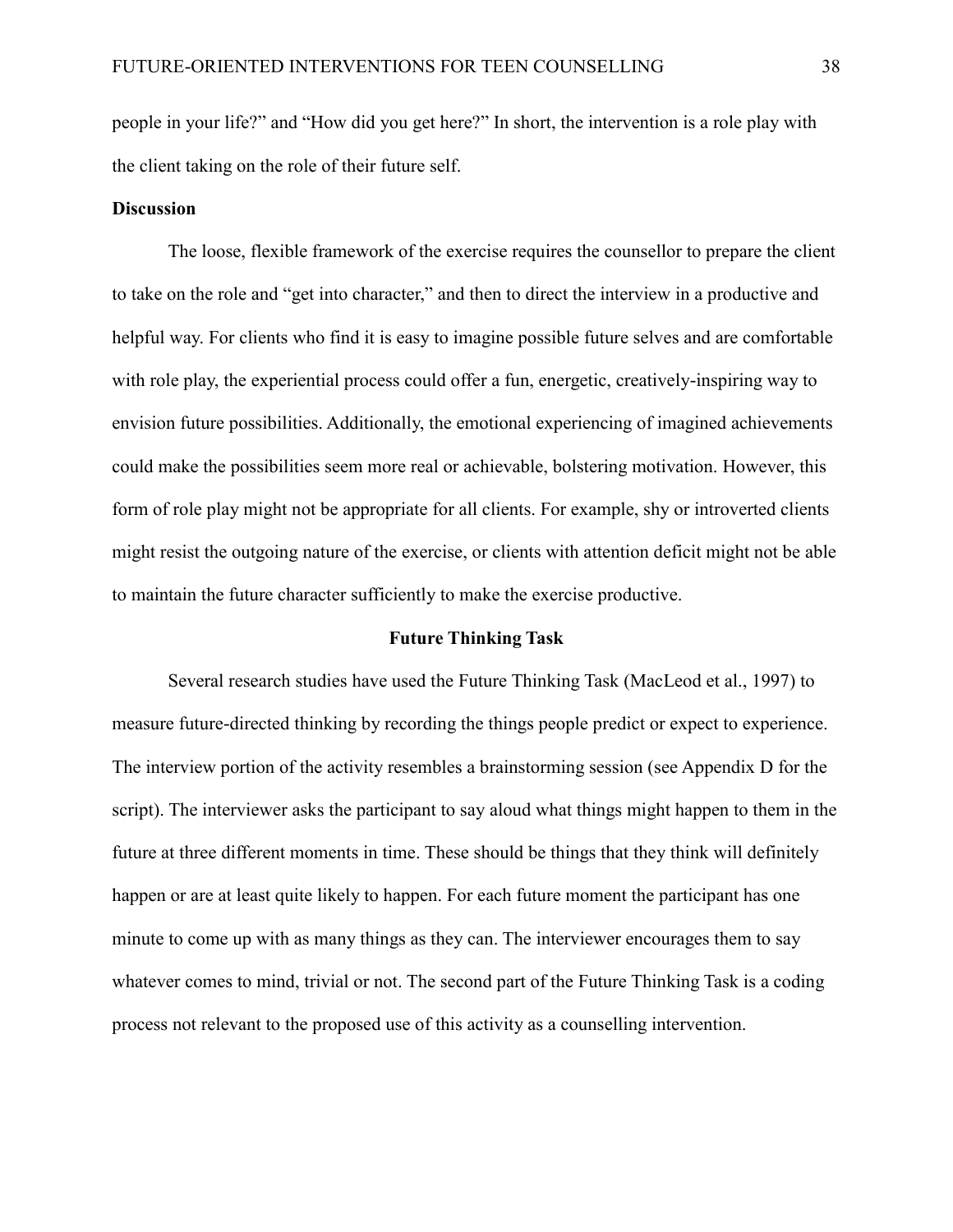# **Discussion**

This intervention has two main strengths. First, it takes little time to administer. Second, it helps generate numerous ideas for counselling conversations, starting the process of futureoriented exploration. In this sense, the intervention seems incomplete and might be best considered a way of opening the door to more detailed future-oriented conversations that will follow, led by the counsellor. The intervention places time pressure on the client, which may not always be beneficial. For example, a depressed client or a client deeply focused on a past event or present challenge might struggle to imagine future circumstances and may need more time to do so.

# **Goals in Time**

A counsellor might use this intervention, based on Therapist Aid's Goal Planning worksheet (n.d.), to help the client clarify goals for various near-term milestones (see Appendix E). The counsellor asks the client to state one goal for each of four future moments in time: one week, one month, one year, and five years. Then the counsellor facilitates a discussion that identifies strengths and resources the client has that will help achieve these goals, obstacles that might prevent them from being achieved, and steps the client needs to take to move closer to their goals. For example, a five-year goal might be to get a good job. In this case, a required step might be to graduate from college and a current obstacle might be the client's current high school math grade. The conversation ends with a call to action: "What can I start doing tomorrow to work toward my goals?"

#### **Discussion**

Goal-setting activities are common to many life and professional domains including selfhelp, peak performance, executive coaching, and life coaching. There are countless variations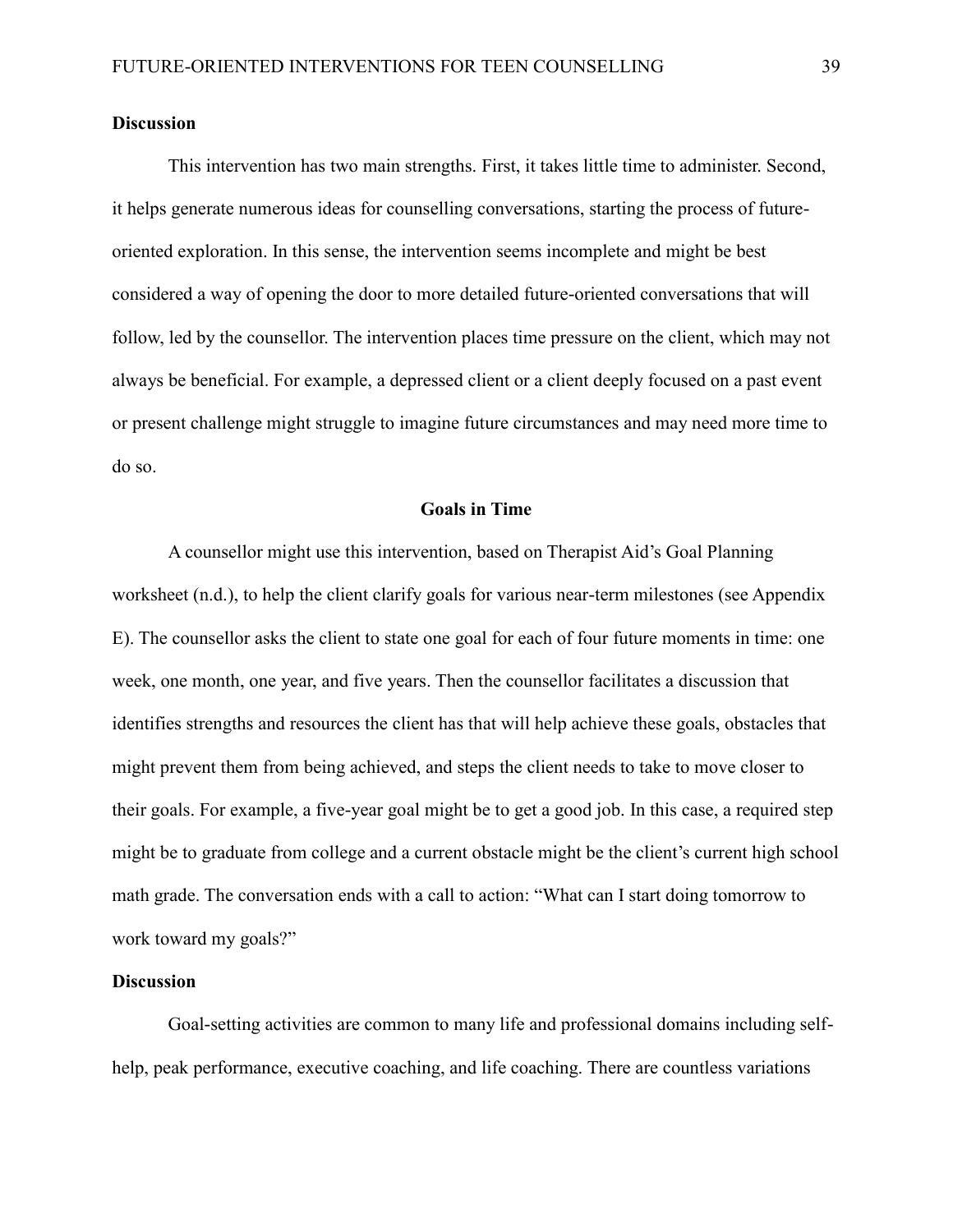and this is just one example that meets the criteria outlined earlier in this chapter. The underlying theoretical basis for administering this or any goal-setting activity in teen counselling is that the pursuit of one's conscious goals is associated with emotional wellbeing (Marttinen & Salmela-Aro, 2012).

In this activity, the identified goals span a period from one week to five years. Typically, the longer the term, the more vague and general the goals and the less control we have over them (Trope & Liberman, 2003). For near-term goals, the counsellor may encourage SMART goals that are specific, measurable, attainable, relevant, and time bound. The counsellor encourages the client to revisit their goals periodically, acknowledge and reward successes, and adjust goals for changing desires and circumstances.

The call to action at the end of the intervention may not be appropriate for every client since it assumes the client is ready to take action. In practice, however, the counsellor may find that the client is not yet ready to act on change, and is merely exploring options and identifying future possibilities. In such cases, a call to action is likely to be ineffective. It may even be counterproductive, leading the client to commit to a future goal they have not yet fully embraced.

In administering this intervention, the counsellor should consider the effect of cultural, family, gender, socioecomonic, and other factors on goal setting, and open that discussion if helpful. For example: Are seemingly modest goals the result of socioeconomic conditioning and a resulting dim future view? Are clear and easily stated goals the client's preferred goals or is the teen pursuing goals long-instilled by parents, perhaps influenced by the family's culture? Do the client's goals appear limited by socially-constructed gender norms and are these norms congruent with the client's own values and beliefs?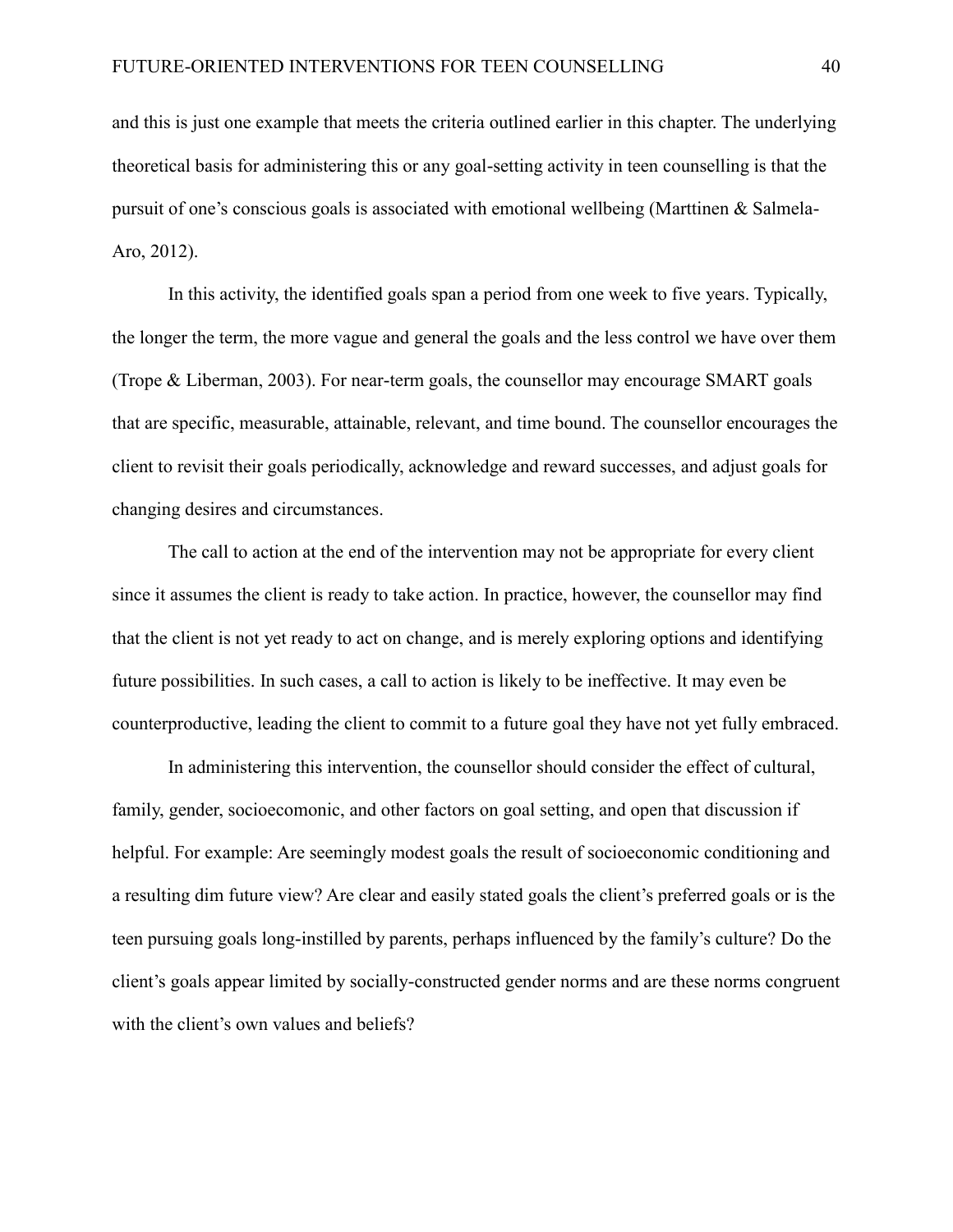#### **The Who Will I Be? Test**

In this activity proposed by Zimbardo and Boyd (2008), the counsellor asks the client to think of the person they want to become and finish the phrase "I will be…" with as many thoughtful responses as possible. From this information the client identifies five concrete goals they hope to accomplish in the future, and arranges them from the one they hope to achieve soonest to the one they hope to achieve last. The client then mentally rehearses reaching the goals similar to how athletes visualize their desired performance (see Appendix F for complete intervention). Although The Who Will I Be? Test is presented here as a standalone intervention, Zimbardo and Boyd suggested it as the third stage of a self-directed exploration of an individual's time perspective. The first two activities focused on the individual's past and present.

# **Discussion**

Zimbardo and Boyd (2008) believed that rehearsing the steps needed to move toward the goal, in other words focusing on the process rather than the end product, increases the chance of success in achieving the goal. Additionally, the mental rehearsal of future steps represents ongoing future-oriented thought. So, the intervention trains the client to use future-oriented process of visualization as a means to goal attainment, a technique that could benefit the client throughout their life.

Another strength of The Who Will I Be? Test is that it takes an exploration of possible selves (the answers to the question "I will be") and encourages the client to begin to put concrete goals in place related to these possible selves. Furthermore, the goals are arranged from nearest to most distal which, in terms of construal level theory, represents a logical arrangement of goals from most defined and likely to be achieved to most abstract.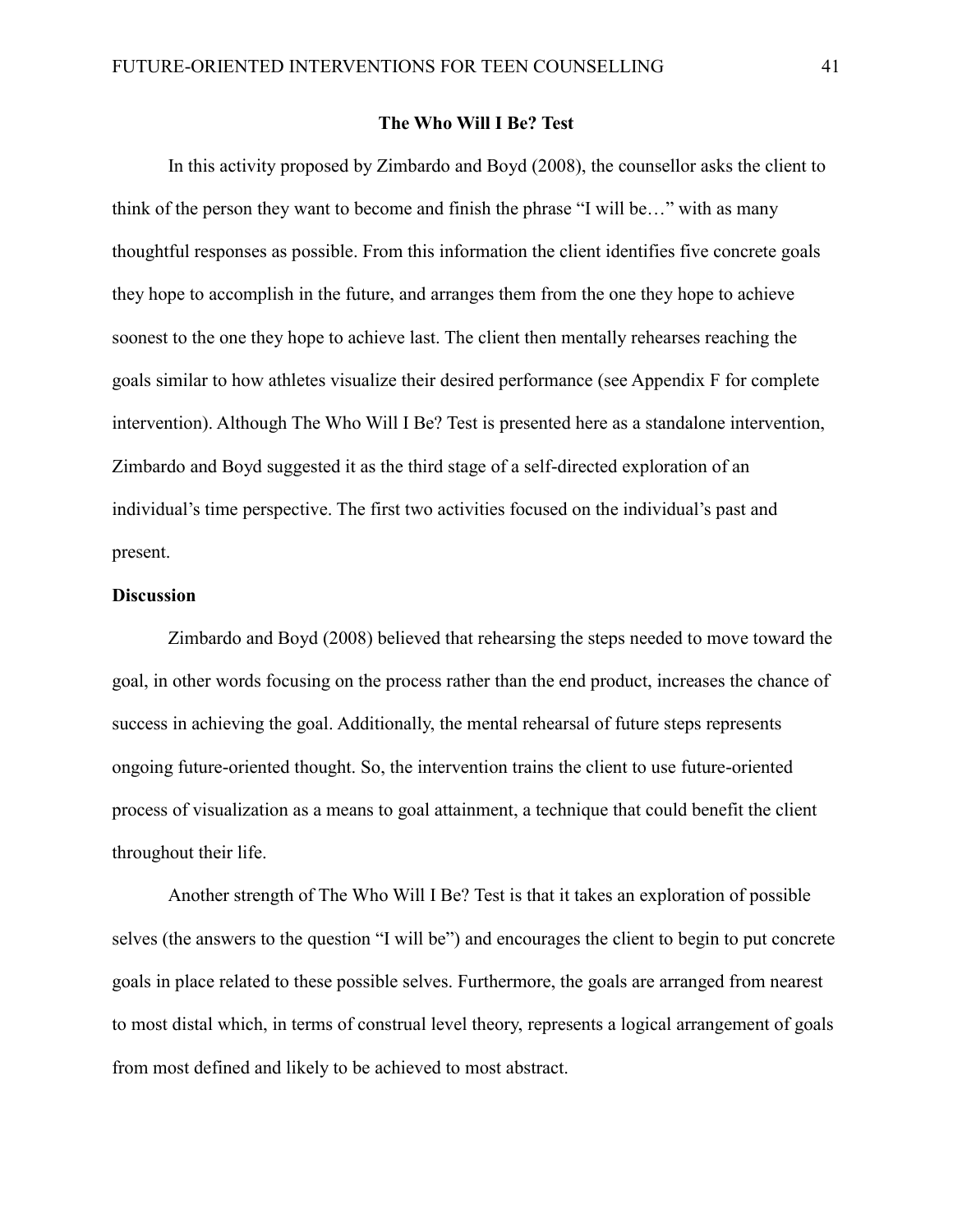This intervention may be appropriate for teens who have a clear vision for their future or who lack focus but are still able to identify clear future goals. However, it may not be appropriate for teens who need time to explore future possibilities without commitment.

### **How I'd Like My Life To Be**

In this intervention, proposed by the author of this thesis, the counsellor asks the client to consider their hopes and goals across ten future life dimensions. The ten life dimensions are family and friends, love and intimate relationships, school and education, work and career, home and lifestyle, health and appearance, creativity and expression, skills and personal development, community and society, and fun and travel (see Appendix G for the complete intervention).

The counsellor asks the client to identify three hopes or goals for each life dimension. These hopes and goals may be associated with any time in the future, allowing the client to choose and focus on the temporal distance that interests them the most or is easiest for them to envision. The counsellor may use the client's responses as points of discussion to help the client more deeply explore possibilities or outline their vision for the future. When complete, the counsellor asks the client to circle the three items most important to them. These items may become the focus of further exploration or planning. The activity takes about 50 minutes to complete, depending on the depth of discussion guided by the counsellor.

The final document becomes a loose, flexible life plan containing the client's selfgenerated hopes and goals for their future, clarifying what is desirable or important to them and worth pursuing. The counsellor encourages the client to keep the document and review it from time to time, rewarding themselves for achievements completed, and revising their hopes and goals as they wish, taking control over their future. Regular review of the document provides a periodic return to future orientation.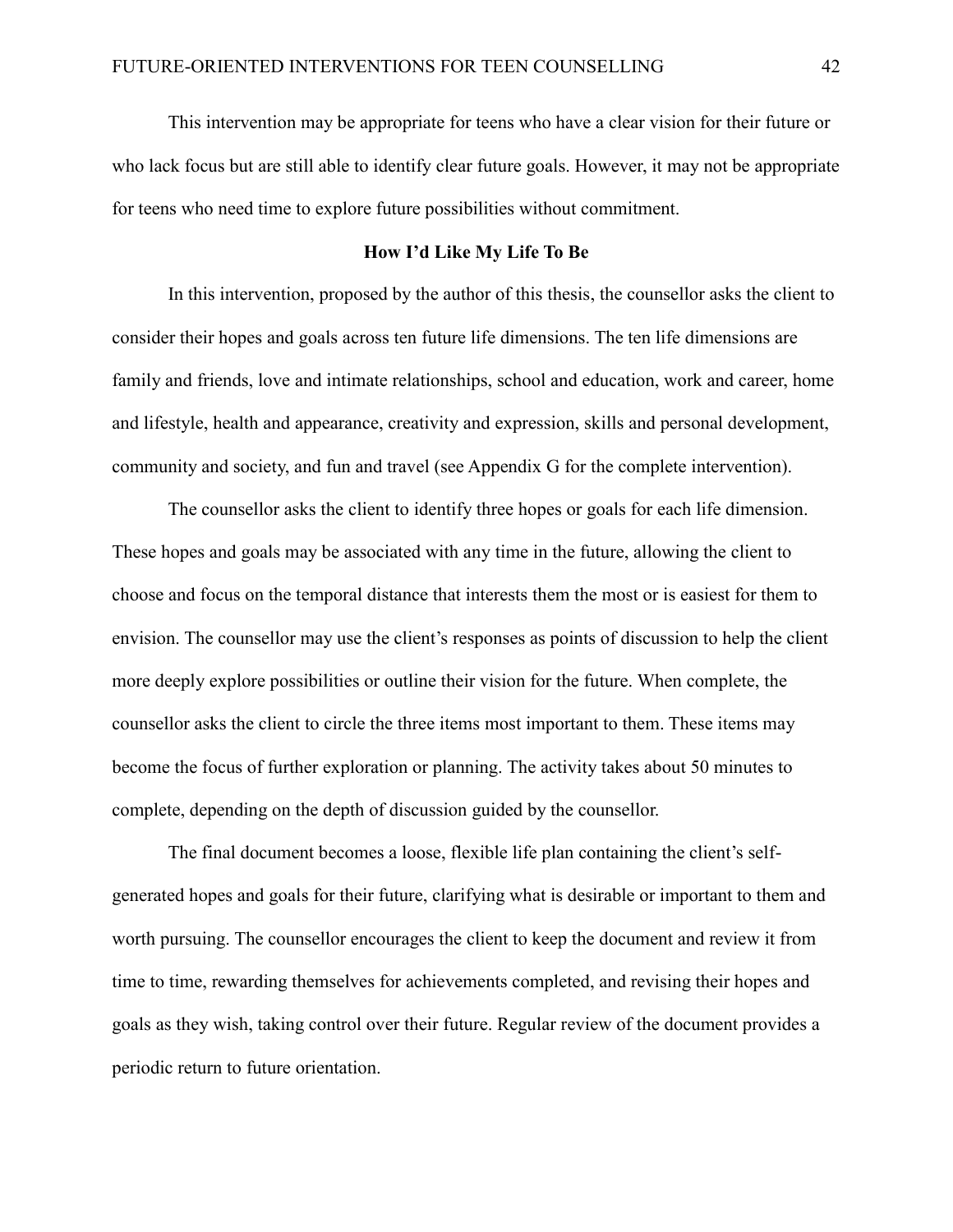# **Discussion**

A strength of this activity is that it encourages the client to consider their future across a range of life dimensions associated with wellbeing that they might not otherwise consider or deem important. However, its success depends largely on the counsellor's skill in engaging the client and inspiring their active participation. This activity's loosely structured format requires the counsellor to guide productive exploration of hopes and goals in a way that is relevant to the individual client. For example, the activity does not call for direct exploration of topics such as safety and security, or spirituality and religion. However, these topics might be of great personal importance to some clients. The counsellor is encouraged to tailor the activity, making discussion relevant to the client. The intervention is best suited to high-school-aged teens who have begun to consider what their life might look like after graduation, or need to begin that exploration.

A weakness is that the activity does not directly support the development of definite steps toward the attainment of the client's hopes and goals, which might be beneficial for some clients. Instead, the ideas are planted as seeds and left for the client's conscious and unconscious consideration over time. Of course, the counsellor may elect to facilitate the client's development of plans and steps toward clearly identified and prioritized goals as a follow up activity.

#### **Other Interventions**

The fields of psychotherapy and education offer other future-oriented activities that may be relevant to teen counselling.

# **Future-Oriented Conversations in Psychotherapy**

Future-oriented questions and conversations are common to many psychotherapeutic approaches. Although these techniques encourage a time perspective shift in the client, that is not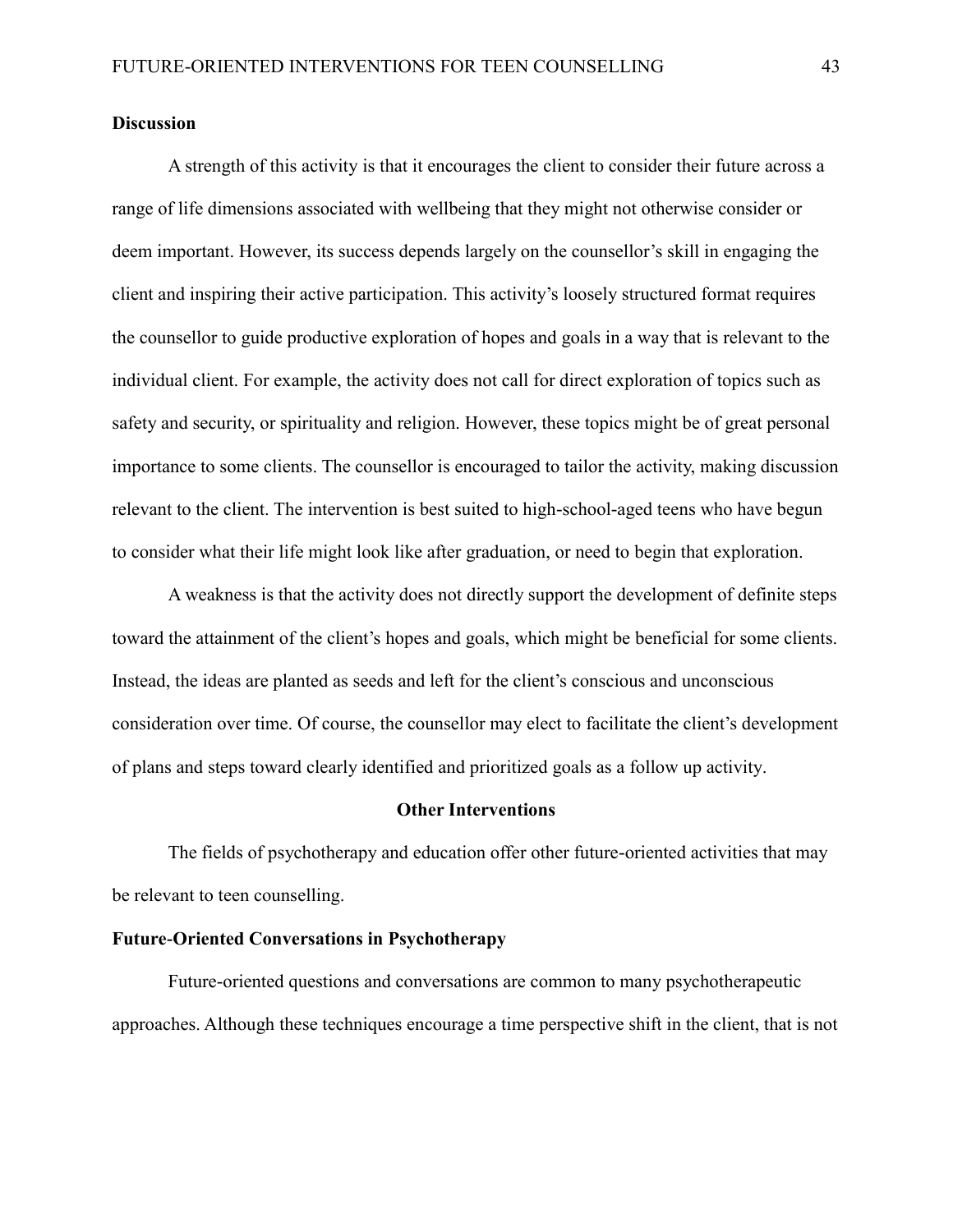typically their explicit purpose. Instead, they are often used to set therapeutic goals, build hope, or direct a client away from focusing on a problem or influences that support a problem.

One therapy that makes frequent use of future orientation is solution focused brief therapy. Therapists using this model routinely invite clients to envision a "preferred future," a time in the future when the problem no longer exists. Exploring the preferred future helps the client envision a positive life outcome, and identify existing strengths and resources that might help them achieve that outcome (Iveson, 2002). Narrative therapy places similar focus on a preferred future helping clients re-author new and preferred stories for their lives and relationships, which frequently include a future element (Morgan, 2000).

Addictions counselling provides another example of the use of future-oriented conversations. For example, an addictions counsellor may ask a client struggling with alcohol addiction to imagine their life at some time in the future when they have conquered the addiction and live life sober. The counsellor's reason for encouraging this dialogue might be to motivate the client to change current behaviours in pursuit of that improved lifestyle. Alternatively, the counsellor may ask the client to imagine their life in the future if they do not change their drinking habits. In this case, the counsellor may be hoping that the client's negative view of a problematic future serves to motivate behavioural change in the present.

#### **Life and Career Planning in Schools**

Many schools offer life and career planning courses or activities. These typically help adolescents work on some of the basic developmental tasks required to transition to adulthood. One example is the Career and Personal Planning Course offered in schools in British Columbia, Canada (British Columbia Ministry of Education, 2008). The course offers several futureoriented activities. One activity has students predict possible significant events in their lives for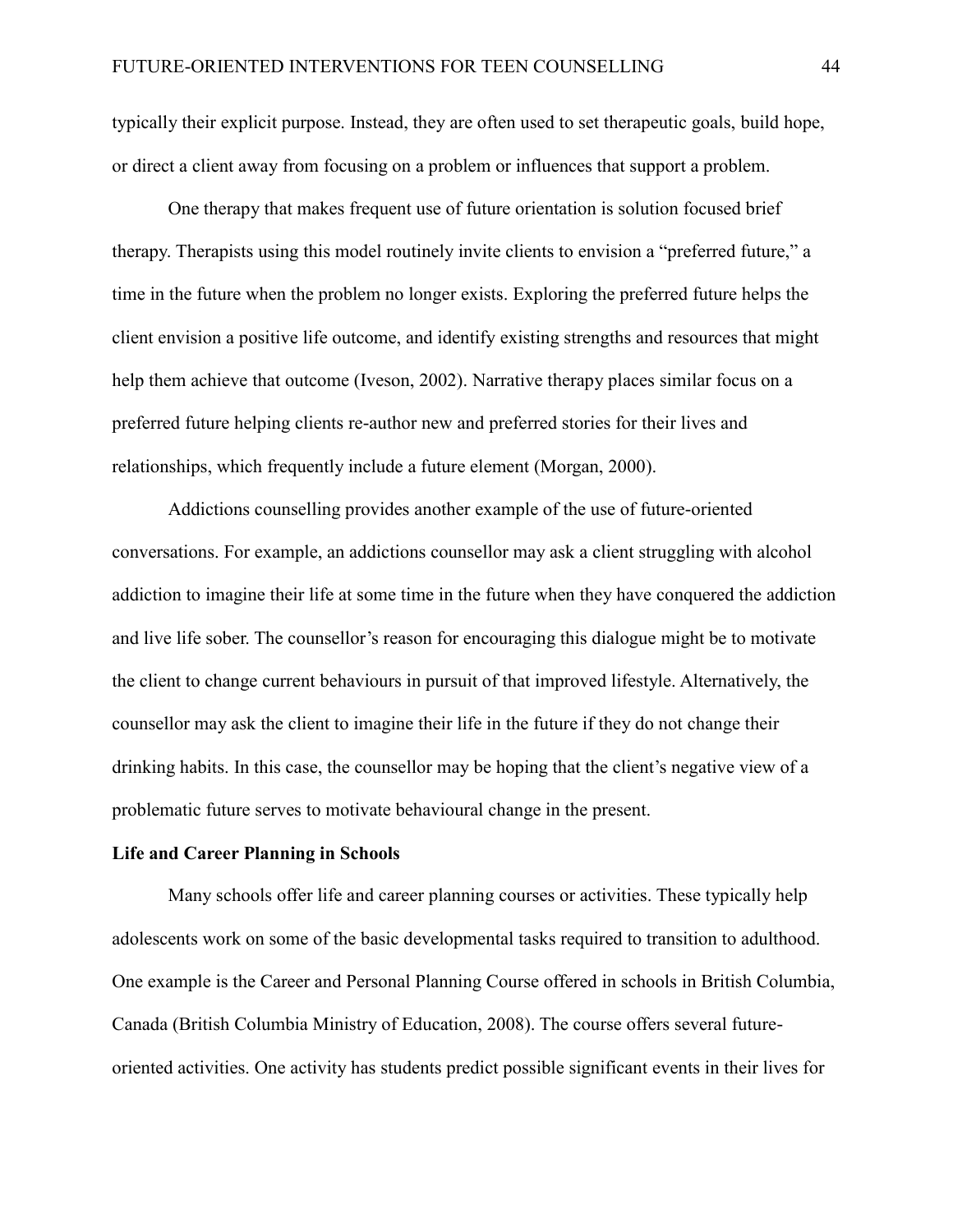the next five years and make relevant plans. Students write self-instruction manuals entitled "How Do I Get to Where I Want to Go?" At the end of grades 11 and 12, they complete "Looking Back and Looking Ahead" self-assessments. As part of the process, students make adjustments to their plans and develop strategies necessary to reach their goals.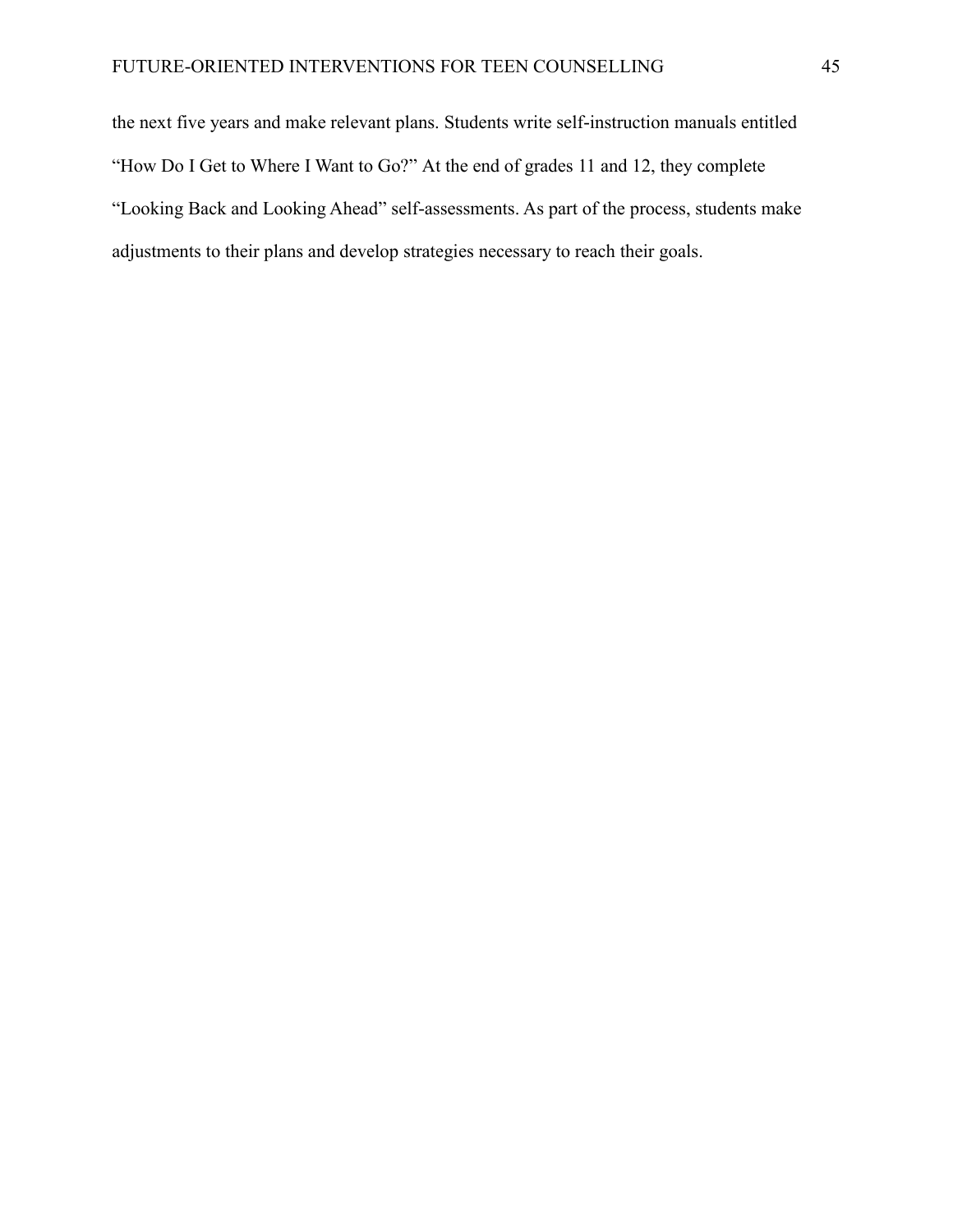## **Chapter 4: Discussion**

This study reviewed the literature to determine whether current research, psychological theory, and accepted psychotherapeutic practice supported use of future-oriented interventions for teen counselling. It found three foundational points supporting their use:

- 1. Teens face common developmental tasks and concerns that require future-oriented thought, yet they often lack future focus.
- 2. Future-oriented interventions can direct an individual's conscious attention to future matters.
- 3. Future orientation is associated with wellbeing, though the mechanism is not well understood, and the relationship depends on factors such as temporal bias and temporal attitude.

The study's central hypothesis that single-session, future-oriented interventions might have multiple, beneficial uses in teen counselling was confirmed. In particular, the study's findings suggest that future-oriented interventions may be used to:

- shift focus from past negative memories or present unhappiness to future hopes or goals;
- reduce uncertainty or future anxiety through planning, goal-setting, or envisioning future events;
- stimulate productive dialogue in reluctant teens around common teen concerns related to specific developmental tasks;
- balance time perspective when working within the framework of time perspective theory;
- foster positive, future expectations in depressed or suicidal clients;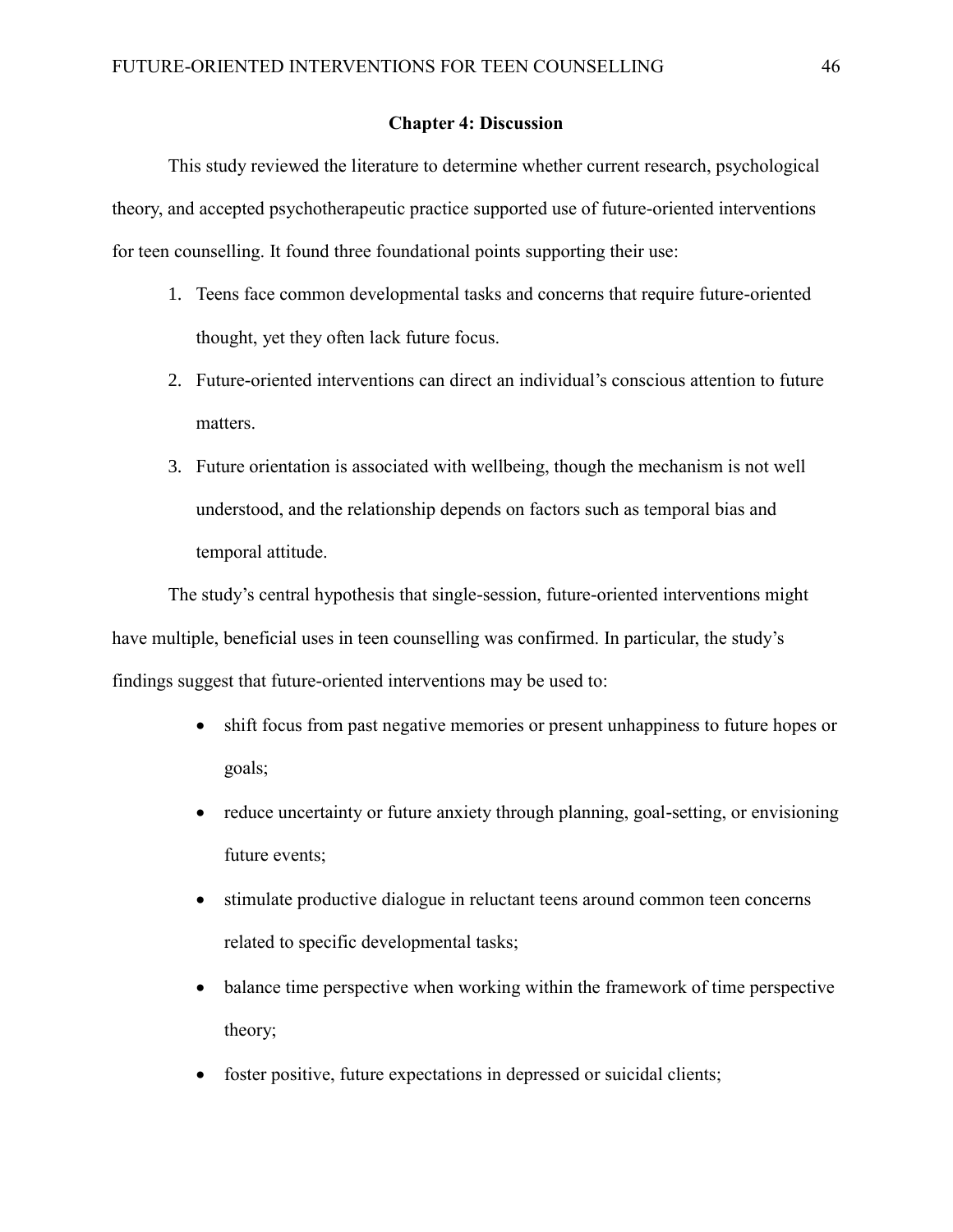enhance other therapeutic interventions such as those addressing addiction or risky behaviours.

These points are discussed in greater detail in the Clinical Implications section of this chapter.

Despite the multiple, potential benefits, and the common use of future-oriented activities in fields such as education and life coaching, few, specific future-oriented interventions have been the subject of study within the context of teen counselling. However, those that have been studied have yielded promising results. Lack of understanding of the mechanism between future orientation and wellbeing has hampered development of effective future-oriented interventions. Further research is needed to better understand the mechanism and guide the development of counselling interventions. Absent full understanding of the connection between future orientation and wellbeing, this studied relied on knowledge of factors consistently associated with future orientation to inform the evaluation and development of proposed interventions. Key factors included motivations, expectations, planning, hopes and fears, personal goals, and possible selves.

This study has highlighted seven interventions that may be appropriate for teen counselling. Each has its own strengths, weaknesses, unique characteristics, and potential uses, and no single intervention appears to be universally superior to the others. This chapter provides suggestions and considerations to help counsellors select an appropriate intervention, and administer the intervention effectively and responsibly.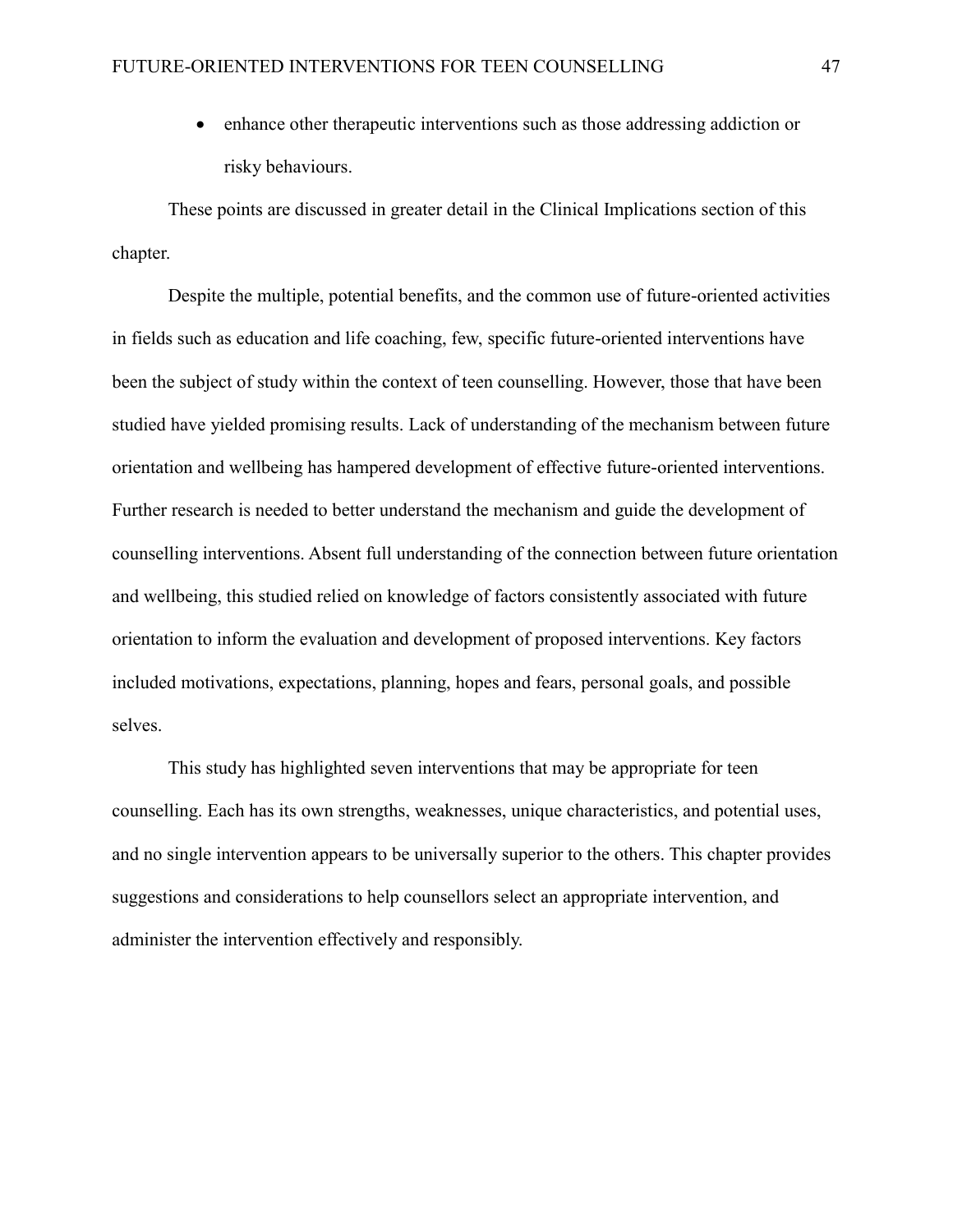### **Clinical Implications**

This section offers guidance and suggestions for the use of future-oriented interventions in teen counselling. This includes when to use future-oriented interventions, which interventions to use, and how to use them effectively and responsibly.

# **When to Use Future-Oriented Interventions**

Counsellors may find future-oriented interventions useful in a variety of situations, regardless of the counsellor's theoretical approach. Here are some possible uses.

**To change the client's focus.** Future-oriented interventions can help shift a client's focus from past negative memories or present unhappiness to future hopes or goals. For example, exploring future possibilities might help a teen mired in at-home conflict come to view their current situation as temporary and changeable, and that things won't always be this way. They might help an unmotivated, stuck, or lost teen heavily weighted to present activities and concerns discover a sense of purpose in life or optimism about future possibilities. They might help a teen dwelling on past disappointment or regret let go of some of those concerns and move toward new, future opportunities. These kind of shifts to a future time perspective may be particularly relevant in the context of future directed therapy.

**To reduce uncertainty or future anxiety.** Many teens express uncertainty about their future, or fear or anxiety about what the future may hold for them. Future-oriented interventions may help them develop a vision or framework for their future, clarify their goals, identify resources they have that can help them achieve those goals, and better understand and leverage the power or control they have to shape their future.

**To stimulate conversation.** Not all teens respond to traditional talk therapy, particular if they are reluctant participants in counselling. Some may lack insight, while others may simply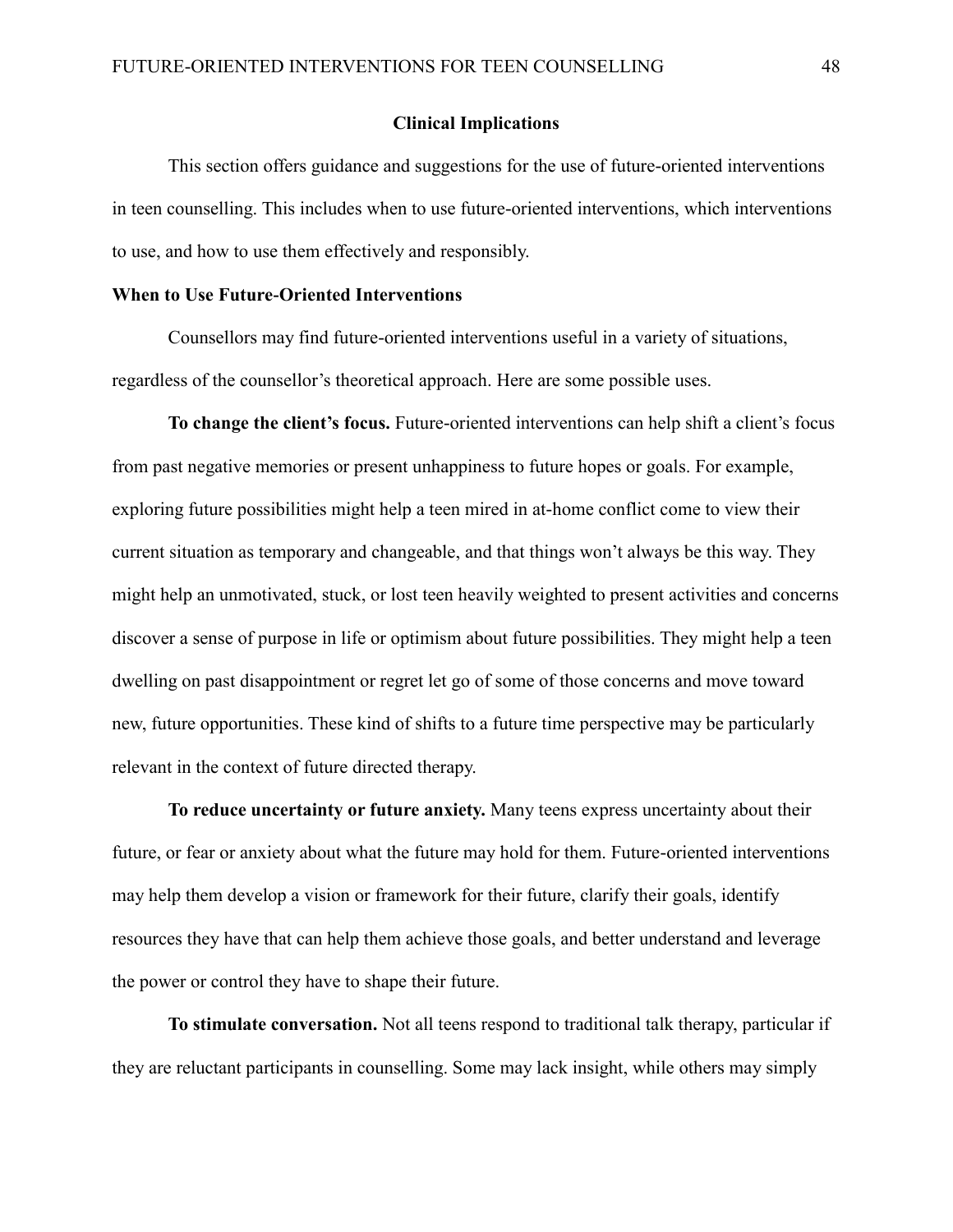tire of a counsellor's questions. Future-oriented interventions may help stimulate dialogue around a range of topics relevant to teens and their transition to adulthood. These interventions offer another way for counsellors to add variety to their practice. For example, a counsellor might suggest a future-oriented activity with a regular client as a different way to advance the dialogue or take it in a new direction. A solution-focused counsellor might use these activities as an alternative to the miracle question or a way to elicit a richer or more inspired description of the client's preferred future. When working with an untalkative teen, the counsellor might suggest a future-oriented intervention as a structured activity intended to break the silence.

**To balance time perspective.** Within the theoretical framework of time perspective therapy, future-oriented interventions may be used to balance time perspective in clients who lack future focus, as revealed by their score on the Zimbardo Time Perspective Inventory or other measure of time perspective bias.

**With depressed or suicidal clients.** Depressed or suicidal clients typically struggle to identify future plans or express a realistic or hopeful view of the future. Future-oriented interventions may foster development of positive, future expectations in these clients.

**In combination with other therapeutic techniques.** For teens struggling with addiction or risky behaviours, future-oriented interventions might help expand a teen's view of future goals and how current behaviours might be obstacles to achieving those goals (Johnson et al., 2014; Nurmi, 1991).

### **Selecting an Intervention**

There are many ways to direct a client's conscious thought to the future. The specific method a counsellor uses to encourage a future perspective depends on the client's abilities, needs, treatment goals, and preferences, as well as the counsellor's own therapeutic philosophy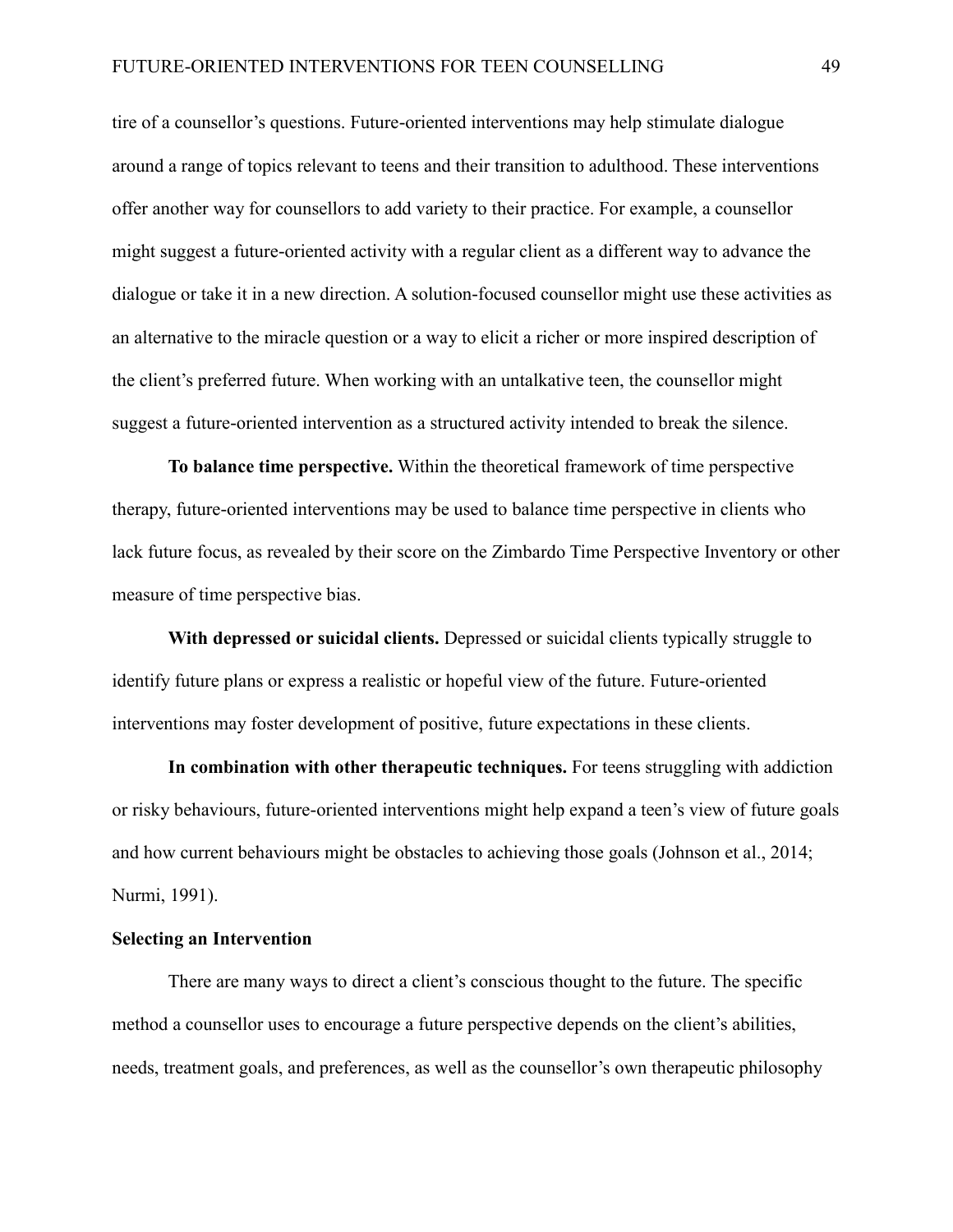and approach. Chapter 3 presented seven different options, each with strengths, weaknesses, limitations, and unique characteristics.

As a general guideline, younger teens not yet facing the tasks associated with transition to adulthood may benefit from interventions focused on the near-term future that relate to ongoing or upcoming goals or concerns, perhaps up to one year. An example would be Next Year Possible Selves, though the counsellor could modify any intervention to direct the client's conscious thought to any point in the future. Similarly, explorations of the transcendental future, life after death, and spirituality may not prove useful for young teens.

Teens in high school, or who have graduated or left school, may benefit from the How I'd Like My Life To Be intervention. This intervention focuses on life dimensions that reflect common concerns of mid- to late-stage adolescents, and encourages development of longer-term goals associated with happiness and life satisfaction in adulthood.

Teens struggling with addiction or other unhealthy behaviours might benefit from an exploration of feared possible selves and the development of plans to avoid the feared outcomes. Examples include the Possible Selves Mapping Interview or An Interview With Future Me.

# **Suggestions for Using Future-Oriented Interventions**

Following are suggestions and considerations to help counsellors administer futureoriented interventions effectively and responsibly.

**Encourage a positive temporal attitude.** Positive thoughts about the future relate to wellbeing (Rush & Grouzet, 2012) while negative future thoughts can be detrimental (Zaleski, 1996). Therefore, when administering an intervention, consider the valence of the thoughts and ideas generated by the teen, and encourage a positive, hopeful view of the future.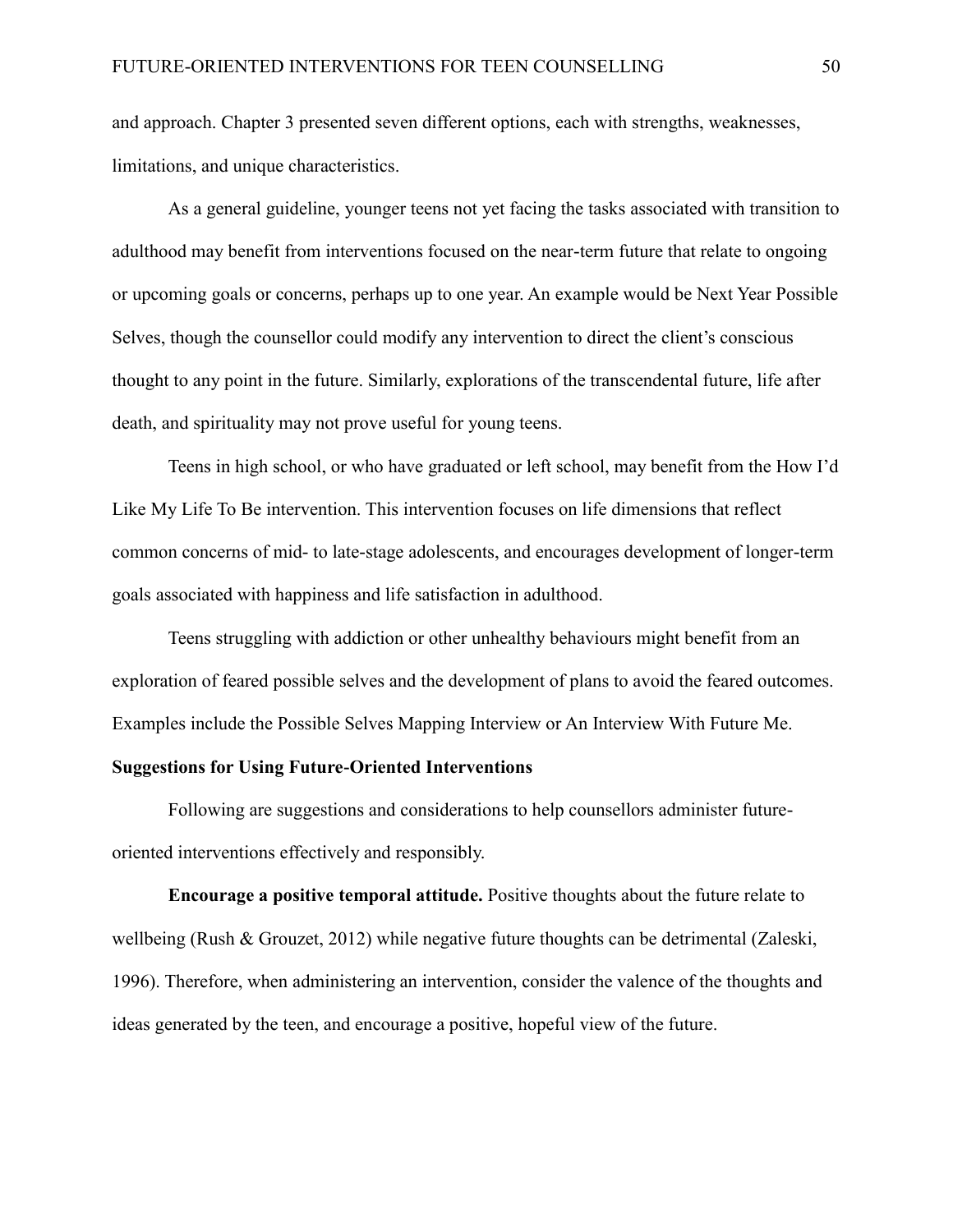**Choose appropriate temporal distance.** Depending on the therapeutic intent, the counsellor might direct the client to a specific future time period or, alternatively, let the client choose the time period according to their inclination. In selecting temporal distance consider the client's needs, abilities, and developmental age. Near-term goals tend to be more specific and concrete while more distant goals tend to be more abstract (Trope & Liberman, 2003). With this in mind, the counsellor may wish to encourage SMART goals in the near term and specific plans to achieve them, while encouraging flexibility in more distant goals over which the teen has less control.

**Watch for overemphasis on future goals.** Overemphasis on future goals may reduce present happiness or have other negative effects. One example might be a student fixated on a career goal who spends five or six hours per night on homework at the expense of friendships or other aspects of a healthy, balanced lifestyle. Consider using structured tools such as the Zimbardo Time Perspective Inventory to identify time perspective bias.

**Expand the dialogue.** Use the interventions to encourage rich dialogue and selfexploration. The activities may provide an entry point to new topics of discussion. For example, the counsellor may use the conversations that result from these interventions to explore the teen's value system or promote discussions about the teen's cultural understandings and how they impact their life, or how their gender identity helps shape their vision of future possibilities, family, and lifestyle.

**Explain the theory.** Explain the reason for using the intervention, and what you hope to achieve through its use. Use the intervention as a psychoeducational tool to teach the teen how to recognize their own temporal tendencies and understand that they have the ability to direct their conscious thought to any temporal dimension as they choose. For example, if they find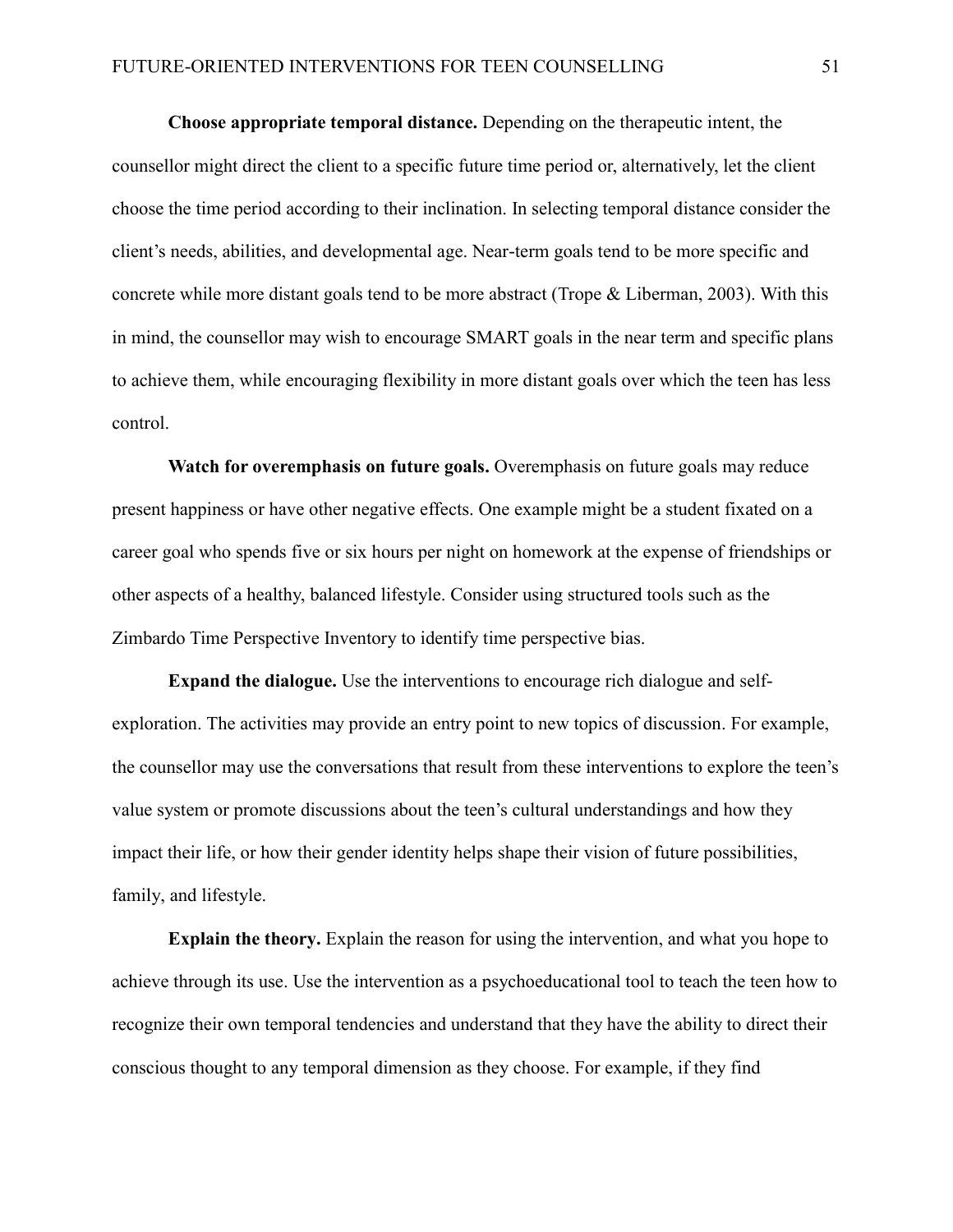themselves dwelling on a past negative event, they can consciously and immediately redirect their thoughts to present matters or future hopes.

**Revisit and revise.** Encourage the client to revisit future-oriented activities, evaluate and reward successes, and change plans and goals as they wish or as circumstances dictate. The client shouldn't feel restricted by these activities or any documents generated from them, or locked-in to stated goals. Adolescence is a time of exploration and a teen's goals may change frequently. The interventions should allow for change.

**Solicit feedback and measure effectiveness.** Ask clients to rate the intervention afterward (perhaps on a scale of one to ten) and give feedback. Their comments will help you understand the teens' perceived value of the intervention, and point to ways you might improve or better administer it in future.

### **Limitations of This Study**

This study focused on future-oriented interventions that could be completed within one, 50-minute, individual counselling session. It did not evaluate longer-term interventions such as life planning courses in schools that typically span multiple sessions. This study did not test the efficacy of any of the proposed interventions. Only two of the seven interventions described in Chapter 3 of this study have been part of previous research studies.

Following in the theoretical footsteps of positive psychology, this study views increasing client wellbeing as a worthwhile and beneficial counselling goal. Not all counsellors or psychotherapeutic approaches may place the same importance on the promotion of wellbeing. Furthermore, the mechanism of action between future orientation and wellbeing is not well understood.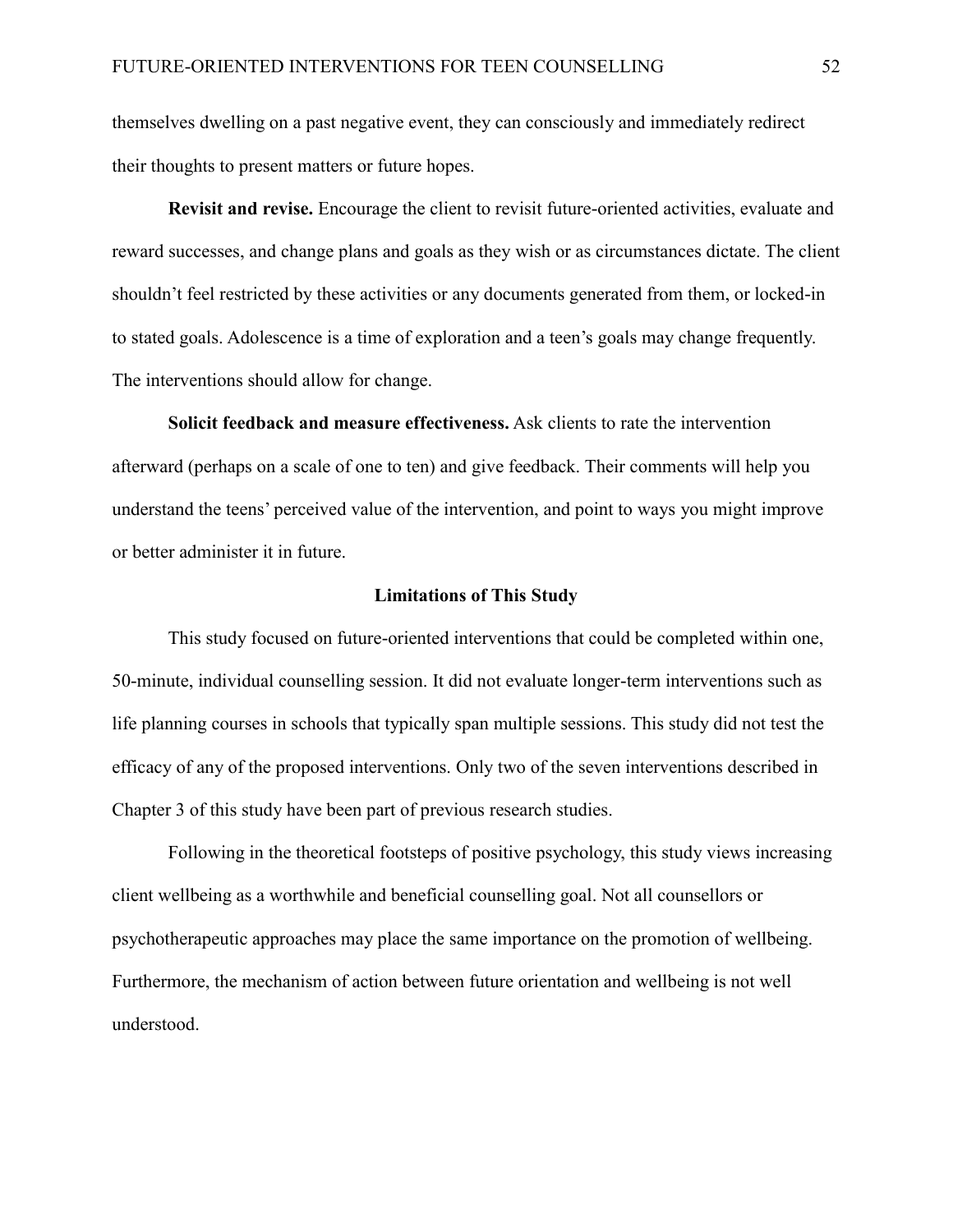The majority of the research that formed the basis for the suggestions and recommendations in this study comes from Western sources. For this reason, the interventions proposed in this study tend toward individualistic goals and a me-centered future view. The theoretical underpinnings of these interventions may not support their use in collectivist societies, and further study is required.

#### **Significance**

This study underscores the need for, and usefulness of, adolescent-specific therapeutic interventions that address common teen concerns related to their developmental stage. It provides specific activities or interventions that counsellors may consider using with teens, particularly those who are not engaged participants. It emphasizes the common thread underlying many of the struggles, challenges, and concerns facing adolescents, which may point to the possibility of common approaches to treatment and the widespread use of generalized adolescent interventions. It highlights the utility of time perspective theory as a means to conceptualize client problems or identify cognitive biases. It furthers the discussion of the importance or practicality of increasing wellbeing as a therapeutic goal regardless of the presenting problem. Finally, it introduces ideas, activities, and interventions from outside the traditional sphere of psychotherapy that may prove useful in counselling.

#### **Further Research**

This study highlights the use, benefits, and potential of future-oriented interventions in teen counselling. Counsellors are invited to consider possible application of these interventions in their practices based on their experience, preferences, judgment, and client needs. This study encourages further research into the application of specific future-oriented interventions for teen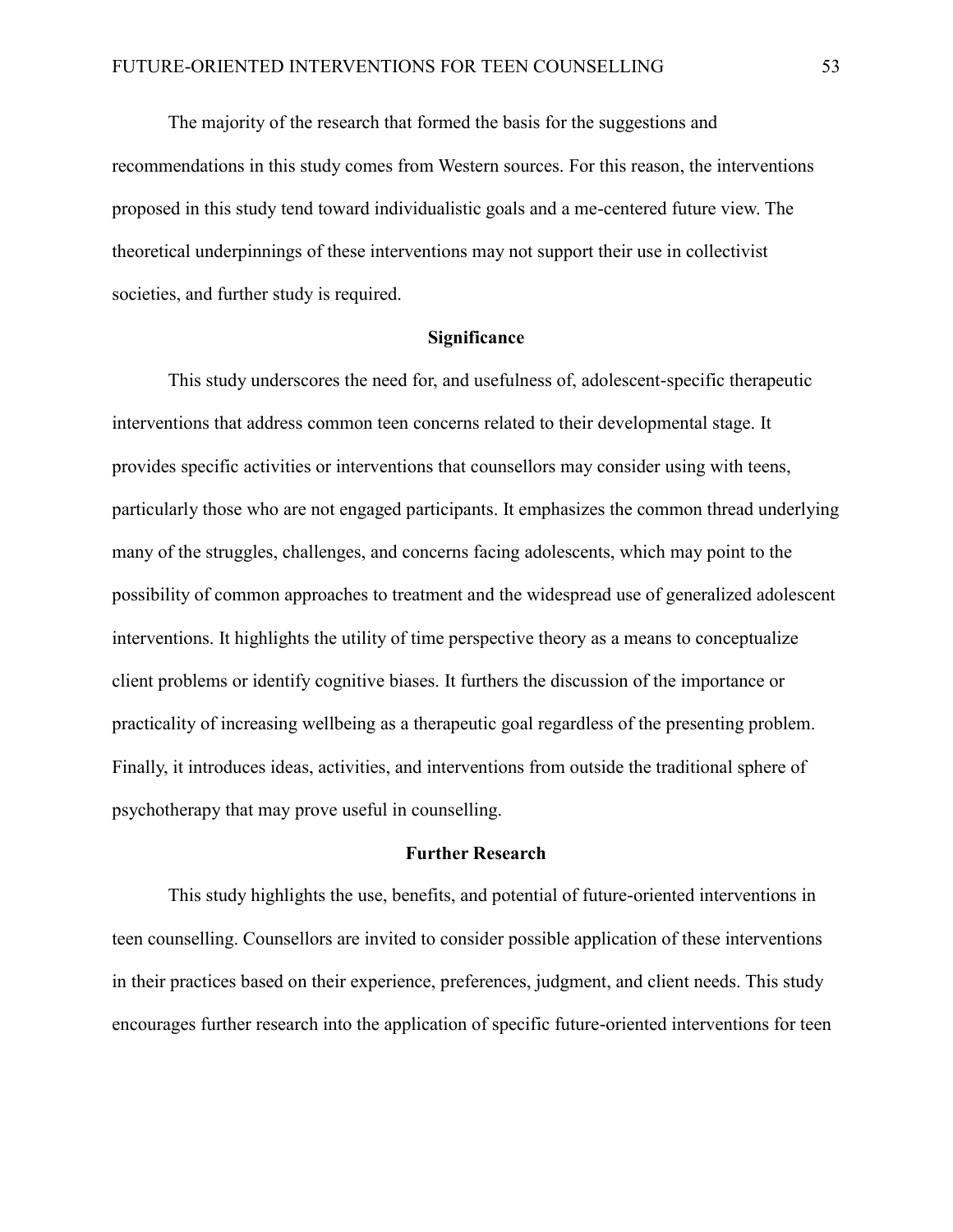counselling, such as those described in Chapter 3, to determine when and how they might be best applied for the benefit of teen clients.

# **Conclusions**

Future-oriented interventions have a role in teen counselling, especially for counsellors who work from the theoretical standpoint of positive psychology, time perspective theory, or future directed therapy. The interventions have multiple, beneficial uses, and offer another therapeutic option for counsellors working with the sometimes challenging teen population. However, counsellors need a basic understanding of time perspective theory and the relationship between future orientation and wellbeing to use the interventions effectively and responsibly. As with any structured intervention, the effectiveness of future-oriented interventions depends on the counsellor's skill and judgment in administering them to their teen clients and adapting the interventions to the client's specific needs.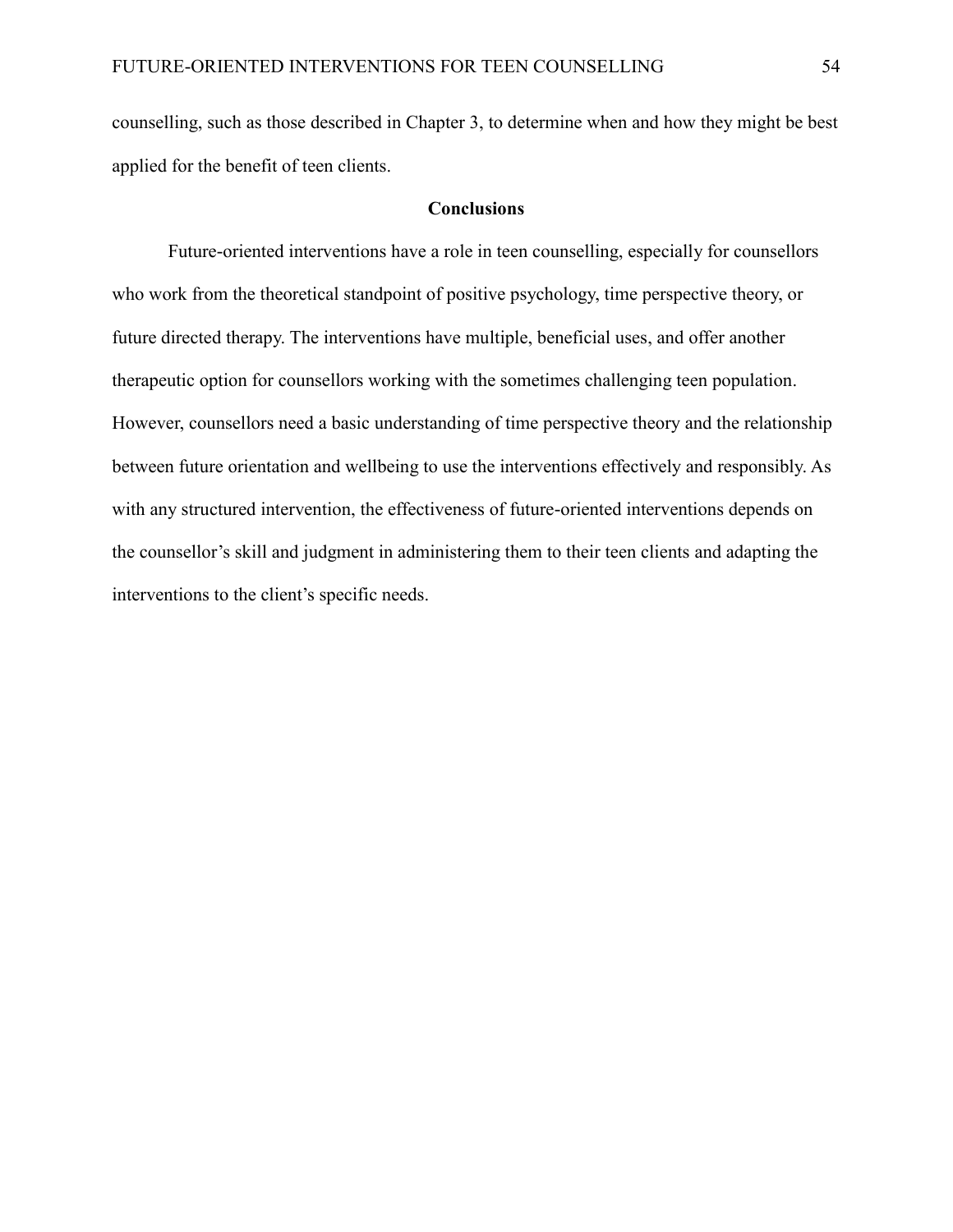#### **References**

- Apostolidis, T., Fieulaine, N., & Soule, F. (2006). Future time perspective as predictor of cannabis use: Exploring the role of substance perception among French adolescents. *Addictive behaviors, 31(12),* 2339-2343.
- Bolier, L., Haverman, M., Westerhof, G. J., Riper, H., Smit, F., & Bohlmeijer, E. (2013). Positive psychology interventions: a meta-analysis of randomized controlled studies. *BMC public health 13*, no. 1: 119.
- Boniwell, I., Osin, E., Linley, P. A., & Ivanchenko, G. V. (2010). A question of balance: Time perspective and well-being in British and Russian samples. *The Journal of Positive Psychology, 5(1)*, 24-40.
- Boniwell, I. & Zimbardo, P. G. (2004). Balancing One's Time Perspective in Pursuit of Optimal Functioning, in P. A. Linley and S. Joseph (eds) *Positive Psychology in Practice*, pp. 165- 78. Hoboken, NJ: Wiley.
- Boyd, J. N., & Zimbardo, P. G. (2005). Time Perspective, Health, and Risk Taking. In A. Strathman & J. Joireman (Eds.), *Understanding behavior in the context of time: Theory, research, and application* (pp. 85-107). Mahway, NJ: Lawrence Erlbaum Associates.
- British Columbia Ministry of Education. (2008). *Career and Personal Planning 11 and 12*. Retrieved from http://www.bced.gov.bc.ca/irp/capp/capptoc.htm
- Brunstein, J. C., Schultheiss, O. C., & Grassman, R. (1998). Personal goals and emotional wellbeing: the moderating role of motive dispositions. *Journal of personality and social psychology, 75(2),* 494.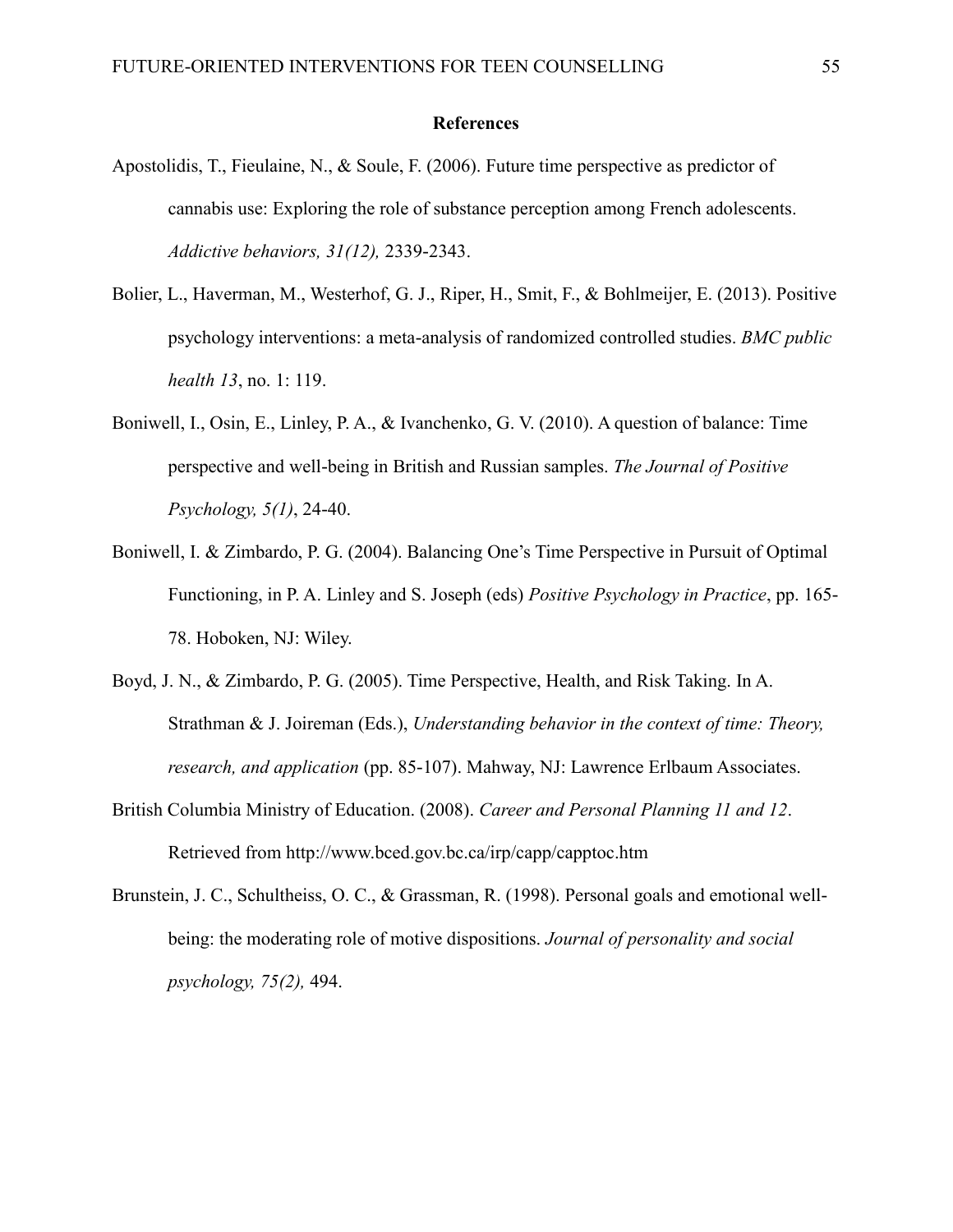- Chua, L. W., Milfont, T. L., & Jose, P. E. (2014). Coping Skills Help Explain How Future-Oriented Adolescents Accrue Greater Well-Being Over Time. *Journal of Youth and Adolescence*, (September 2015). doi:10.1007/s10964-014-0230-8
- Cottle, T. J. (1967). The circles test: An investigation of perceptions of temporal relatedness and dominance. *Journal of Projective Techniques and Personality Assessment, 31(5),* 58-71.
- Dhar, R. & Kim, E. Y. (2007). Seeing the forest or the trees: Implications of construal level theory for consumer choice. *Journal of Consumer Psychology, 17(2),* 96-100.
- Diener, E. (n.d.). *A primer for reporters and newcomers, subjective well-being*. Retrieved from http://internal.psychology.illinois.edu/~ediener/faq.html#SWB
- Drake, L., Duncan, E., Sutherland, F., Abernethy, C., & Henry, C. (2008). Time perspective and correlates of wellbeing. *Time & Society, 17(1),* 47-61.
- Erikson, E. H. (1994). *Identity: Youth and crisis (No. 7).* WW Norton & Company.
- Eryilmaz, A. (2011). The relationship between adolescents' subjective well-being and positive expectations towards future. *Dusunen Adam*, *24(3),* 209.
- Gardner, J. E. (2013). *Meeting the Challenges of Adolescent Psychotherapy*. Champaign, Illinois: Research Press.
- Holman, E. A. & Silver, R. C. (1998). Getting 'stuck' in the past: Temporal orientation and coping with trauma. *Journal Of Personality And Social Psychology, 74(5),* 1146-1163.
- Iveson, C. (2002). Solution-focused brief therapy. *Advances in Psychiatric Treatment, 8(2)*, 149- 156.
- Johnson, S. R. L., Blum, R. W., & Cheng, T. L. (2014). Future orientation: a construct with implications for adolescent health and wellbeing. *International Journal of Adolescent*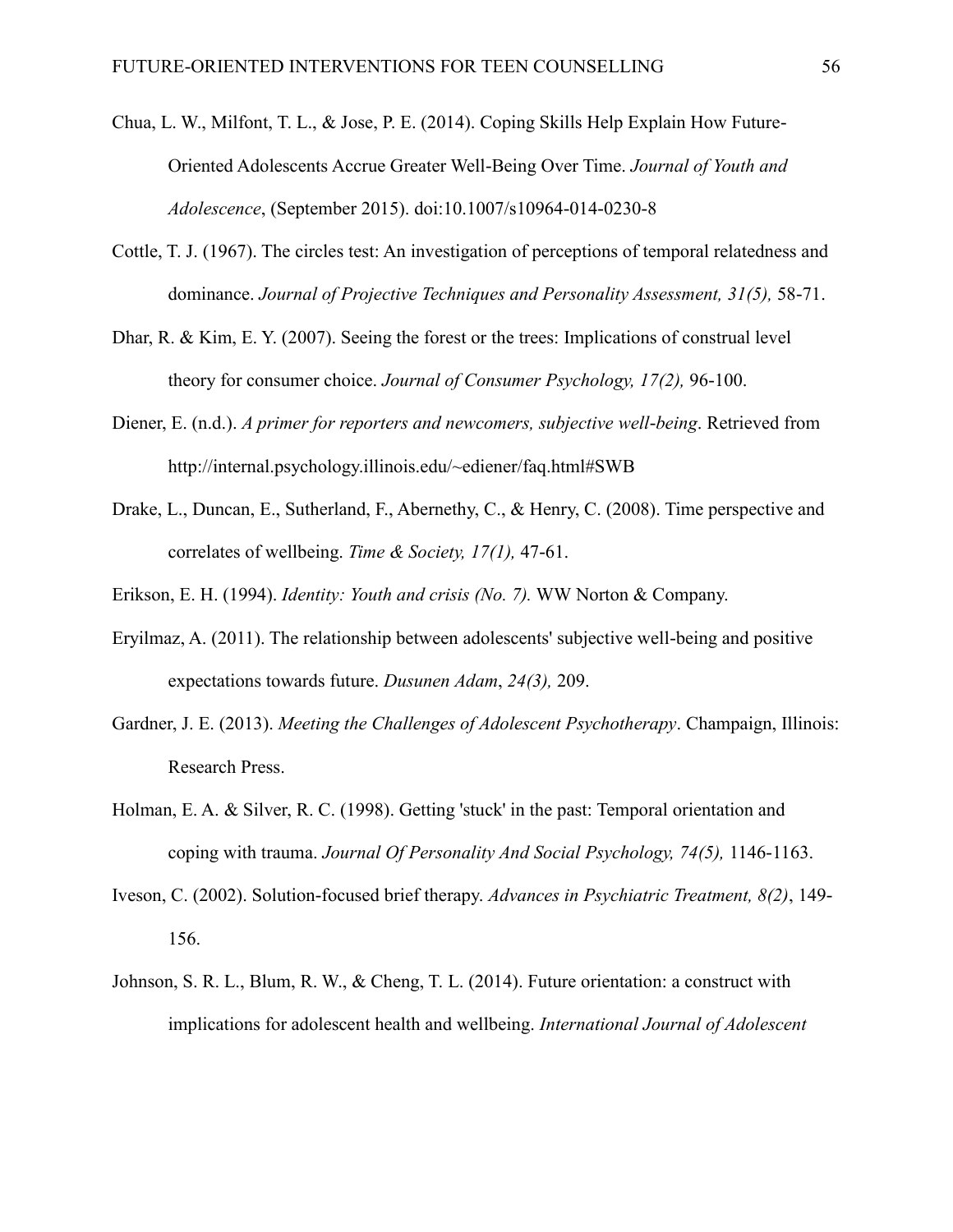*Medicine and Health, 26(4),* 459–468. doi:10.1515/ijamh-2013-0333\r/j/ijamh-ahead-ofprint/ijamh-2013-0333/ijamh-2013-0333.xml [pii]

- Kasser, T. & Ryan, R. M. (2001). Be careful what you wish for: Optimal functioning and the relative attainment of intrinsic and extrinsic goals. *Life goals and well-being: Towards a positive psychology of human striving,* (116-131).
- MacLeod, A. K., Pankhania, B., Lee, M., & Mitchell, D. (1997). Depression, hopelessness and future-directed thinking in parasuicide. *Psychological Medicine, 27*, 973-977.
- Marko, K. W., & Savickas, M. L. (1998). Effectiveness of a career time perspective intervention. *Journal of Vocational Behavior, 52(1),* 106-119.
- Markus, H., & Nurius, P. (1986). Possible selves. *American psychologist, 41(9),* 954.
- Marttinen, E., & Salmela-Aro, K. (2012). Personal goal orientations and subjective well- being of adolescents. *Japanese Psychological Research, 54(3),* 263-273.
- Massey, E.K., Gebhardt, W.A. & Garnefski, N. (2008). Adolescent goal content and pursuit: A review of the literature from the past 16 years. *Developmental Review, 28,* 421-460.
- Mello, Z. R., Finan, L. J., & Worrell, F. C. (2013). Introducing an instrument to assess time orientation and time relation in adolescents. *Journal of adolescence, 36(3),* 551-563.
- Morgan, A. (2000). *What is Narrative Therapy? An Easy-to-read Introduction*. Dulwich Centre Publications.
- Nair, K. S. (2003). Life goals: the concept and its relevance to rehabilitation. *Clinical Rehabilitation, 17(2),* 192-202.
- Nurmi, J. E. (1991). How do adolescents see their future? A review of the development of future orientation and planning. *Developmental review, 11(1),* 1-59.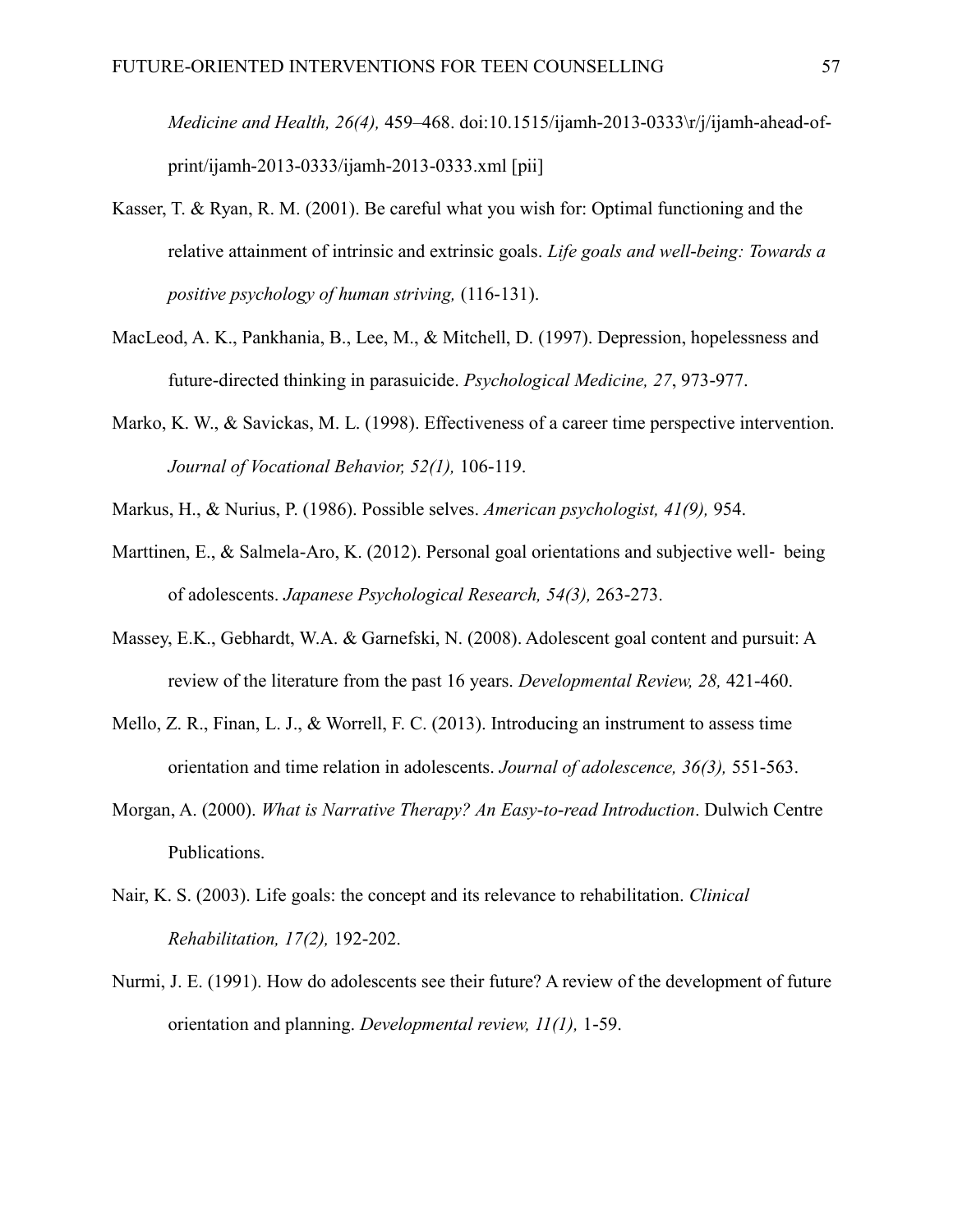- Nuttin, J. (1985). *Future time perspective and motivation*. Leuven, Belgium: Leuven University Press and Lawrence Erlbaum Associates.
- Oettingen G & Mayer D. (2002). The motivating function of thinking about the future: Expectations versus fantasies. *Journal of Personality and Social Psychology, 83(5):*1198– 1212.
- Oyserman, D., Bybee, D., Terry, K., & Hart-Johnson, T. (2004). Possible selves as roadmaps. *Journal of Research in Personality, 38(2),* 130-149.
- Oyserman, D., & Fryberg, S. (2006). The possible selves of diverse adolescents: Content and function across gender, race and national origin. *Possible selves: Theory, research, and applications, 2(4)*, 17-39.
- Pledge, D. S. (2004). *Counselling adolescents and children: Developing your clinical style.*  Belmont, CA: Brooks/Cole.
- Rubenstein, A. K. (2003). Adolescent Psychotherapy: An Introduction. *Journal of Clinical Psychology, 59(11),* 1169–1175. doi:10.1002/jclp.10208
- Rush, J. & Grouzet, F. M. (2012). It is about time: Daily relationships between temporal perspective and well-being. *The Journal of Positive Psychology, 7(5),* 427-442.
- Salmela-Aro, K. (2010). Personal goals and well-being: How do young people navigate their lives? In S. Shulman & J.-E. Nurmi (Eds.), The role of goals in navigating individual lives during emerging adulthood. *New Directions for Child and Adolescent Development, 130*, 13–26.
- Salmela-Aro, K. (2009). Personal goals and well-being during critical life transitions: The four C's—Channelling, choice, co-agency and compensation. *Advances in Life Course Research, 14(1),* 63-73.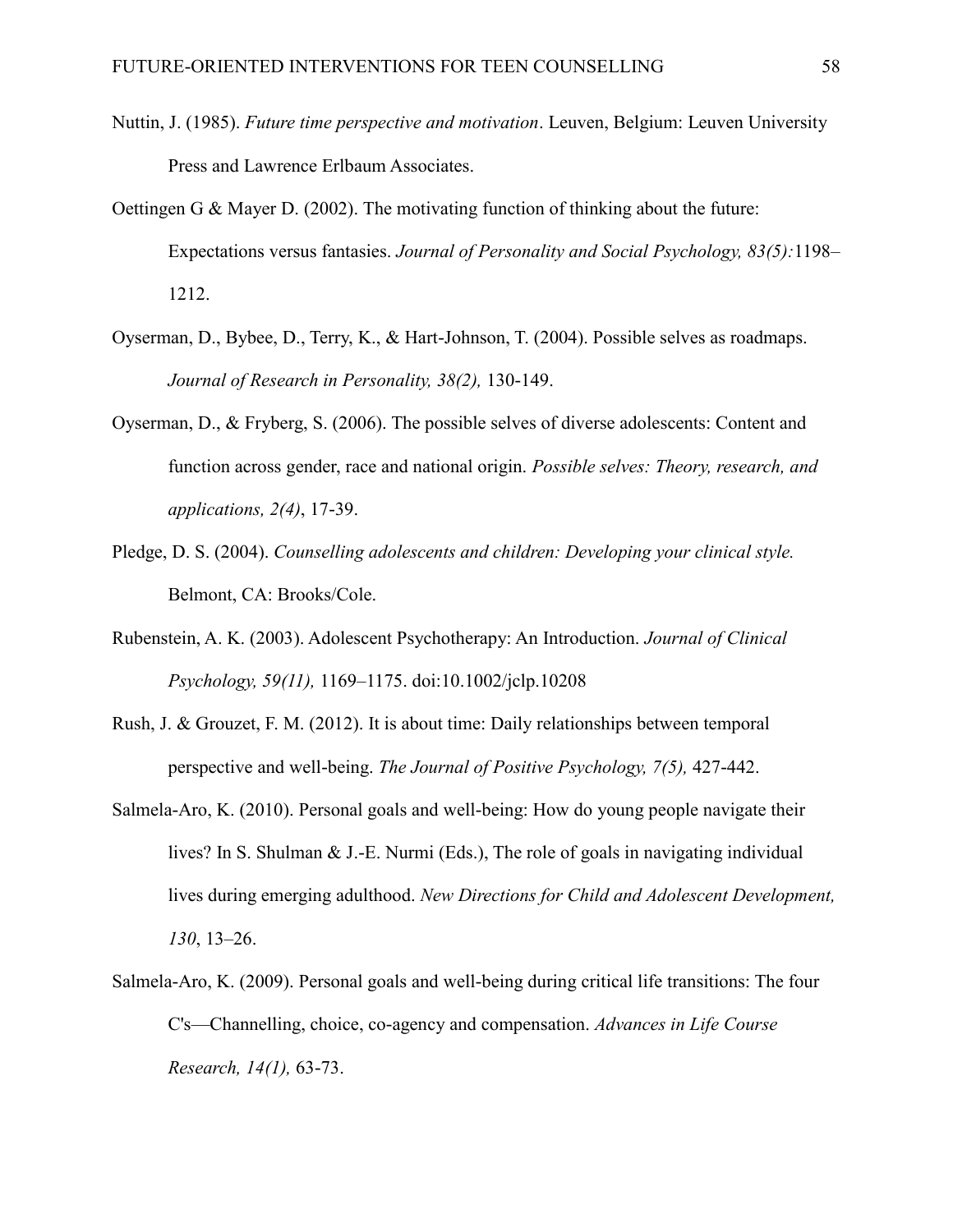Seema, R., Sircova, A., & Baltin, A. (2014). TRANSCENDENTAL FUTURE - IS IT A HEALTHY BELIEF OR A TIME PERSPECTIVE? THE TRANSCENDENTAL-FUTURE TIME PERSPECTIVE INVENTORY (TTPI) IN ESTONIAN. *Trames: A Journal of the Humanities and Social Sciences, 18(1),* 57-75.

- Seginer R. (2008). Future orientation in times of threat and challenge: How resilient adolescents construct their future. *International Journal of Behavioral Medicine. 2008; 32(4):*272– 282.
- Seligman, M. E. P. (2011). *Flourish: A Visionary New Understanding of Happiness and Wellbeing.* New York NY: Simon and Schuster, Inc.
- Shepard, B. & Marshall, A. (1999). Possible Selves Mapping: Life-Career Exploration with Young Adolescents. *Canadian Journal of Counselling, 33(1),* 37-54.
- Shipp, A. J., Edwards, J. R., & Lambert, L. S. (2009). Conceptualization and measurement of temporal focus: The subjective experience of the past, present, and future. *Organizational Behavior and Human Decision Processes, 110(1)*, 1-22.
- Simons, J., Vansteenkiste, M., Lens, W., & Lacante, M. (2004). Placing motivation and future time perspective theory in a temporal perspective. *Educational Psychology Review, 16(2)*, 121-139.
- Sipsma, H. L., Ickovics, J. R., Lin, H., & Kershaw, T. S. (2012). Future expectations among adolescents: A latent class analysis. *American journal of community psychology, 50(1-2),* 169-181.
- Steinberg, L., Graham, S., O'Brien, L., Woolard, J., Cauffman, E., & Banich, M. (2009). Age differences in future orientation and delay discounting. *Child Development, 80(1),* 28–44. doi:10.1111/j.1467-8624.2008.01244.x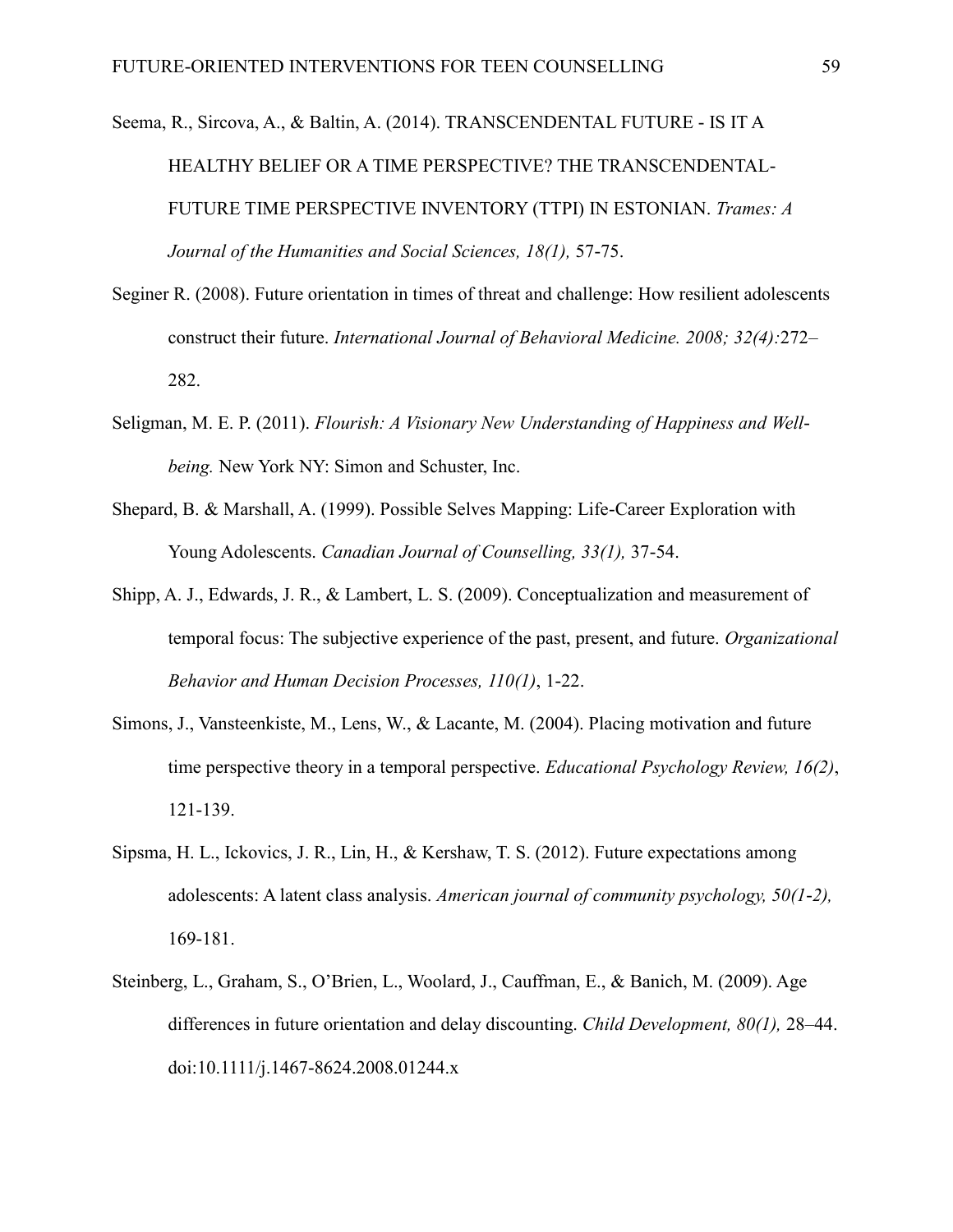- Stoddard, S. A., Zimmerman, M. A., & Bauermeister, J. A. (2011). Thinking about the future as a way to succeed in the present: A longitudinal study of future orientation and violent behaviors among African American youth. *American journal of community psychology, 48(3-4),* 238-246.
- Sword, R. M., Sword, R. K., & Brunskill, S. R. (2015). Time Perspective Therapy: Transforming Zimbardo's Temporal Theory into Clinical Practice. In *Time Perspective Theory; Review, Research and Application* (pp. 481-498). Springer International Publishing.
- Therapist Aid. (n.d.). *Goal Planning*. Retrieved from http://www.therapistaid.com/therapyworksheet/goal-planning
- Trommsdorff, G., Lamm, H., & Schmidt, R. W. (1979). A longitudinal study of adolescents' future orientation (time perspective). *Journal of Youth and Adolescence, 8(2),* 131-147.
- Trope, Y., & Liberman, N. (2003). Temporal construal. *Psychological review, 110(3),* 403.
- Van Beek, W., Kerkhof, A., & Beekman, A. (2009). Future oriented group training for suicidal patients: a randomized clinical trial. *BMC psychiatry, 9(1),* 65.
- Vilhauer, J. (2014). *Think Forward to Thrive: How to Use the Mind's Power of Anticipation to Transcend Your Past and Transform Your Life.* Novato, California: New World Library.
- Vilhauer, J. S., Young, S., Kealoha, C., Borrmann, J., IsHak, W. W., Rapaport, M. H., ... & Mirocha, J. (2012). Treating Major Depression by Creating Positive Expectations for the Future: A Pilot Study for the Effectiveness of Future‐ Directed Therapy (FDT) on Symptom Severity and Quality of Life. *CNS neuroscience & therapeutics, 18(2),* 102- 109.
- Westergaard, J. (2013). Counselling young people: Counsellors' perspectives on 'what works'– An exploratory study. *Counselling and Psychotherapy Research, 13(2),* 98-105.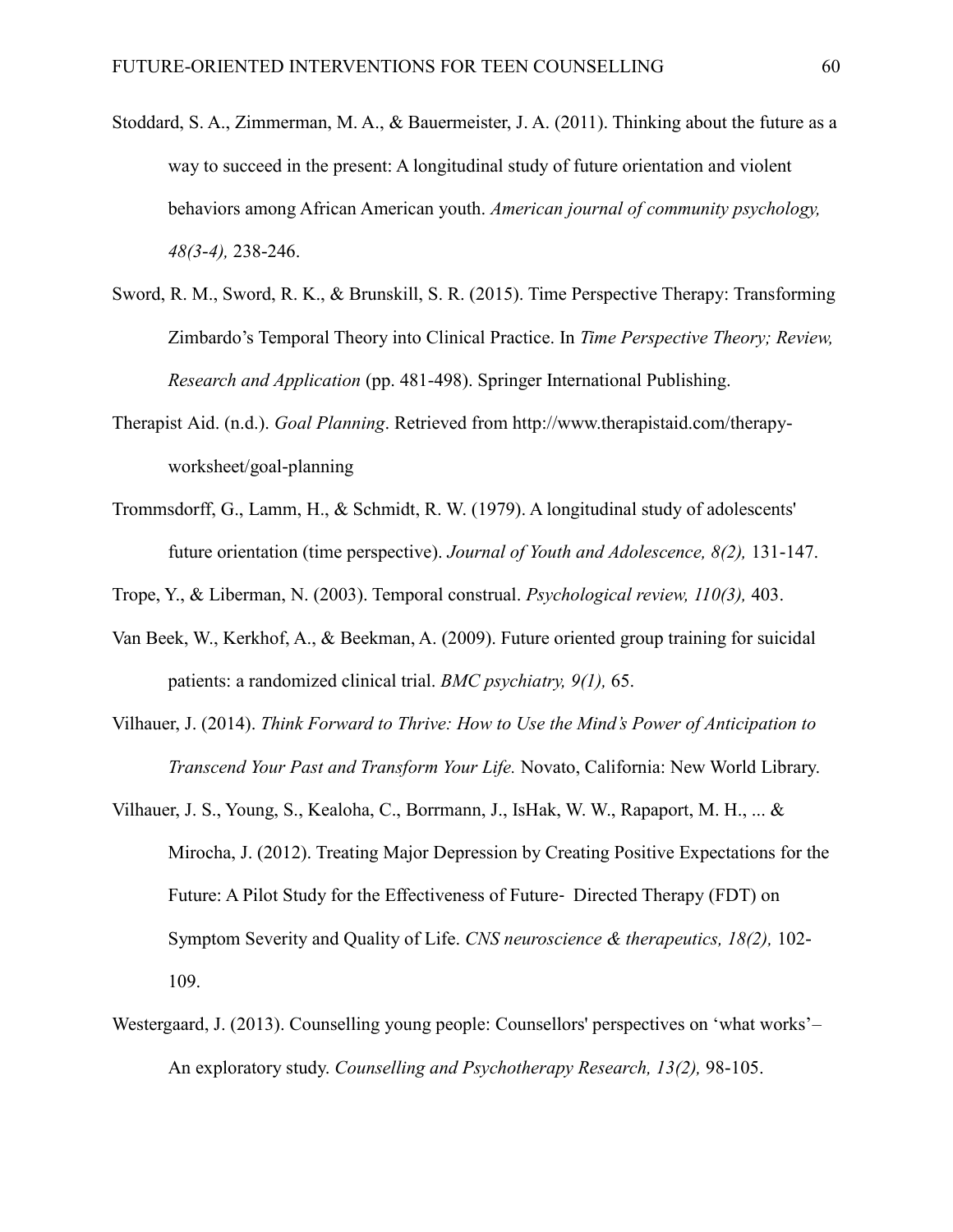- Zaleski, Z. (1996). Future anxiety: Concept, measurement, and preliminary research. *Personality and individual differences, 21(2),* 165-174.
- Zhang, J. W., & Howell, R. T. (2011). Do time perspectives predict unique variance in life satisfaction beyond personality traits? *Personality and individual differences, 50(8),* 1261-1266.
- Zhang, J. W., Howell, R. T., & Stolarski, M. (2013). Comparing three methods to measure a balanced time perspective: The relationship between a balanced time perspective and subjective well-being. *Journal of Happiness studies, 14(1),* 169-184.
- Zimbardo, P. G., & Boyd, J. N. (1999). Putting time in perspective: A valid, reliable individualdifferences metric. *Journal of personality and social psychology, 77(6),* 1271.
- Zimbardo, P. & Boyd, J. (2008). *The Time Paradox: The New Psychology of Time That Will Change Your Life.* New York NY: Free Press.
- Zimbardo, P., Sword, R., & Sword, R. (2012). *The time cure: Overcoming PTSD with the new psychology of time perspective therapy.* John Wiley & Sons.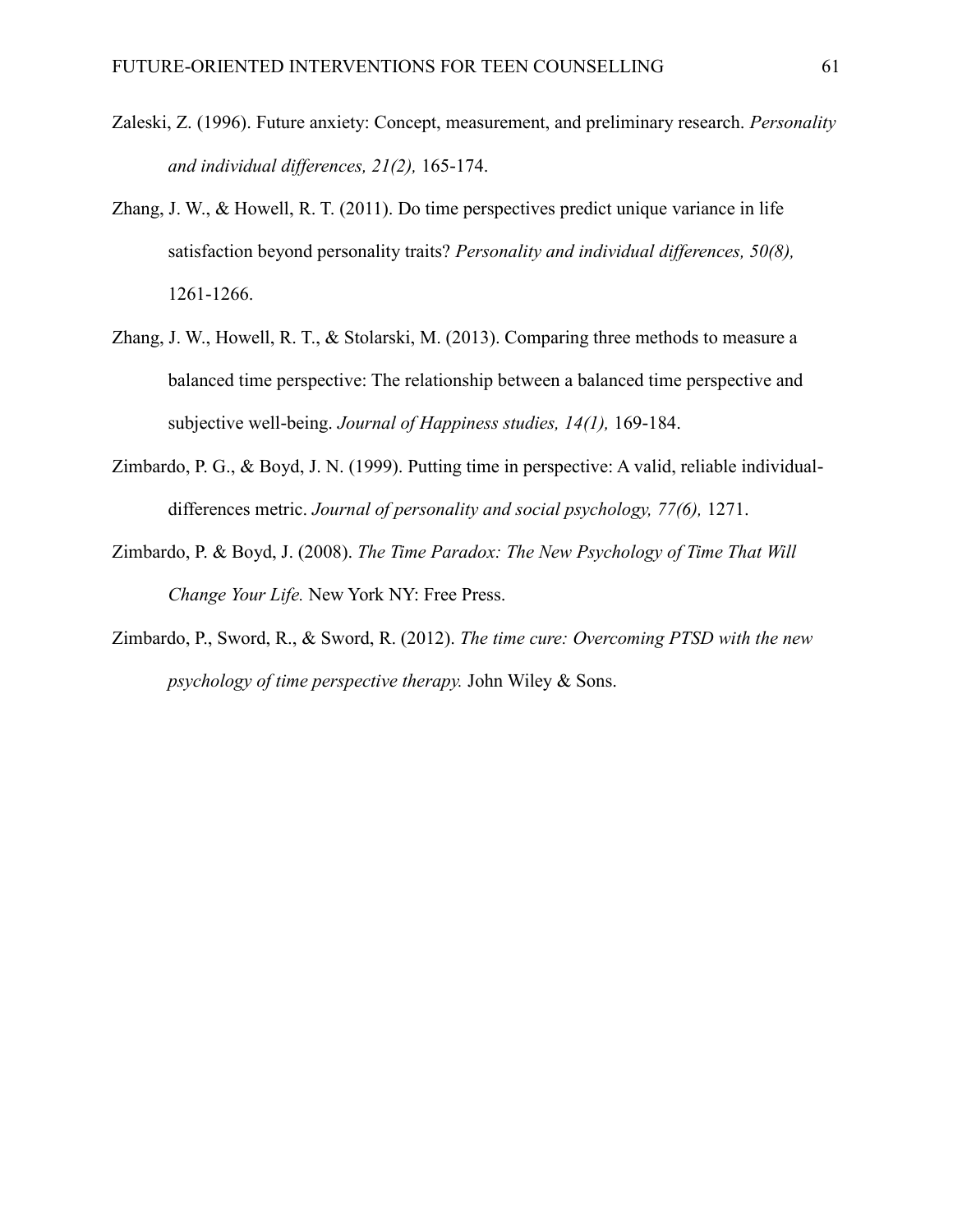# **Appendix A: Next Year Possible Selves**

Who will you be next year? Each of us has some image or picture of what we will be like and what we want to avoid being like in the future. Think about next year. Imagine what you will be like, and what you will be doing next year. In the lines below, write what you expect you will be like and what you expect to be doing next year.

In the space next to each expected goal, mark No if you are not currently working on that goal or doing something about that expectation and mark Yes if you are currently doing something to get to that expectation or goal.

For each expected goal that you marked Yes, use the space to the right to write what you are doing this year to attain that goal.

Use the first space for the first expected goal, the second space for the second expected goal and so on.

| Next year, I expect to be | Am I doing<br>something to | If yes, what am I doing now to be<br>that way next year? |
|---------------------------|----------------------------|----------------------------------------------------------|
|                           | be that way?               |                                                          |
|                           | Yes or No                  |                                                          |
|                           | Yes or No                  |                                                          |
|                           | Yes or No                  |                                                          |
|                           | Yes or No                  |                                                          |
|                           | Yes or No                  |                                                          |

Continued on next page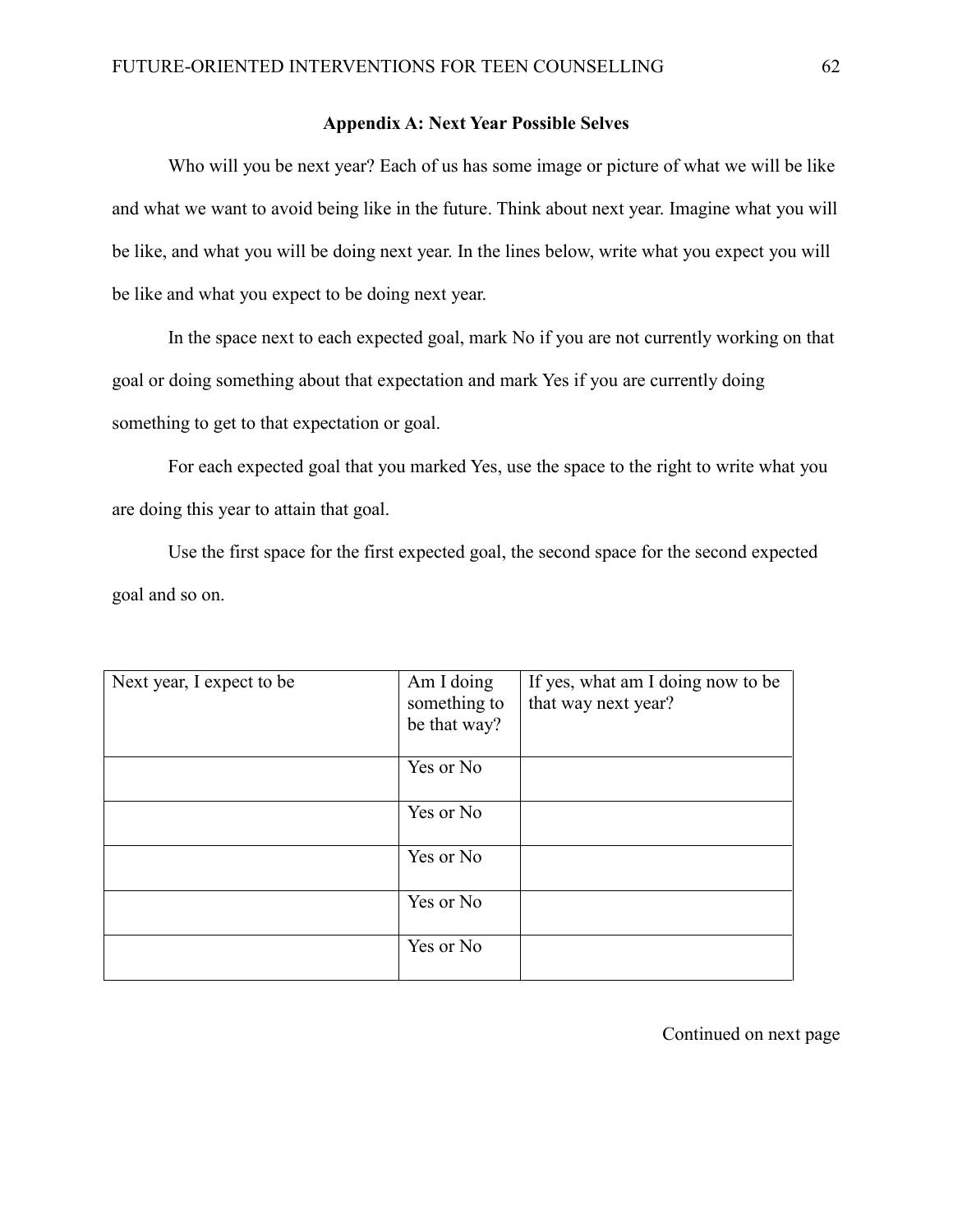In addition to expectations and expected goals, we all have images or pictures of what we do not want to be like; what we do not want to do or want to avoid being. First, think a minute about ways you would not like to be next year -- things you are concerned about or want to avoid being like. Write those concerns or selves to-be-avoided in the lines below.

In the space next to each concern or to-be-avoided self, mark No if you are not currently working on avoiding that concern or to-be-avoided self and mark Yes if you are currently doing something so this will not happen next year.

For each concern or to-be-avoided self that you marked Yes, use the space at the end of each line to write what you are doing this year to reduce the chances that this will describe you next year.

Use the first space for the first concern, the second space for the second concern and so on.

| Next year, I want to avoid<br>being/doing | Am I doing<br>something to<br>avoid this? | If yes, what am I doing now to<br>avoid being that way next year? |
|-------------------------------------------|-------------------------------------------|-------------------------------------------------------------------|
|                                           | Yes or No                                 |                                                                   |
|                                           | Yes or No                                 |                                                                   |
|                                           | Yes or No                                 |                                                                   |
|                                           | Yes or No                                 |                                                                   |
|                                           | Yes or No                                 |                                                                   |

Source: D. Oyserman et al. (2004). Possible selves as roadmaps. *Journal of Research in Personality, 38*, 130–149.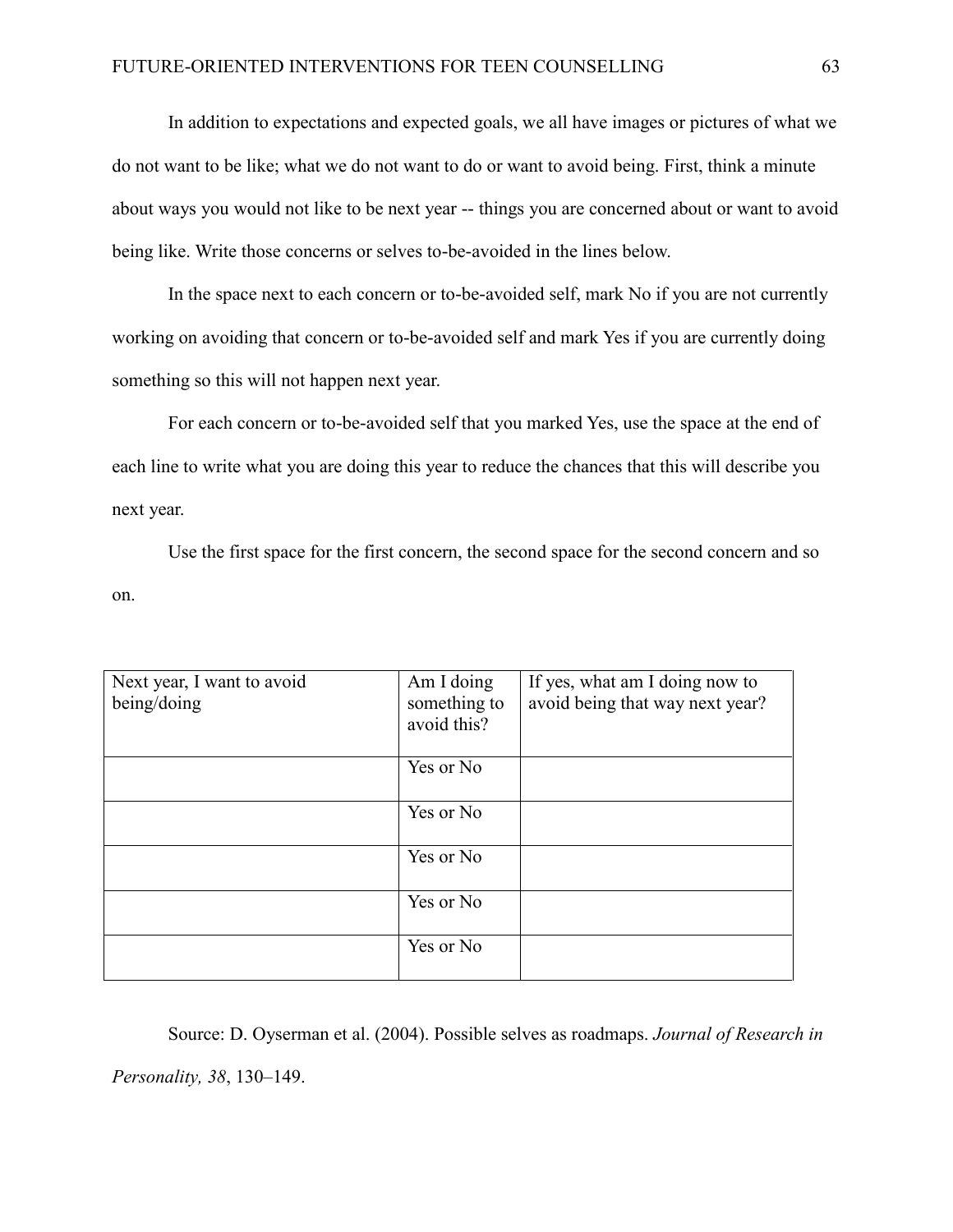# **Appendix B: Possible Selves Mapping Interview**

The Possible Selves Mapping Interview (PSMI) is divided into three sections: Introduction, Exercise, and Debriefing. The Introduction serves two purposes. Firstly, the concept of possible selves is explained, and participants are given examples relevant to this age group. Secondly, participants are encouraged to relax and let "their thoughts flow into the future."

In the Exercise section, participants are asked to respond to the prompts, "think about what you hope to become" and "think about what you fear, dread, or don't want for yourself." Hoped-for selves are written on green cards by the interviewer and feared selves on yellow cards. These cards are then used in a series of four activities, carried out for both hoped-for and feared selves. Following each activity, the information is recorded on the Possible Selves Map. A description of the four activities follows. (1) To ascertain the relative importance of hoped-for and feared selves, participants rank their hoped-for (and feared) selves and elaborate on these possible selves by answering a series of questions. The questions are designed to access the meaning of these selves to the participants, who are asked to group the cards in a way that makes sense to them and then to discuss the significance of the grouping with the interviewer. (2) To assess perceived self-efficacy, participants are asked, "How able do you think you are of achieving (or preventing) this possible self?" Respondents are then asked to select the possible self they feel most able to achieve, star the card and rate their capability on a 7-point Likert- type scale (1 = not at all capable;  $7 =$  completely capable). (3) Outcome expectancy is appraised by the question, "How likely do you think it is that this possible self will happen?" Respondents are asked to put a check mark on the card and again rate the likelihood on a Likert-typescale. (4). To secure information about short- and long-term goal setting and likelihood of achievement,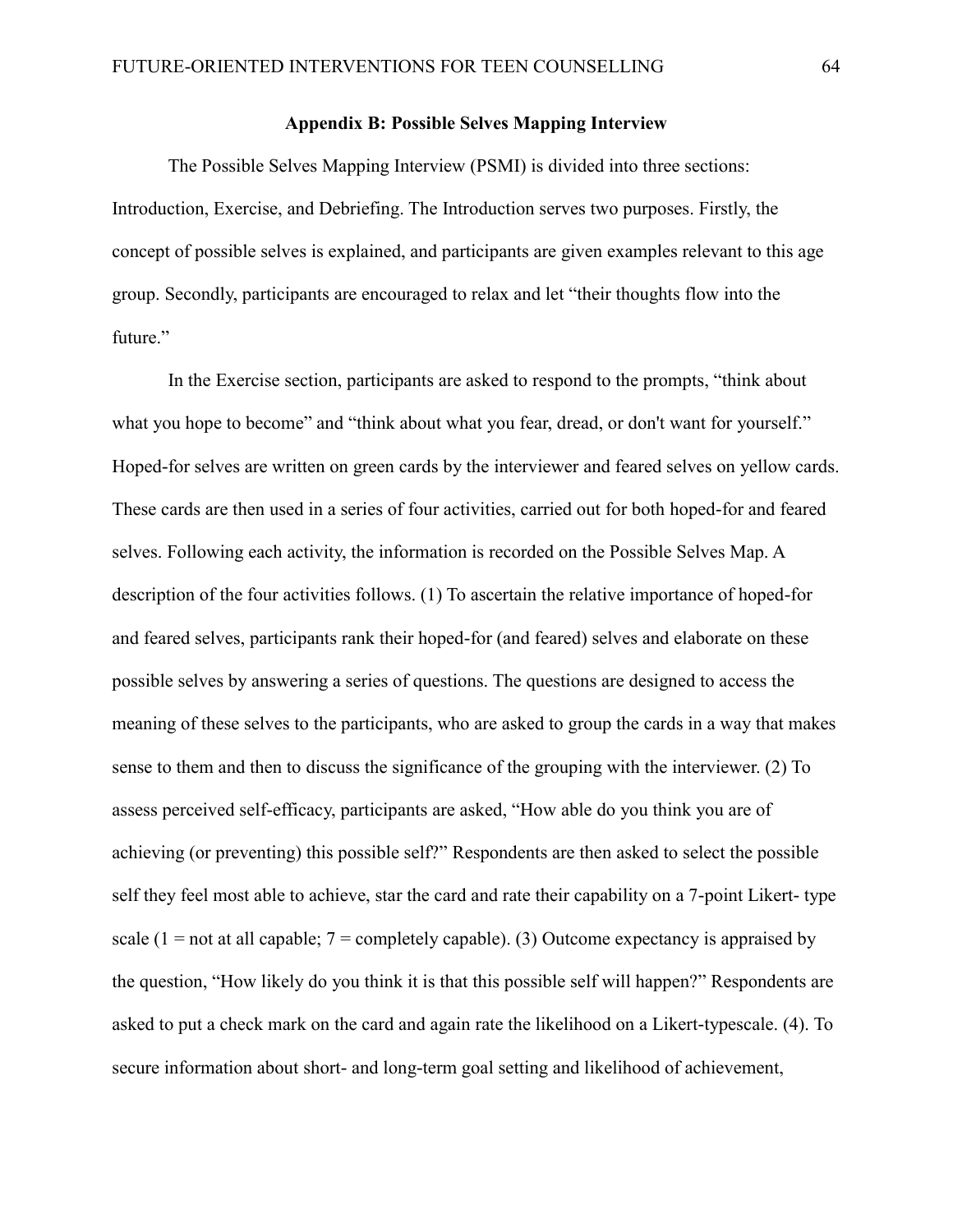participants are asked to reflect on the steps that they had taken this past month to bring about (or prevent) these possible selves.

In the Debriefing section participants are asked to summarize their Possible Selves Map "as if they were talking to someone who knew nothing about them." In return, the interviewer then re-summarizes the participant's PSMI and checks for accuracy. The entire Interview takes between 20 and 30 minutes, depending on how many possible selves the adolescent generates.

Source: Shepard, B. & Marshall, A. (1999). Possible Selves Mapping: Life-Career Exploration with Young Adolescents. *Canadian Journal of Counselling*, *33(1),* 37-54.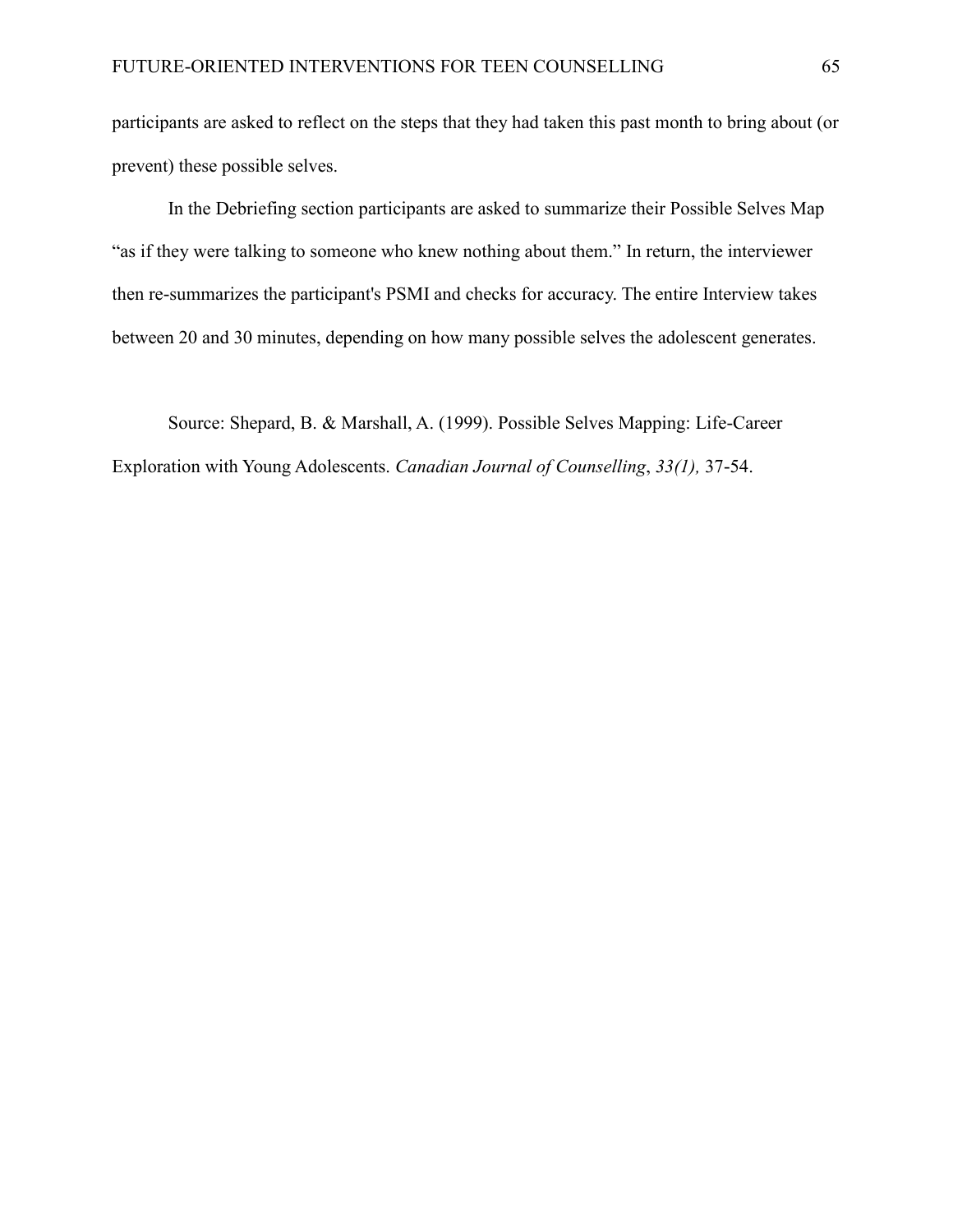### **Appendix C: Interview With Future Me**

**Purpose.** To direct the client's conscious attention to the future and begin to imagine what it might take to realize that future.

**Instructions to Therapist.** Ask your client to imagine themselves in a moment in the future. For example, you might ask a soon-to-graduate high school student to imagine herself one year from now, five years from now, or on her  $20<sup>th</sup>$  or  $30<sup>th</sup>$  birthday. Use the questions below to start a conversation with your client's future self.

#### **Suggested Questions.**

Tell me about yourself.

Where are you and what are you doing?

Who are the most important people in your life?

What does it feel like being here (in the future)?

What is the best part of being here?

How did you get here?

What was the most difficult challenge in getting here?

How did you overcome that challenge?

What advice do you have for the "past you?"

Source: Adapted from Conversation With Your Future Self. Vilhauer, J. (2014). *Think Forward to Thrive: How to Use the Mind's Power of Anticipation to Transcend Your Past and Transform Your Life.* Novato, California: New World Library.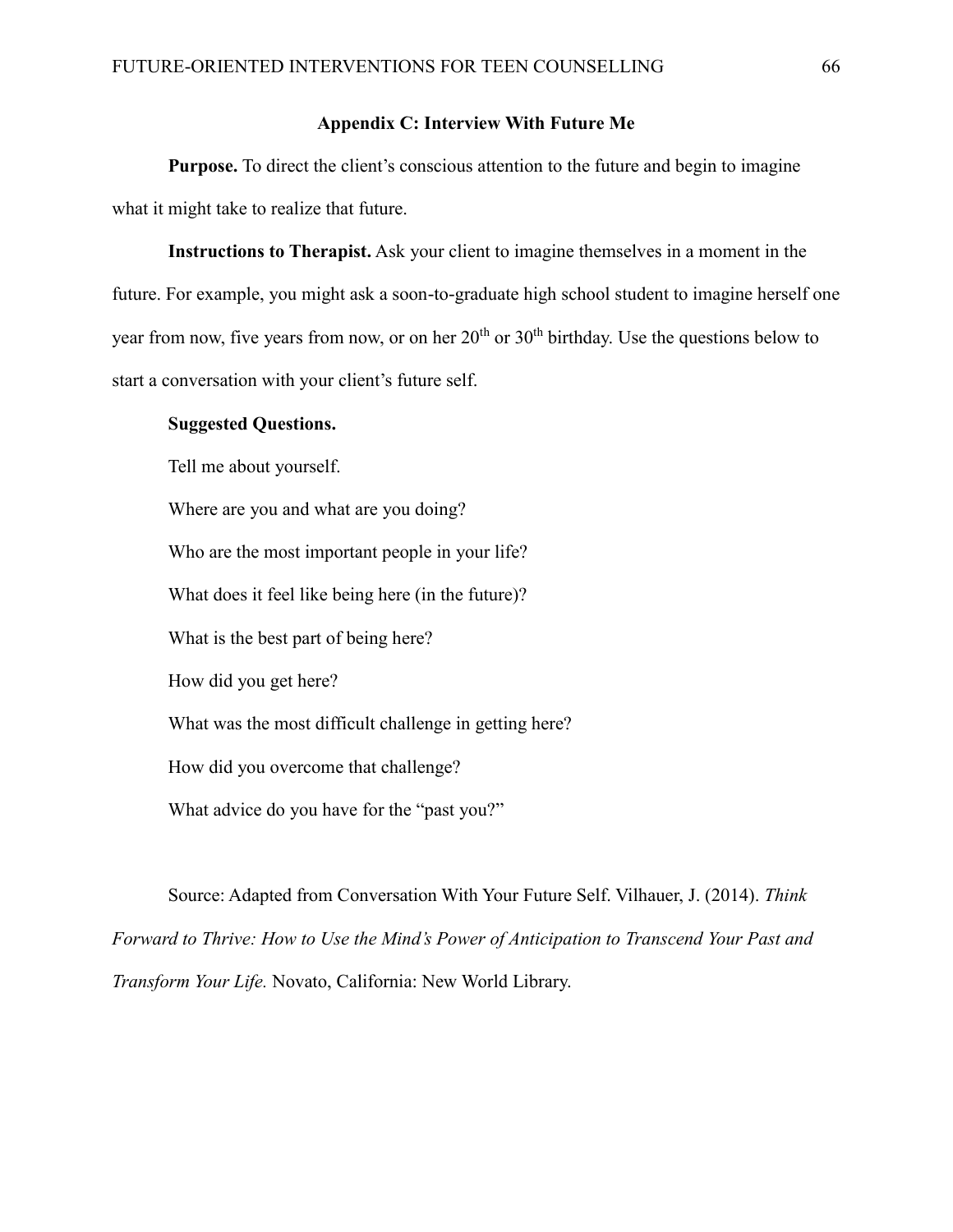### **Appendix D: Future Thinking Task**

**Script for Counsellor.** I'd like to ask you to think about things that might happen to you in the future. I will give you 3 different time periods in the future, one at a time, and I'd like you to try to think of things that might happen to you in those time periods. Like before, I will give you a minute to try to think of as many things as you can. It doesn't matter whether the things are trivial or important, just say what comes to mind. But, they should be things that you think will definitely happen or are at least quite likely to happen. If you can't think of anything or if you can't think of many things, that's fine, but just keep trying until the time limit is up.

First I'm going to ask you to think of positive things in the future. So, I'd like you to try to think of things that you are looking forward to, in other words, things that you will enjoy. So, I want you to give me as many things as you can that you're looking forward to over the next week including today. Now, I'd like you to do the same but this time I want you to give me things that you're looking forward to over the next week. Now, I'd like you to do the same but this time I want you to give me things that you're looking forward to over the next five to ten years. Now, I'd like you to think of things that you're worried about or not looking forward to, in other words, things that you would rather not be the case or rather not happen. So, I want you to give me as many things as you can that you're worried about or not looking forward to over the next week including today.Now I want you to give me as many things as you can that you're worried about or not looking forward to over the next year.Finally, I want you to give me as many things as you can that you're worried about or not looking forward to over the next five to ten years.

Source: MacLeod, A. K., Pankhania, B., Lee, M., & Mitchell, D. (1997). Depression, hopelessness and future-directed thinking in parasuicide. *Psychological Medicine*, *27*, 973-977.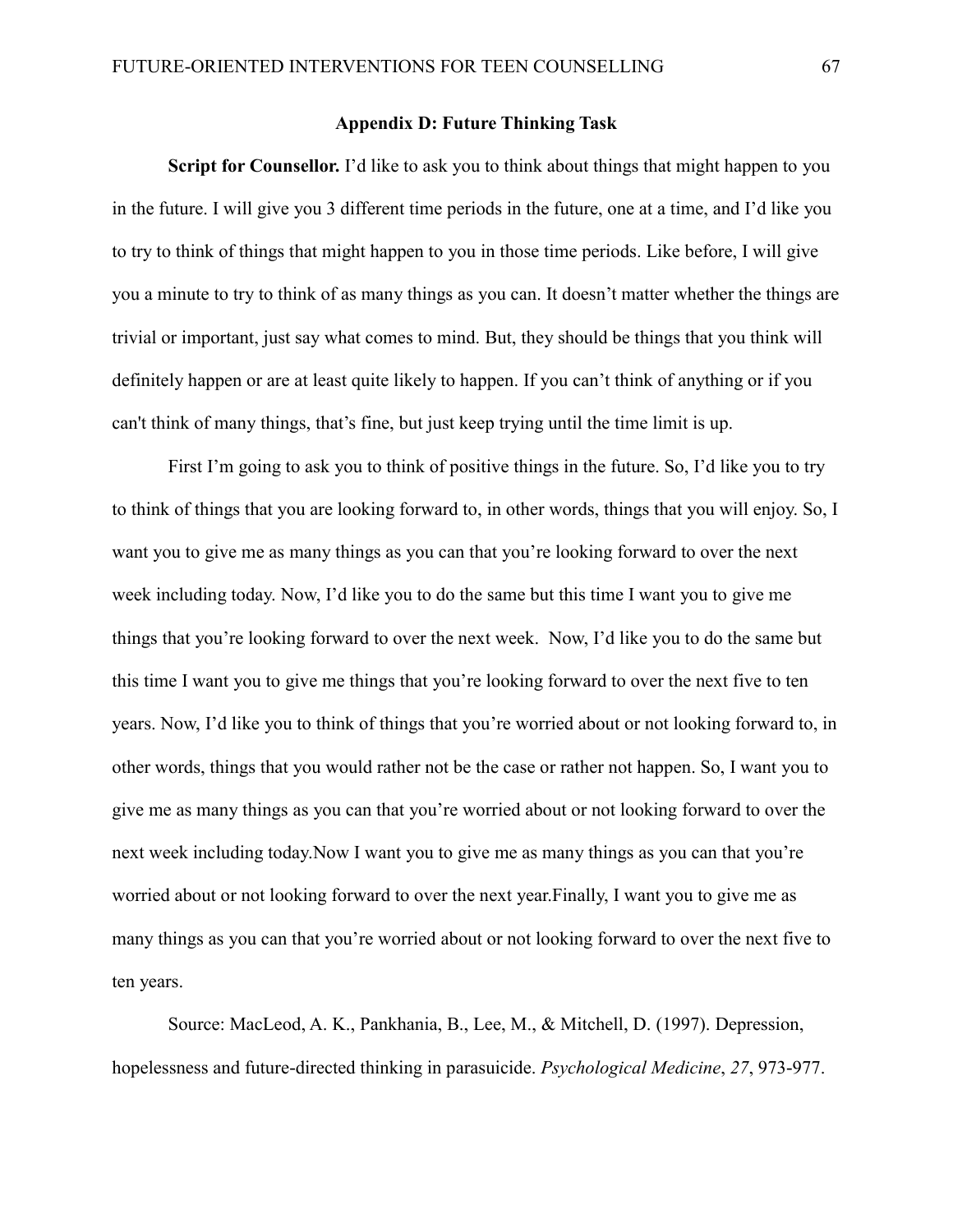# **Appendix E: Goals in Time**

**Purpose.** To identify near- and medium-term goals and start to think about what it will take to achieve them. SMART goals are specific, measurable, attainable, relevant, and time bound.

### **My goals.**

What do I want to accomplish next week?

Next month?

Next year?

In five years?

# **How I Will Achieve My Goals.**

My strengths, skills, and resources that will help me achieve my goals.

Obstacles to reaching my goals.

Things I need to do to achieve my goals.

# **Call to Action.**

What can I start doing tomorrow to work toward my goals?

Revisit your goals periodically. Reward success. Goals are flexible and you can change them whenever and however you wish.

Source: Adapted from Therapist Aid. (n.d.). Goal Planning worksheet. Retrieved from http://www.therapistaid.com/therapy-worksheet/goal-planning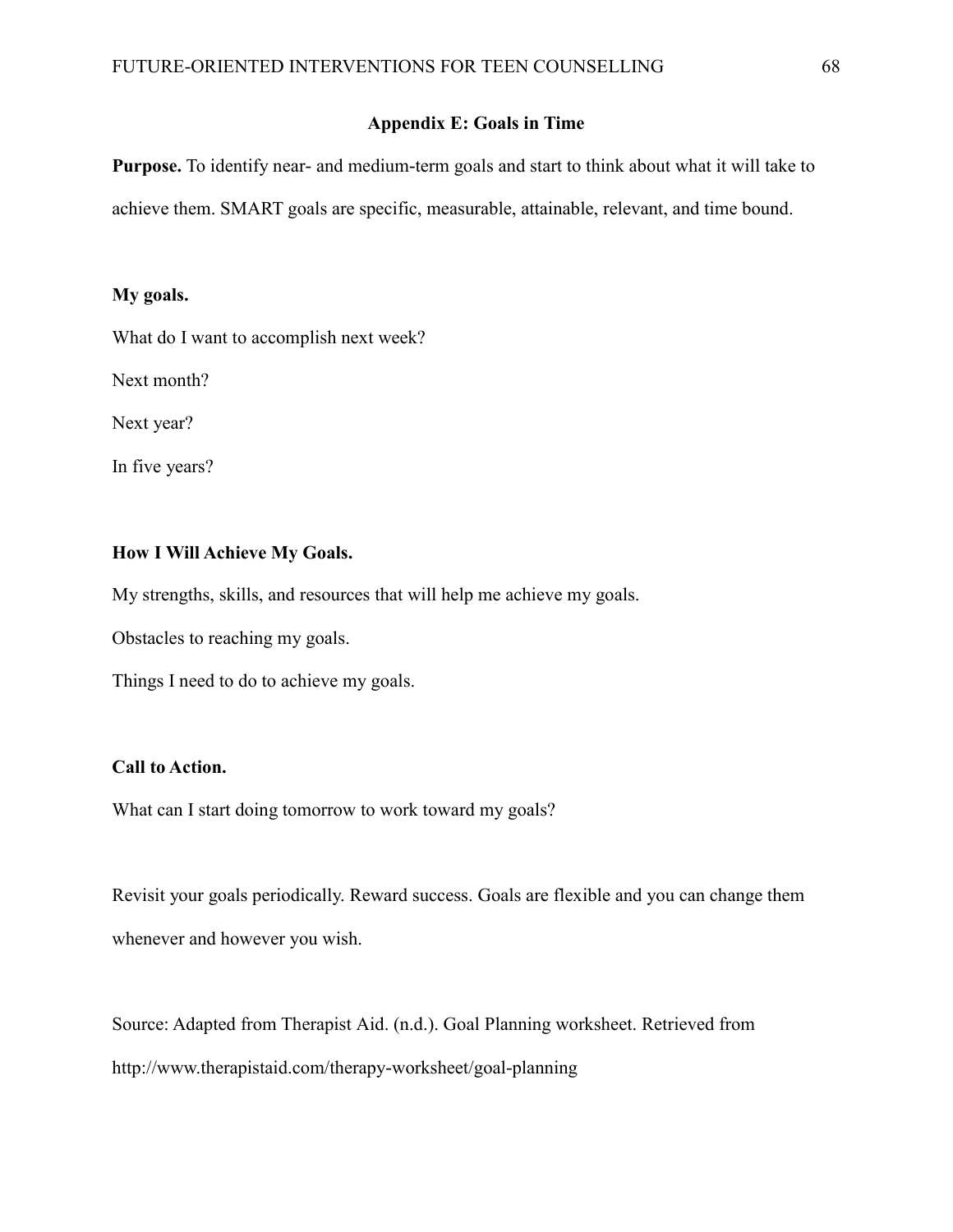# **Appendix F: The Who Will I Be? Test**

Think of the person you want to become and what the evidence of your accomplishment

might be once you have reached your goals. Spend time answering the questions thoughtfully as

many times as you can.

| I will be: |  |
|------------|--|
| I will be: |  |
| I will be: |  |
| I will be: |  |
| I will be: |  |
| I will be: |  |
| I will be: |  |
| I will be: |  |
| I will be: |  |
| I will be: |  |
| I will be: |  |
| I will be: |  |

Go through your answers and identify five or so concrete goals that you hope to reach in

the future.

| Concrete Future Goal | When Will the Goal Be Accomplished? |
|----------------------|-------------------------------------|
|                      |                                     |
|                      |                                     |
|                      |                                     |
|                      |                                     |
|                      |                                     |

Once you've identified five concrete goals, arrange them in order from the one that you hope to reach soonest to the one that you hope to accomplish last. After you've indicated how long you think it will take to reach them, we want you to mentally rehearse reaching them.

Source: Zimbardo, P. & Boyd, J. (2008). *The Time Paradox: The New Psychology of* 

*Time That Will Change Your Life*. New York NY: Free Press.